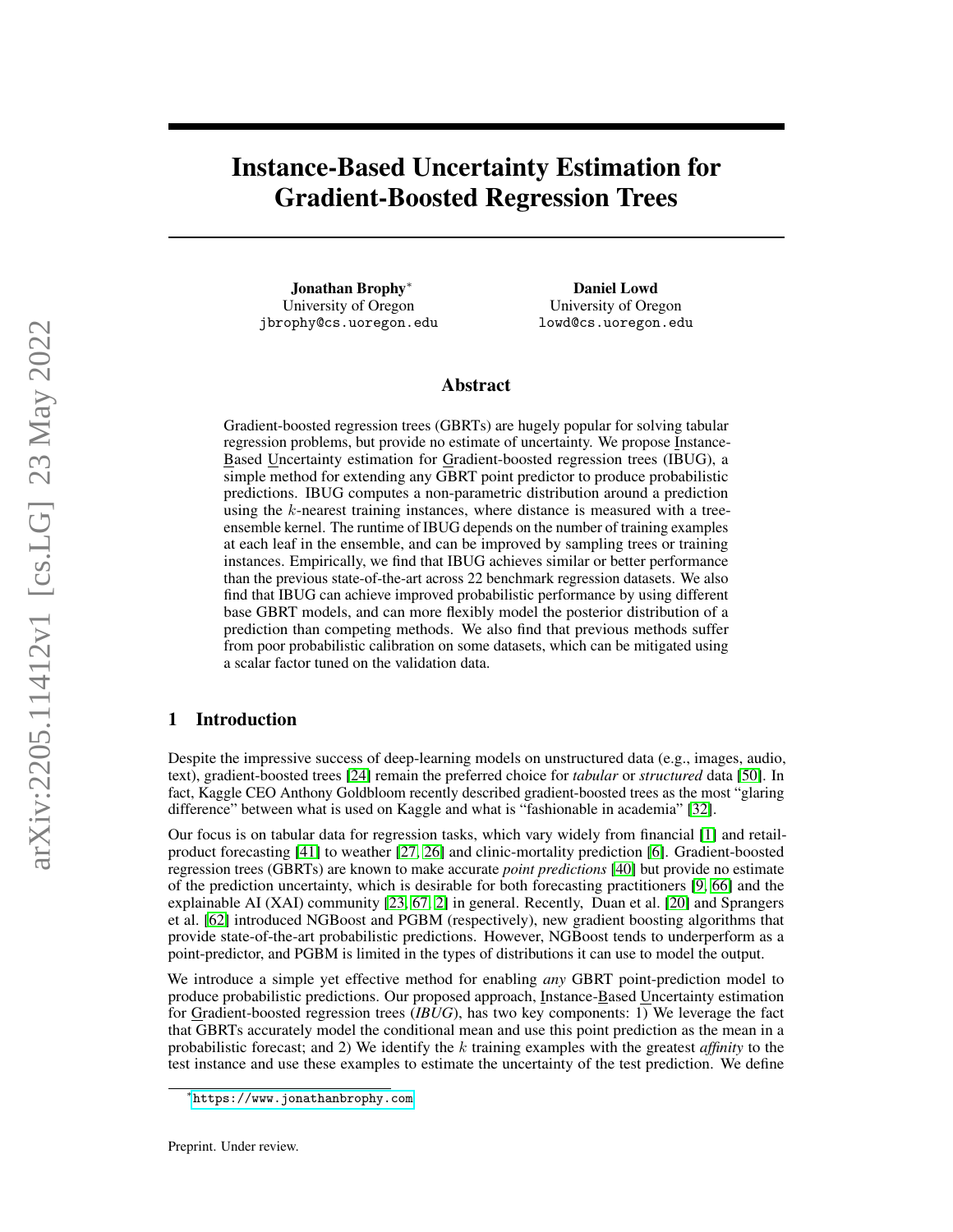the affinity between two instances as the number of times both instances appear in the same leaf throughout the ensemble. Thus, our method acts as a wrapper around any given GBRT model.

In experiments on 21 regression benchmark datasets and one synthetic dataset, we demonstrate the effectiveness of IBUG to deliver on par or improved probabilistic performance as compared to existing state-of-the-art methods while maintaining state-of-the-art point-prediction performance. We also show that probabilistic predictions can be improved by applying IBUG to different GBRT models, something that NGBoost and PGBM cannot do. Additionally, IBUG can use the training instances closest to the test example to directly model the output distribution using any parametric *or* non-parametric distribution; again, something NGBoost and PGBM cannot do. Finally, we show that sampling trees dramatically improves runtime efficiency for computing training-example affinities without having a significant detrimental impact on the resulting probabilistic predictions, allowing IBUG to scale to larger datasets.

# 2 Notation & Background

We assume an instance space  $X \subseteq \mathbb{R}^p$  and target space  $\mathcal{Y} \subset \mathbb{R}$ . Let  $\mathcal{D} := \{(x_i, y_i)\}_{i=1}^n$  be a training dataset in which each instance  $x_i \in \mathcal{X}$  is a *p*-dimensional vector  $(x_i^j)_{i=1}^p$  and  $y_i \in \mathcal{Y}$ .

#### 2.1 Gradient-Boosted Regression Trees

Gradient-boosting [\[24\]](#page-10-0) is a powerful machine-learning algorithm that iteratively adds weak learners to construct a model  $f : \mathcal{X} \to \mathbb{R}$  that minimizes some empirical risk  $\mathcal{L} : \mathbb{R} \times \mathbb{R} \to \mathbb{R}$ . The model is defined by a recursive relationship:  $f_0(x) = \gamma, \ldots, f_t(x) = f_{t-1}(x) + \eta \, m_t(x)$  in which  $f_0$  is the base learner,  $\gamma$  is an initial estimate,  $f_t$  is the model at iteration t,  $m_t$  is the weak learner added during iteration t to improve the model, and  $\eta$  is the learning rate.

Gradient-boosted regression trees (GBRTs) typically choose  $\ell$  to be the mean squared error (MSE),  $\gamma$ as  $\frac{1}{n}\sum_{i=1}^{n} y_i$  (mean output of the training instances), and regression trees as weak learn-ers. Each weak learner is typically chosen to approximate the negative gradient [\[42\]](#page-11-3):  $m_t$  =  $\arg \min_{m} \frac{1}{n} \sum_{i=1}^{n} (-g_t^i - m(x_i))^2$  in which  $g_t^i = \frac{\partial \ell(y_i, \hat{y}_i)}{\partial \hat{y}_i}$  is the functional gradient of the *i*th training instance at iteration t with respect to  $\hat{y}_i = f_{t-1}(x_i)$ .

The weak learner at iteration  $t$  recursively partitions the instance space into  $M_t$  disjoint regions  $\{r_t^j\}_{j=1}^{M_t}$ . Each region is called a leaf, and the parameter value for leaf j at tree<sup>[2](#page-1-0)</sup> t is typically determined (given a fixed structure) using a one-step Newton-estimation method [\[34\]](#page-10-5):  $\theta_t^j$  =  $-\sum_{i\in I_i^j} w_i g_i^i/(\sum_{i\in I_i^j} w_i h_i^i + \lambda)$  in which  $I_i^{\bar{j}} = \{(x_i, y_i) \mid x_i \in r_i^j\}_{i=1}^n$  is the instance set of leaf j for tree t,  $h_t^i$  is the second derivative of the *i*th training instance w.r.t.  $\hat{y}_i$ , and  $\lambda$  is a regularization constant. Thus, the output of  $m_t$  can be written as follows:  $m_t(x) = \sum_{j=1}^{M_t} \theta_t^j$   $\mathbb{1}[x \in r_t^j]$  in which  $\mathbb{1}[x]$ is the indicator function. The final GBRT model generates a prediction for a test example  $x_{te}$  by summing the values of the leaves  $x_{te}$  traverses to across all T iterations:  $\hat{y}_{te} = \sum_{t=1}^{T} m_t(x_{te})$ .

#### 2.2 Probabilistic Regression

Our focus is on probabilistic regression—estimating the conditional probability distribution  $P(y|x)$ for some target variable y given some input vector  $x \in \mathcal{X}$ . Unfortunately, traditional GBRT models only output scalar values. Under a squared-error loss function, these scalar values can be interpreted as the conditional mean in a Gaussian distribution with some (unknown) constant variance. However, homoscedasticity is a strong assumption and unknown constant variance has little value in a probabilistic prediction; thus, in order to allow heteroscedasticity, the predicted distribution needs at least two parameters to convey both the magnitude and uncertainty of the prediction  $[20]$ .<sup>[3](#page-1-1)</sup>

NGBoost is a recent method by Duan et al. [\[20\]](#page-9-2) that tackles the aforementioned problems by estimating the parameters of a desired distribution using a multi-parameter boosting approach that trains a separate ensemble for each parameter of the distribution. NGBoost employs the natural

<span id="page-1-1"></span><span id="page-1-0"></span><sup>2</sup>We use the terms *tree* and *iteration* interchangeably.

<sup>&</sup>lt;sup>3</sup>By uncertainty, we mean aleatoric [\[31\]](#page-10-6) (a.k.a. data) uncertainty. This work does not attempt to distinguish between aleatoric and epistemic [\[42\]](#page-11-3) (a.k.a. knowledge) uncertainty [\[18\]](#page-9-3).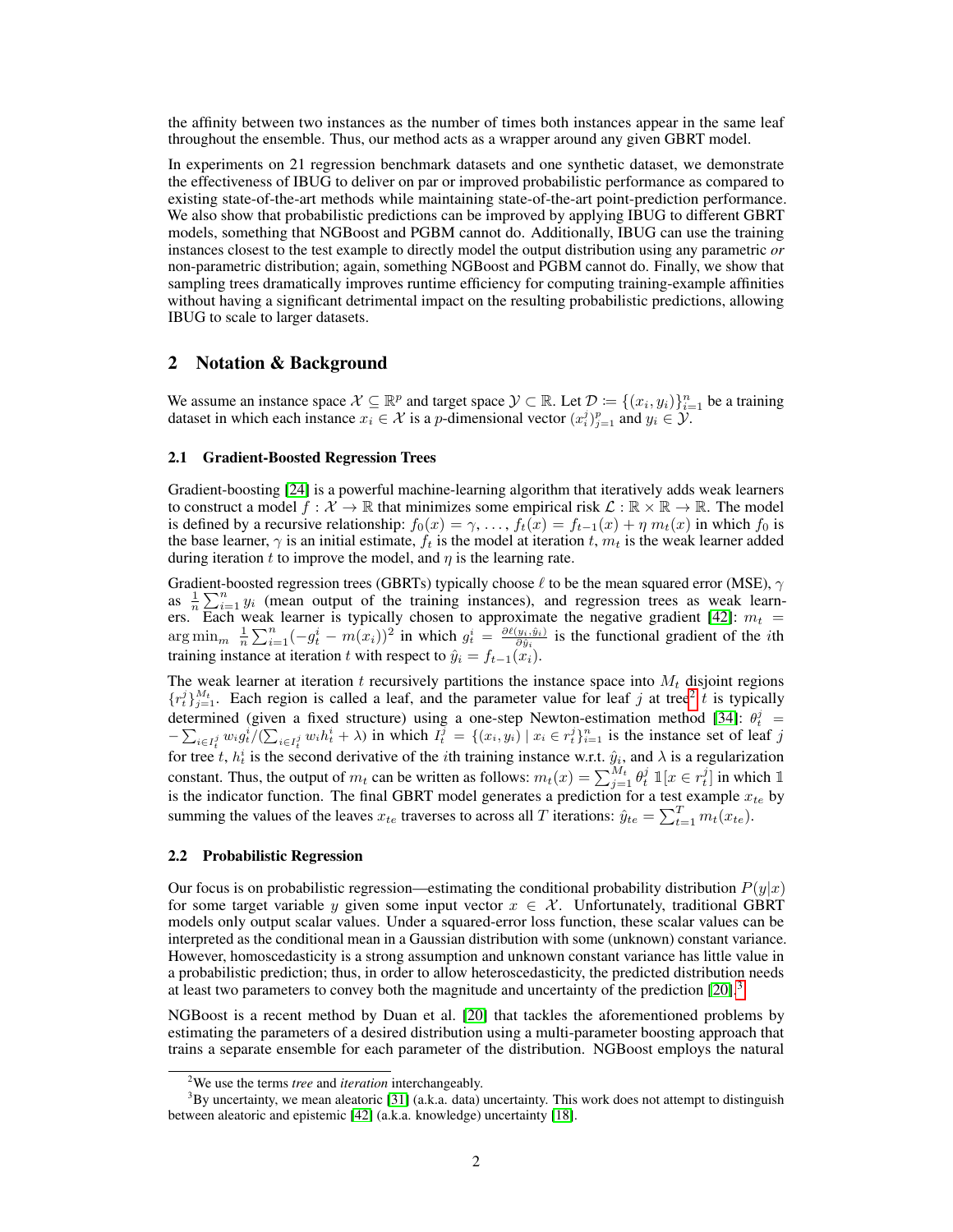gradient to be invariant to parameterization, but requires the inversion of many small matrices (each the size of the number of desired parameters) to do so. Empirically, NGBoost generates state-of-the-art probabilistic predictions, but tends to underperform as a point predictor.

Even more recently, Sprangers et al. [\[62\]](#page-12-2) introduced PGBM, a single model that optimizes for point performance, but is able to generate accurate probabilistic predictions. PGBM treats leaf values as stochastic random variables, using sample statistics to model the mean and variance of each leaf value. PGBM predicts the output mean and variance of a test example using the estimated parameters of each leaf it is assigned to. The predicted mean and variance is then used as parameters in a specified distribution to generate a probabilistic prediction. PGBM has been shown to produce state-of-the-art probabilistic predictions; however, computing the necessary leaf statistics during training can be computationally expensive, especially as the number of leaves in the ensemble increases (see [§5.6\)](#page-8-2). Also, since only the mean and variance are predicted for a given test example, PGBM is limited to distributions using only location and scale to model the output.

To address the shortcomings of existing approaches, we introduce a simple method that performs well on both point and probabilistic performance, *and* can more flexibly model the output than either approach. Our method can also be applied to *any* GBRT model, adding additional flexibility.

#### 3 Instance-Based Uncertainty

Instance-based methods such as  $k$ -nearest neighbors have been around for decades and have been useful for many different machine learning tasks [\[48\]](#page-11-4). However, defining neighbors based on a fixed metric like euclidean distance may lead to suboptimal performance, especially as the dimensionality of the dataset increases. More recently, it has been shown that random forests can be used as an adaptive nearest neighbors method [\[38\]](#page-10-7) which identifies the most similar examples to a given instance using the learned model structure. This *supervised tree kernel* can more effectively measure the similarity between examples, and has been used for clustering [\[44\]](#page-11-5) and local linear modeling [\[8\]](#page-9-4) as well as instance-[\[11\]](#page-9-5) and feature-based attribution explanations [\[49\]](#page-11-6), for example.

In this work, we apply the idea of a supervised tree kernel to help model the *uncertainty* of a given GBRT prediction. Our approach, *Instance-Based Uncertainty estimation for Gradient-boosted regression trees* (IBUG), identifies the neighborhood of similar training examples to a test example using the structure of the GBRT, and then uses those instances to generate a probabilistic prediction. IBUG works for *any* GBRT, and can more flexibly model the output than competing methods.

#### <span id="page-2-1"></span>3.1 Estimating Prediction Variance Using High-Affinity Neighbors

Given a GBRT model f and a test example  $x_{te}$ , IBUG first models the magnitude of the test prediction using the scalar output of  $f: \mu_{\hat{y}_{te}} = f(x_{te})$  since GBRTs already produce accurate point predictions.

To estimate the variance of  $\hat{y}_{te}$ , IBUG computes the output variance of the k training examples with the largest *affinity* to the test example. We define affinity between two examples simply as the number of times each instance appears in the same leaf across all trees in  $f$ . Thus, the affinity of the *i*th training example  $x_i$  to the test example can be written as:

<span id="page-2-0"></span>
$$
A(x_i, x_{te}) = \sum_{i=1}^{T} \mathbb{1}[R_t(x_i) = R_t(x_{te})],
$$
\n(1)

in which  $R_t(x_i)$  is the leaf  $x_i$  is assigned to for tree t. Alg. [1](#page-3-0) summarizes the procedure for computing affinity scores for all training examples. This metric clusters similar examples together based on the learned model representation (i.e., the tree structure). Intuitively, if two examples appear in the same leaf in every tree throughout the ensemble, then both examples are predicted in an identical manner. One may also view eq. [\(1\)](#page-2-0) as an indication of which training examples most often affect the leaf values  $x_{te}$  is assigned to and thus implicitly which examples are likely to have a big effect on the prediction  $\hat{y}_{te}$ . Once IBUG identifies the k nearest training instances to  $x_{te}$  using eq. [\(1\)](#page-2-0), we then compute the output variance of those instances to obtain  $\sigma_{\hat{y}_{te}}^2$ . We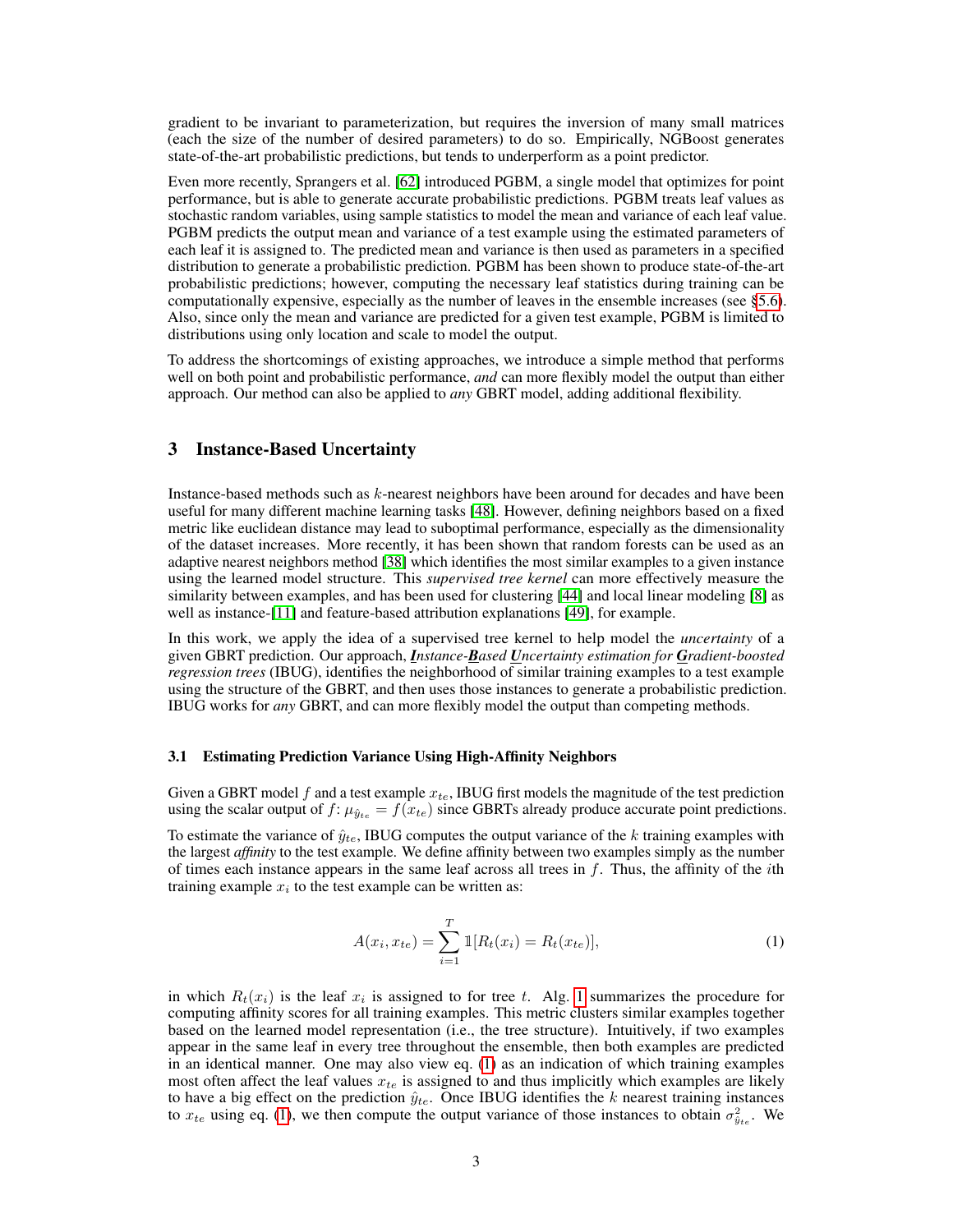can then use  $\mu_{\hat{y}_{te}}$  and  $\sigma_{\hat{y}_{te}}^2$  to generate a probabilistic prediction for  $x_{te}$ , which we show in [§3.3.](#page-3-1)

<span id="page-3-0"></span>

| <b>Algorithm 1 IBUG</b> affinity computation                                                                       | Algorithm 2 IBUG probabilistic prediction                                                                                                    |  |  |  |  |  |
|--------------------------------------------------------------------------------------------------------------------|----------------------------------------------------------------------------------------------------------------------------------------------|--|--|--|--|--|
| <b>Input:</b> Input instance $x \in \mathcal{X}$ , GBRT model f.<br>1: <b>procedure</b> COMPUTEAFFINITIES $(x, f)$ | <b>Input:</b> Input $x \in \mathcal{X}$ , GBRT model f, k highest-affinity<br>neighbors $A^{(k)}$ , min. variance $\rho$ , variance calibra- |  |  |  |  |  |
| 2: $A \leftarrow \vec{0}$ $\triangleright$ Init. train affinities                                                  | tion parameters $\gamma$ and $\delta$ , target distribution $D^*$ .                                                                          |  |  |  |  |  |
| <b>for</b> $t = 1T$ <b>do</b> $\triangleright$ Visit each tree<br>3:                                               | 1: <b>procedure</b> PROBPREDICT $(x, f, A^{(k)}, \rho, \gamma, \delta, D^*)$                                                                 |  |  |  |  |  |
| Get instance set $I_t^l$ for leaf $l = R_t(x)$<br>4:                                                               | 2: $\mu_{\hat{y}} \leftarrow f(x)$ $\triangleright$ GBRT scalar output                                                                       |  |  |  |  |  |
| <b>for</b> $i \in I_t^l$ <b>do</b> $\triangleright$ Increment affinities<br>5:                                     | 3: $\sigma_{\hat{v}}^2 \leftarrow \max(\sigma^2(A^{(k)}), \rho)$ $\triangleright$ Ensure $\sigma^2 > 0$                                      |  |  |  |  |  |
| $A_i \leftarrow A_i + 1$<br>6:                                                                                     | 4: $\sigma_{\hat{v}}^2 \leftarrow \gamma \sigma_{\hat{v}}^2 + \delta$ $\triangleright$ Var. calibration, eq. (2)                             |  |  |  |  |  |
| 7: return $A$                                                                                                      | 5: <b>return</b> $D^*(A^{(k)}   \mu_{\hat{y}}, \sigma_{\hat{y}}^2)$<br>$\triangleright$ Eq. (3)                                              |  |  |  |  |  |

#### <span id="page-3-5"></span>3.2 Calibrating Prediction Variance

The k-nearest neighbors generally do a good job of determining the relative uncertainty of different predictions, but on some datasets, the resulting variance is systematically too large or too small. To correct for this, we apply an additional affine transformation before making the prediction:

<span id="page-3-4"></span><span id="page-3-2"></span>
$$
\sigma_{\hat{y}_{te}}^2 \leftarrow \gamma \sigma_{\hat{y}_{te}}^2 + \delta,\tag{2}
$$

where  $\gamma$  and  $\delta$  are tuned on validation data after k has been selected. Instead of exhaustively searching over all values of  $\gamma$  or  $\delta$ , we use either the multiplicative factor (tuning  $\gamma$  with  $\delta = 0$ ) or the additive factor (tuning  $\delta$  with  $\gamma = 1$ ), and choose between them using their performance on validation data.

We find this simple calibration step consistently improves probabilistic performance for not only IBUG, but for PGBM as well, and at a relatively small cost compared to training the model.

#### <span id="page-3-1"></span>3.3 Modeling the Posterior Distribution

Given a continuous distribution D, we can generate a probabilistic prediction using  $\mu_{\hat{y}_{te}}$  and  $\sigma_{\hat{y}_{te}}^2$  as follows:  $\hat{D}_{te} = D(\mu_{\hat{y}_{te}}, \sigma_{\hat{y}_{te}}^2)$ . Note D is limited to distributions using location and scale (PGBM can only model these types of distributions), and is typically chosen to be the normal distribution [\[20,](#page-9-2) [62\]](#page-12-2).

However, IBUG has additional flexibility when modeling the posterior. Once the  $k$  training instances with the largest affinity to  $x_{te}$  is found—we denote this set  $A^{(k)}$ —we can use those samples to directly fit  $\bar{D}^*$ , any distribution including those with high-order moments:

<span id="page-3-3"></span>
$$
\hat{D}_{te} = D^*(A^{(k)} | \mu_{\hat{y}_{te}}, \sigma^2_{\hat{y}_{te}}).
$$
\n(3)

Eq. [\(3\)](#page-3-3) is defined to cover the fact that  $D^*$  can be fit directly with  $A^{(k)}$  using MLE (maximum likelihood estimation) [\[45\]](#page-11-7), or may also use  $\mu_{\hat{y}_{te}}$  or  $\sigma_{\hat{y}_{te}}^2$  as fixed parameter values and then use  $A^{(k)}$ to fit any other parameters of the distribution. Overall, directly fitting all or some additional parameters in  $D<sup>*</sup>$ —for example, the shape parameter in a Weibull distribution—is a benefit over PGBM, which must optimize for a suitable shape value using a gridsearch-like approach with extra validation data.

Note that NGBoost can model any parameterized distribution, but must specify this choice before training; in contrast, IBUG can optimize this choice *after* training. Additionally, IBUG may choose  $D^*$  to be a non-parametric density estimator such as KDE (kernel density estimation) [\[60\]](#page-12-3), something neither PGBM or NGBoost can do.

In summary, Alg. [2](#page-3-4) provides pseudocode for generating a probabilistic prediction with IBUG. Note Algs. [1](#page-3-0) and [2](#page-3-4) work for *any* GBRT model, allowing practitioners to employ IBUG to adapt multiple different point predictors into probabilistic estimators and select the model with the best performance. Empirically, we show using different base models for IBUG can result in improved probabilistic performance than using just one ([§5.3\)](#page-6-0).

## 4 Computational Efficiency

**Training efficiency.** Since IBUG works with standard GBRT models, it inherits the training efficiency of modern GBRT implementations such as XGBoost [\[12\]](#page-9-6), LightGBM [\[34\]](#page-10-5), and CatBoost [\[50\]](#page-11-0).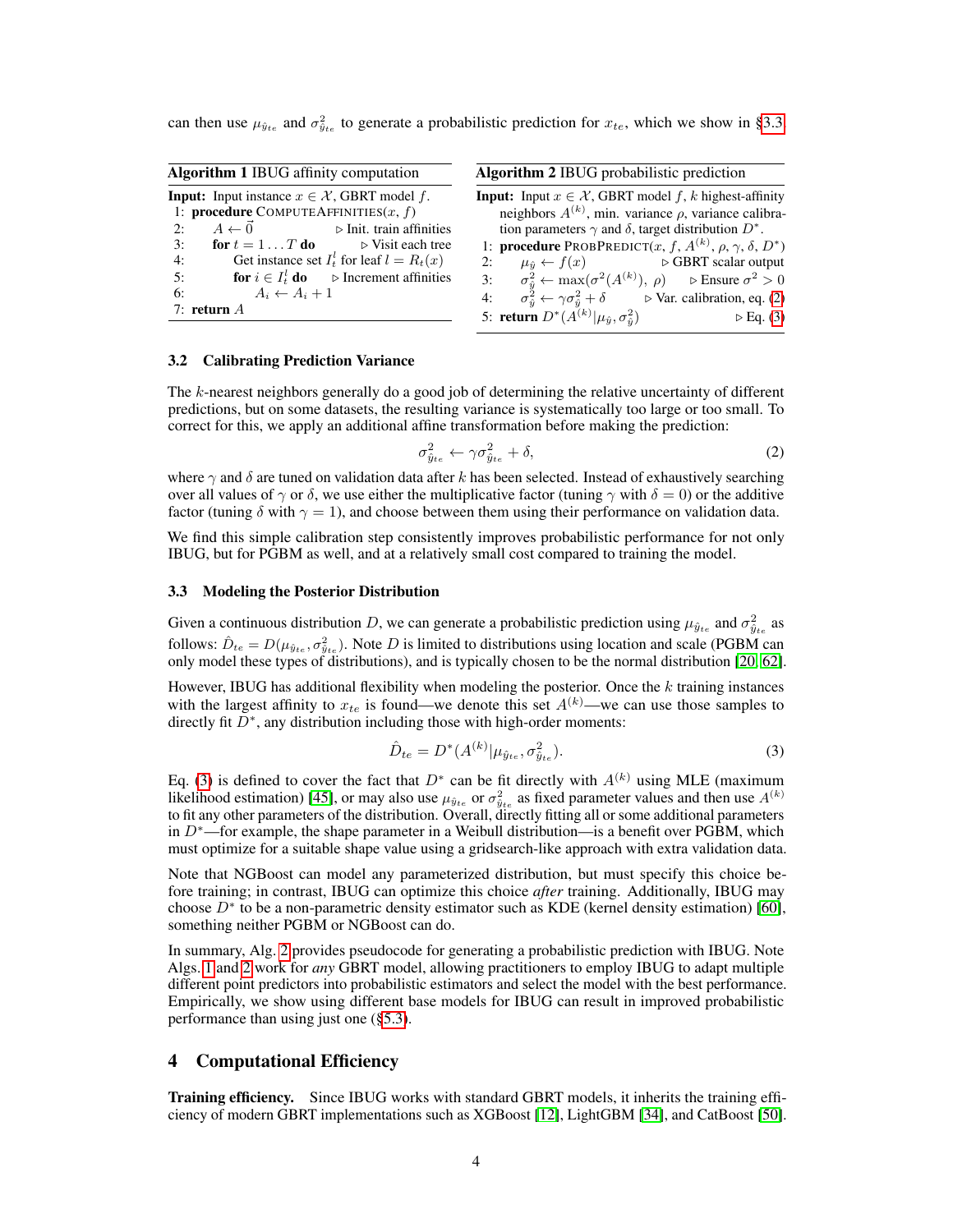**Prediction efficiency.** If there are T trees in the ensemble and each leaf has at most  $n_l$  training instances assigned to it, then IBUG's prediction time is  $O(T_{n_l})$ , since it considers each instance in each leaf. Note training instances that do not appear in a leaf with the test instance  $x_{te}$  do not increase prediction time; what matters most is thus the number of instances at each leaf. We find LightGBM often induces regression trees with large leaves—in some cases, over half the dataset is assigned to a single leaf. Thus, prediction time still grows with the size of the dataset, as is typical for instance-based methods. This higher prediction time is the price IBUG pays for greater flexibility.

Prediction efficiency can be increased at training time by using deeper GBRTs with fewer instances in each leaf, after training by subsampling the instances considered for predictions, or at prediction time by sampling the trees used to compute affinities. We explore this last option in the next subsection.

#### 4.1 Sampling Trees

The most expensive operation when generating a probabilistic prediction for  $x_{te}$  with IBUG is computing the affinity vector (eq. [1\)](#page-2-0). In order to increase prediction efficiency, we can instead approximate the affinity vector by randomly sampling  $\tau < T$  trees without replacement:

$$
\tilde{A}(x_i, x_{te}) = \mathbb{E}_{t \sim P(T)} \left[ \mathbb{1}[R_t(x_i) = R_t(x_{te})] \right]
$$
\n(4)

in which  $P(T)$  is the uniform distribution over all T trees. The runtime complexity of  $\tilde{A}$  is thus  $O(\tau n_l)$ , and can provide significant speedups when  $\tau \ll T$ . Selecting  $\tau \ll T$  introduces a tradeoff between computational complexity and predictive accuracy. However, in our empirical evaluation, we find that sampling a relatively small fraction of the total number of trees can significantly increase prediction efficiency while maintaining accurate probabilistic predictions ([§5.6\)](#page-8-2).

# <span id="page-4-2"></span>5 Experiments

In this section, we demonstrate IBUG's ability to produce competitive probabilistic and point predictions as compared to current state-of-the-art methods on a large set of regression datasets ([§5.1,](#page-4-0) [§5.2\)](#page-5-0). Then, we show that IBUG can use different base models to improve probabilistic performance ([§5.3\)](#page-6-0), flexibly model the posterior distribution ([§5.4\)](#page-6-1), and use approximations to speed up predictions ([§5.6\)](#page-8-2).

Implementation and Reproducibility. We implement IBUG in Python, using Cython—a Python package allowing the development of C extensions—to store a unified representation of the model structure. IBUG currently supports all modern gradient boosting frameworks including XGBoost [\[12\]](#page-9-6), LightGBM [\[34\]](#page-10-5), and CatBoost [\[50\]](#page-11-0). Experiments are run on publicly available datasets using an Intel(R) Xeon(R) CPU E5-2690 v4  $\omega$  2.6GHz with 60GB of RAM  $\omega$  2.4GHz. Links to all data sources as well as the code for IBUG and all experiments is currently available online anonymously.<sup>[4](#page-4-1)</sup>

### <span id="page-4-0"></span>5.1 Methodology

We now compare IBUG's probabilistic and point prediction to NGBoost [\[20\]](#page-9-2) and PGBM [\[62\]](#page-12-2) on 21 benchmark regression datasets and one synthetic dataset. Additional dataset details are in [§B.1.](#page-16-0)

**Metrics.** We compute the average negative log likelihood (NLL) and continuous ranked probability score (CRPS) [\[27,](#page-10-2) [73\]](#page-12-4) over the test set to evaluate probabilistic performance. To evaluate point performance, we use root mean squared error (RMSE). See the Appendix [§B](#page-16-1) for detailed descriptions.

Protocol. We follow the same protocol as Sprangers et al. [\[62\]](#page-12-2) and Duan et al. [\[20\]](#page-9-2). First, we create 20 random folds for each dataset. For each fold, we randomly sample 10% of the data to use as a test set. The remaining  $90\%$  is randomly split into an 80/20 train/validation set to tune any hyperparameters. Once the hyperparameters are tuned, the model is retrained using the entire 90% training set. For probabilistic predictions, a normal distribution is used to model the output.

Significance testing. To determine which of two methods performs better on a given dataset under a given metric, we use a two-tailed paired t-test over the 20 random folds with a significance level

<span id="page-4-1"></span><sup>4</sup> <https://anonymous.4open.science/r/ibug-6DDF>.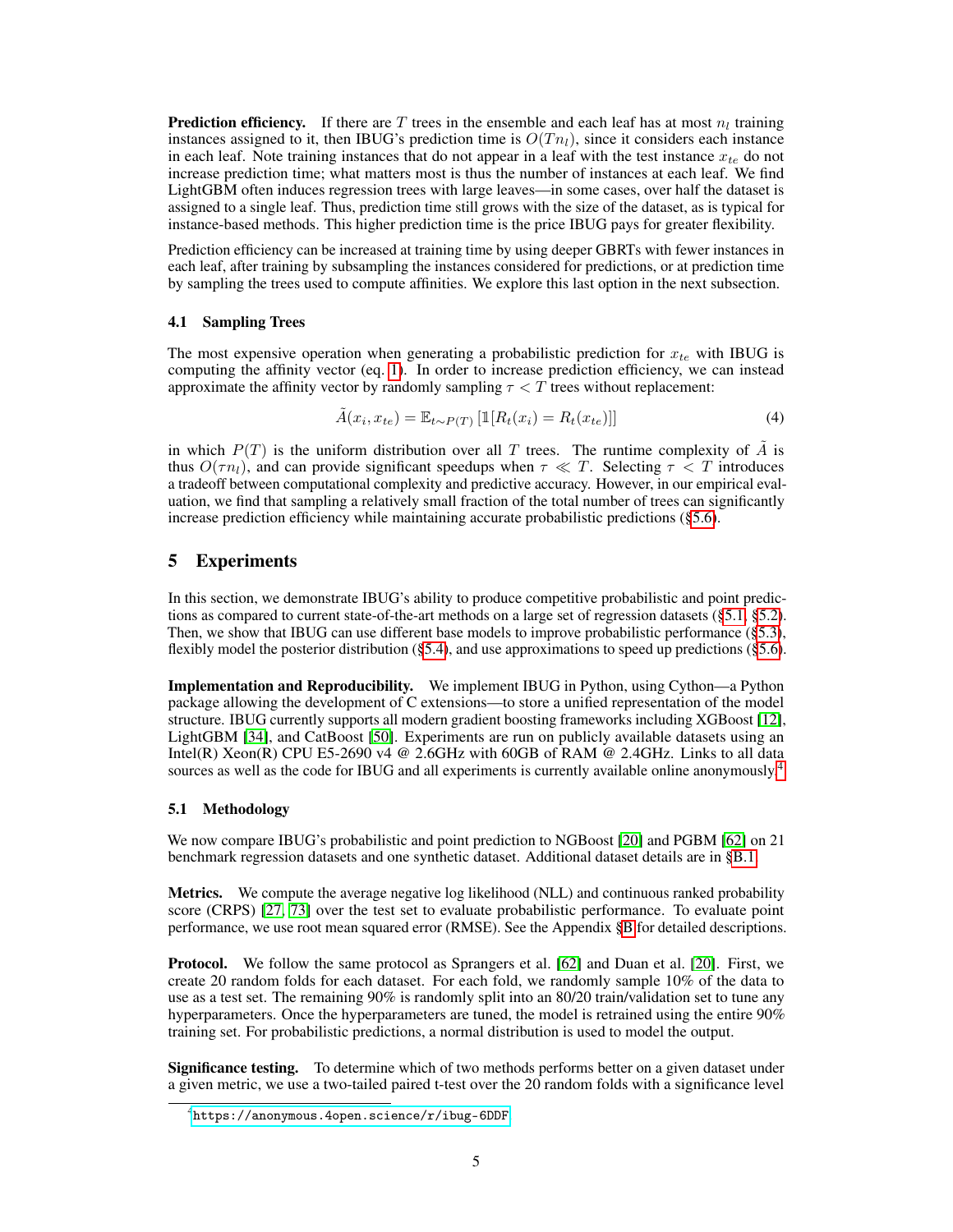<span id="page-5-1"></span>Table 1: Probabilistic (NLL, CRPS) and point (RMSE) performance for each method on each dataset. Lower is better. Normal distributions are used for all probabilistic predictions. Results are averaged over 20 folds. Standard errors are omitted for brevity but are in the Appendix [§B.3.](#page-19-0) The best method for each dataset is bolded, as well as those with standard errors that overlap the best method. *Bottom row*: Head-to-head comparison between IBUG and each method showing IBUG's total significant wins, ties and losses across all datasets. Overall, IBUG performs competitively with NGBoost and PGBM on both probabilistic and point performance.

|                   |              | Test NLL $(\downarrow)$ |             | Test CRPS $(\downarrow)$ |              |             | Test RMSE $(\downarrow)$ |               |             |
|-------------------|--------------|-------------------------|-------------|--------------------------|--------------|-------------|--------------------------|---------------|-------------|
| Dataset           | <b>NGBst</b> | <b>PGBM</b>             | <b>IBUG</b> | <b>NGBst</b>             | <b>PGBM</b>  | <b>IBUG</b> | <b>NGBst</b>             | <b>PGBM</b>   | <b>IBUG</b> |
| Ames              | 11.29        | 11.29                   | 11.23       | 37638                    | 10642        | 10449       | 24342                    | 22763         | 22349       |
| Bike              | 1.921        | 1.819                   | 1.310       | 12.481                   | 1.155        | 0.829       | 4.139                    | 3.741         | 2.379       |
| California        | 0.529        | 0.572                   | 0.437       | 0.256                    | 0.219        | 0.210       | 0.498                    | 0.440         | 0.436       |
| Communities       | $-0.715$     | $-0.686$                | $-0.659$    | 0.066                    | 0.068        | 0.064       | 0.135                    | 0.134         | 0.132       |
| Concrete          | 3.033        | 2.730                   | 2.866       | 3.266                    | 1.895        | 1.948       | 5.456                    | 3.725         | 3.751       |
| Energy            | 0.650        | 0.481                   | 0.861       | 0.528                    | 0.163        | 0.155       | 0.468                    | 0.329         | 0.306       |
| Facebook          | 2.099        | 3.159                   | 2.066       | 4.132                    | 3.626        | 3.059       | 20.75                    | 20.33         | 20.39       |
| Kin8nm            | $-0.411$     | $-0.729$                | $-0.753$    | 0.095                    | 0.071        | 0.060       | 0.177                    | 0.108         | 0.103       |
| Life              | 2.147        | 1.961                   | 1.842       | 1.408                    | 0.819        | 0.782       | 2.261                    | 1.703         | 1.678       |
| <b>MEPS</b>       | 3.775        | 3.870                   | 3.962       | 5.550                    | 6.243        | 6.342       | 23.73                    | 23.88         | 23.85       |
| <b>MSD</b>        | 3.453        | 3.571                   | 3.407       | 4.523                    | 4.575        | 4.369       | 9.120                    | 8.806         | 8.778       |
| Naval             | $-5.405$     | $-4.706$                | $-6.281$    | 0.003                    | 0.000        | 0.000       | 0.002                    | 0.000         | 0.000       |
| <b>News</b>       | 10.82        | 10.63                   | 10.63       | 2150                     | 2328         | 2432        | 11159                    | 11047         | 11051       |
| Obesity           | $-0.706$     | $-0.532$                | $-0.981$    | 3e17                     | 0.113        | 0.058       | 0.174                    | 0.181         | 0.160       |
| Power             | 2.773        | 2.520                   | 2.556       | 2.112                    | 1.534        | 1.528       | 3.891                    | 2.979         | 2.950       |
| Protein           | 2.840        | 2.682                   | 2.598       | 2.672                    | 1.853        | 1.692       | 4.526                    | 3.480         | 3.420       |
| <b>STAR</b>       | 6.873        | 6.871                   | 6.854       | 131.50                   | 131.00       | 130.30      | 233.6                    | 230.7         | 230.3       |
| Superconductor    | 1.495        | 0.080                   | $-0.624$    | 2.429                    | 0.119        | 0.087       | 0.143                    | 0.412         | 0.357       |
| Synthetic         | 3.748        | 3.747                   | 3.744       | 5.838                    | 5.774        | 5.771       | 10.23                    | 10.21         | 10.21       |
| Wave              | 10.71        | 10.26                   | 10.68       | 570789                   | 3912         | 4265        | 13505                    | 7901          | 7493        |
| Wine              | 1.032        | 0.933                   | 0.904       | 0.385                    | 0.324        | 0.320       | 0.695                    | 0.607         | 0.601       |
| Yacht             | 0.540        | 0.248                   | 0.175       | 0.967                    | 0.240        | 0.300       | 0.699                    | 0.695         | 0.899       |
| <b>IBUG W-T-L</b> | $17 - 3 - 2$ | $13 - 6 - 3$            |             | $18 - 2 - 2$             | $9 - 10 - 3$ |             | $16-4-2$                 | $10 - 11 - 1$ |             |

of  $p < 0.05$ . We also report counts of the number of datasets in which a given method performed significantly better ("Win"), worse ("Loss"), or not different ("Tie") relative to a comparator.

Hyperparameters. We tune NGBoost the same way as in Duan et al. [\[20\]](#page-9-2). Since PGBM and IBUG both optimize a point prediction metric, we tune their hyperparameters similarly. We also tune variance calibration parameters  $\gamma$  and  $\delta$  for each method ([§3.2\)](#page-3-5). Exact values evaluated and selected are in [§B.2.](#page-18-0) Unless specified otherwise, we use LightGBM [\[34\]](#page-10-5) as the base model for IBUG.

## <span id="page-5-0"></span>5.2 Probabilistic and Point Prediction

We first compare IBUG's probabilistic and point predictions to each baseline on each dataset; see Table [1](#page-5-1) for detailed results. Our main findings are as follows:

- On probabilistic performance, IBUG performs equally well or better than NGBoost and PGBM. For NLL, IBUG wins against NGBoost and PGBM on 17 and 13 (out of 22) datasets respectively, while losing on only 2 and 3. For CRPS, IBUG wins on 18 and 9 datasets, respectively, while again losing on only 2 and 3.
- On point performance, IBUG and PGBM performed significantly better than NGBoost; this is consistent with previous work and is perhaps unsurprising since NGBoost is optimized for probabilistic performance, not point performance. However, IBUG generally performed better than PGBM, winning on 10 datasets and losing on only 1 dataset.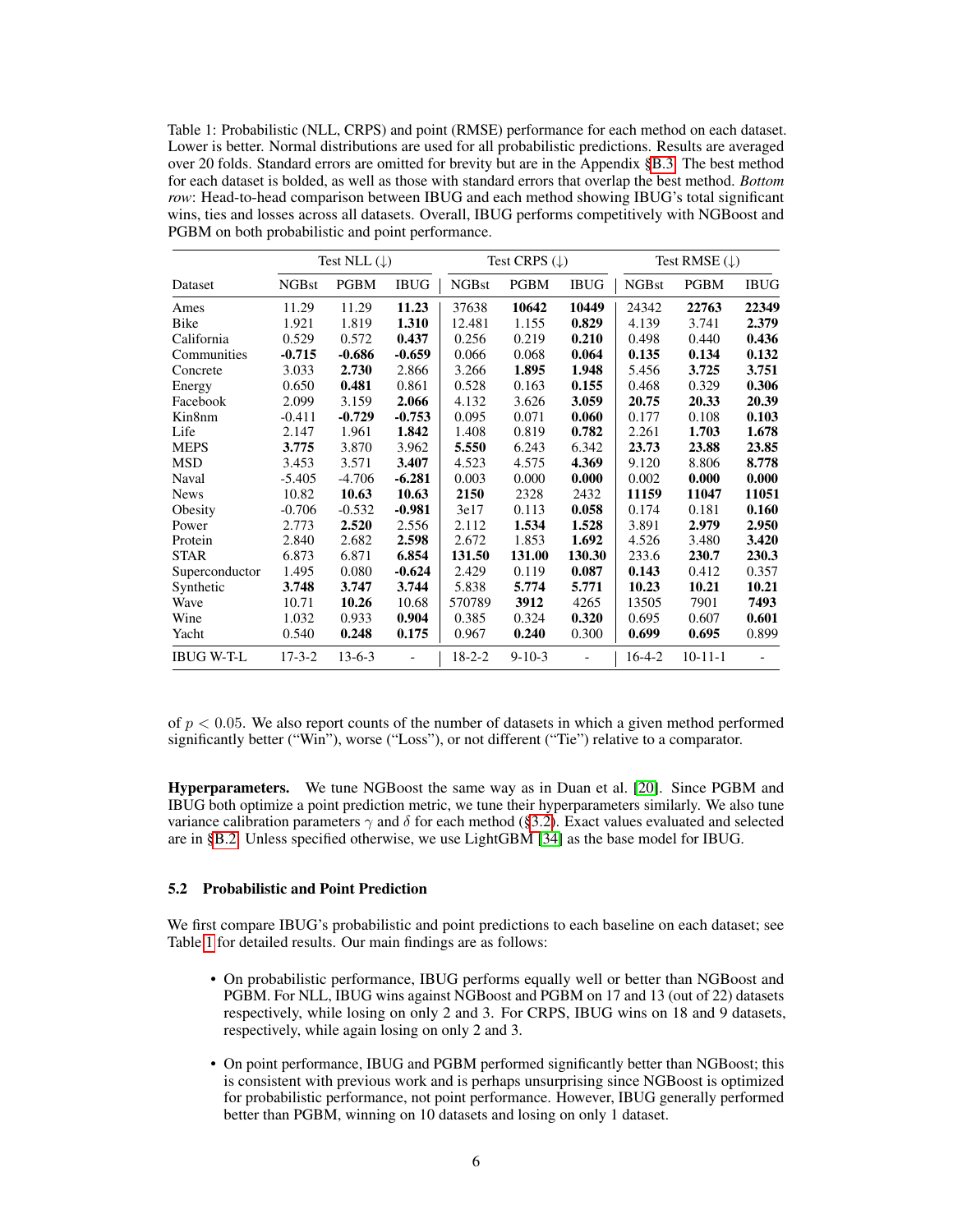<span id="page-6-2"></span>Table 2: Probabilistic (NLL, CRPS) performance on the test set for IBUG using different base models. Results are averaged over 20 folds, and standard errors are shown in subscripted parentheses; lower is better. On 7 and 10 datasets, respectively, either IBUG-XGBoost or IBUG-CatBoost outperforms IBUG-LightGBM on the validation set and subsequently on the test set, demonstrating the potential for improved probabilistic performance by using IBUG with different base models.

|                                                                                                                                                 |                                                                                                                                                 |                                                                                                                                                 |                                                                                                 |                                                                                                                                                                      | Test CRPS $( \downarrow )$                                                                                                                                           |                                                                                                                                                                                           |
|-------------------------------------------------------------------------------------------------------------------------------------------------|-------------------------------------------------------------------------------------------------------------------------------------------------|-------------------------------------------------------------------------------------------------------------------------------------------------|-------------------------------------------------------------------------------------------------|----------------------------------------------------------------------------------------------------------------------------------------------------------------------|----------------------------------------------------------------------------------------------------------------------------------------------------------------------|-------------------------------------------------------------------------------------------------------------------------------------------------------------------------------------------|
|                                                                                                                                                 | Test NLL $(\downarrow)$                                                                                                                         |                                                                                                                                                 | Dataset                                                                                         | <b>XGBoost</b>                                                                                                                                                       | CatBoost                                                                                                                                                             | LightGBM                                                                                                                                                                                  |
| <b>XGBoost</b>                                                                                                                                  | CatBoost                                                                                                                                        | LightGBM                                                                                                                                        | Ames                                                                                            | $10260_{(142)}$                                                                                                                                                      | $9954_{(124)}$                                                                                                                                                       | $10449_{(138)}$                                                                                                                                                                           |
| $11.21_{(0.02)}$<br>$2.838_{(0.041)}$<br>$-0.682_{(0.006)}$<br>$3.829_{(0.061)}$<br>$3.399_{(0.001)}$<br>$-1.110_{(0.019)}$<br>$10.52_{(0.01)}$ | $11.21_{(0.01)}$<br>$2.739_{(0.055)}$<br>$-0.845_{(0.004)}$<br>$3.928_{(0.106)}$<br>$3.414_{(0.001)}$<br>$-0.749_{(0.020)}$<br>$10.29_{(0.02)}$ | $11.23_{(0.02)}$<br>$2.866_{(0.034)}$<br>$-0.753_{(0.005)}$<br>$3.962_{(0.088)}$<br>$3.407_{(0.001)}$<br>$-0.981_{(0.012)}$<br>$10.68_{(0.01)}$ | Concrete<br>Energy<br>Kin8nm<br><b>MEPS</b><br>Naval<br>Obesity<br>Power<br>Supercond.<br>Yacht | $0.157_{(0.005)}$<br>$0.065_{(0.000)}$<br>$6.144_{(0.100)}$<br>$0.000_{(0.000)}$<br>$0.045_{(0.001)}$<br>$1.513_{(0.011)}$<br>$0.009_{(0.002)}$<br>$0.231_{(0.015)}$ | $0.142_{(0.005)}$<br>$0.052_{(0.000)}$<br>$6.158_{(0.109)}$<br>$0.000_{(0.000)}$<br>$0.058_{(0.001)}$<br>$1.535_{(0.013)}$<br>$0.151_{(0.003)}$<br>$0.191_{(0.016)}$ | $1.948_{(0.063)}$<br>$0.155_{(0.005)}$<br>$0.060_{(0.000)}$<br>$6.342_{(0.152)}$<br>$0.000_{(0.000)}$<br>$0.058_{(0.000)}$<br>$1.528_{(0.013)}$<br>$0.087_{(0.002)}$<br>$0.300_{(0.023)}$ |
| Test Index 467                                                                                                                                  | Test Index 170                                                                                                                                  |                                                                                                                                                 |                                                                                                 | $0.10+$                                                                                                                                                              |                                                                                                                                                                      | Avg. Performance                                                                                                                                                                          |
|                                                                                                                                                 |                                                                                                                                                 |                                                                                                                                                 | 0.10 <sub>1</sub>                                                                               | Test Index 1308                                                                                                                                                      | $2.010_{(0.066)}$<br>Test Index 408                                                                                                                                  | $1.736_{(0.073)}$<br>Test Index 648                                                                                                                                                       |

<span id="page-6-3"></span>

Figure 1: *Left*: Distribution of the k-nearest training instances for 5 randomly-selected test instances from the MEPS and Wine datasets. *Right*: Test NLL when modeling the posterior using two different distributions (lower is better); error bars represent standard error. IBUG can model parametric *and* non-parametric distributions that better fit the underlying data than assuming normality.

#### <span id="page-6-0"></span>5.3 Different Base Models

Here we experiment using different base models for IBUG besides LightGBM [\[34\]](#page-10-5); specifically, we use XGBoost [\[12\]](#page-9-6) and CatBoost [\[50\]](#page-11-0), two popular gradient boosting frameworks. Table [2](#page-6-2) shows that using a different base model can result in improved probabilistic performance. This highlights IBUG's agnosticism to GBRT types, enabling practitioners to be apply IBUG to future models with improved point prediction performance. We show IBUG can even improve probabilistic performance for PGBM by using PGBM as the base model for IBUG (see [§C.1](#page-23-0) for details).

# <span id="page-6-1"></span>5.4 Posterior Modeling

One of the unique benefits of IBUG is the ability to directly model the output using empirical samples (Figure [1\)](#page-6-3), giving practitioners a better sense of the output distribution for specific predictions. IBUG can optimize a distribution *after* training, and has more flexibility in the types of distributions it can model—from distributions using just location and scale to those with high-order moments as well as non-parametric density estimators. To test this flexibility, we model each probabilistic prediction using the following distributions: normal, skewnormal, lognormal, Laplace, student t, logistic, Gumbel, Weibull, and KDE; we then select the distribution with the best average NLL on the validation set, and evaluate its probabilistic performance on the test set.

Figure [1](#page-6-3) demonstrates the selected distributions for the MEPS and Wine datasets achieve better probabilistic performance than assuming a normal distribution. Qualitatively, the empirical densities of  $A^{(k)}$  for a randomly sampled set of test instances reaffirms the selected distributions. Additionally, on the MEPS dataset, we note the selected Weibull distribution takes a shape parameter, which IBUG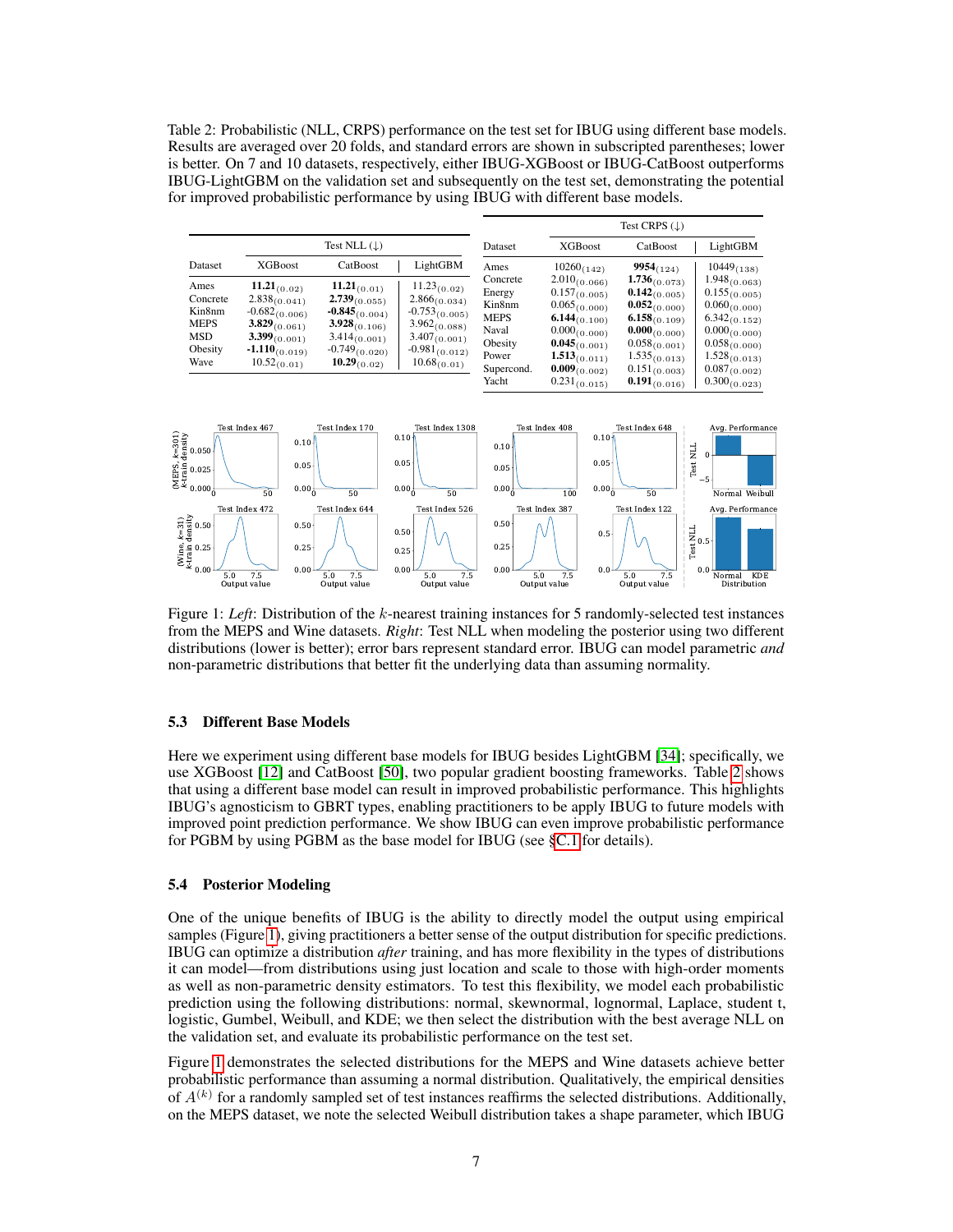<span id="page-7-1"></span>

<span id="page-7-0"></span>Table 3: Probabilistic performance comparison of each method with vs. without variance calibration. In most cases, calibration maintains or improves performance; it is especially helpful for PGBM.

(a) Total train+tune time (in seconds).

(b) Avg. predict time (in seconds) per test example.

Figure 2: Runtime comparison of IBUG against NGBoost and PGBM. *Left*: Total train time (including tuning). *Right*: Average prediction time per test example. Results are shown for each dataset, averaged over 20 folds (exact values are in [§B.4,](#page-21-0) Table [10\)](#page-21-1). Points *above* the diagonal black line means IBUG is faster than the competing method on those datasets, and slower if below. The red "x" represents the geometric mean across all datasets for each method. On average, IBUG has comparable training times to NGBoost but is over two orders of magnitude faster than PGBM. However, IBUG is roughly an order of magnitude slower than NGBoost in terms of prediction time.

estimates directly on a *per prediction* basis using  $A^{(k)}$  and MLE. In contrast, PGBM would have to optimize for a single value over a validation set, which may be suboptimal for individual predictions.

#### 5.5 Variance Calibration

Table [3](#page-7-0) shows probabilistic performance comparisons of each method against itself with and without variance calibration. In the majority of cases, variance calibration ([§3.2\)](#page-3-5) either maintains or improves performance for all methods, especially PGBM. Overall, these results suggest that variance calibration should be a standard procedure for probabilistic prediction, unless using a method that has particularly well-calibrated predictions to begin with. We therefore use variance calibration in all of our results.

Additionally, [§C.2](#page-24-0) shows performance results for all methods *without* variance calibration. Overall, we observe similar trends as when applying calibration (Table [1\)](#page-5-1); the W-T-L ratio for IBUG vs. NGBoost and PGBM is 12-5-5 and 15-6-1 (respectively) for NLL and 18-2-2 and 14-4-4 for CRPS.

<span id="page-7-2"></span>

Figure 3: Change in probabilistic (NLL) performance (top row) and average prediction time (in seconds) per test example (bottom row) as  $\tau$  increases on six datasets; lower is better. PGBM and NGBoost are added for additional context. The shaded regions represent the standard error. In general, average prediction time decreases significantly as  $\tau$  decreases while test NLL remains relatively stable until roughly 5–20%, at which point probabilistic performance starts to degrade more rapidly; thus,  $\tau$  introduces a tradeoff between predictive accuracy and efficiency.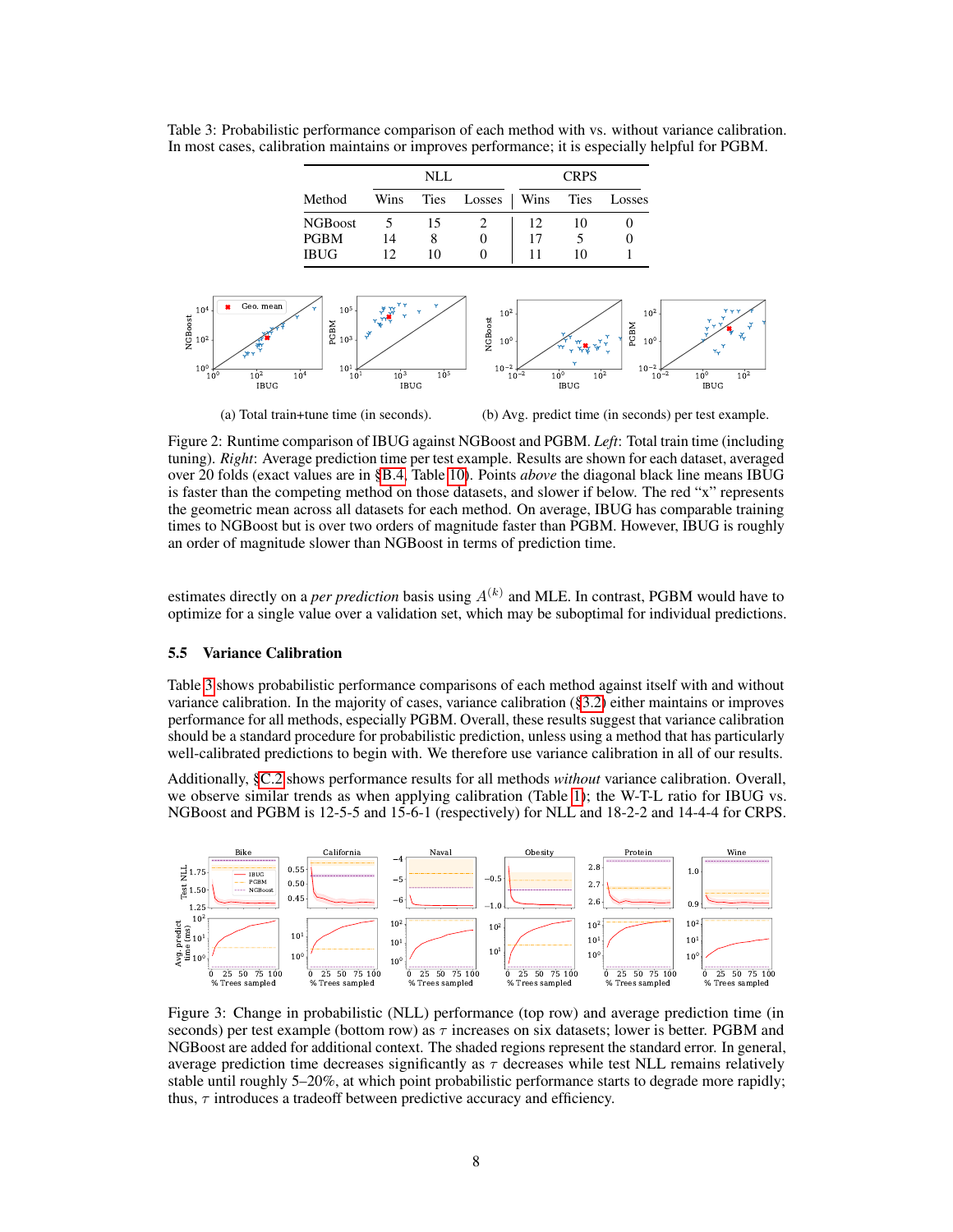#### <span id="page-8-2"></span>5.6 Sampling Trees

Table [2](#page-7-1) shows the runtime for each method broken down into total training time (including tuning) and prediction time per test example. On average, IBUG has similar training times to NGBoost, but is orders of magnitude faster than PGBM. For predictions, IBUG is significantly slower than NGBoost.

However, by sampling  $\tau < T$  trees when computing the affinity vector, IBUG can significantly reduce prediction time (Figure [3\)](#page-7-2). We observe as  $\tau$  decreases, average prediction time decreases significantly while probabilistic performance remains relatively stable until  $\tau/T$  reaches roughly 5–20%, at which point probabilistic performance starts to decrease more rapidly. Note for the Bike, California, Obesity, and Protein datasets, IBUG can reach the same average prediction time as PGBM while maintaining better probabilistic performance than both NGBoost and PGBM. These results demonstrate that if speed is a concern, IBUG can approximate the affinity computation to speed up prediction times while maintaining competitive probabilistic performance.

### 6 Related Work

More traditional approaches to probabilistic regression include generalized additive models for location, scale, and shape (GAMLSS), which allow for a flexible choice of distribution for the target variable but are restricted to a pre-specified model form [\[54\]](#page-11-8). Prophet [\[66\]](#page-12-0) also produces probabilistic estimates for generalized additive models, but has been shown to underperform as compared to more recent approaches [\[58,](#page-12-5) [3\]](#page-9-7). Bayesian methods [\[46,](#page-11-9) [28\]](#page-10-8) naturally generate uncertainty estimates by integrating over the posterior; but, exact solutions are limited to simple models, and more complex models such as Bayesian Additive Regression Trees (BART) [\[13,](#page-9-8) [39\]](#page-10-9) require computationally expensive sampling techniques (e.g., MCMC [\[4\]](#page-9-9)) to provide approximate solutions.

Other approaches to probabilistic regression tasks include conformal predictions [\[59,](#page-12-6) [65,](#page-12-7) [5\]](#page-9-10) which produce confidence intervals via empirical errors obtained in the past, and quantile regression [\[30,](#page-10-10) [35,](#page-10-11) [43,](#page-11-10) [55\]](#page-11-11). Similar to PGBM, distributional forests (DFs) [\[57\]](#page-11-12) estimate distributional parameters in each leaf, and average these estimates over all trees in the forest. Deep learning approaches for probabilistic regression [\[52,](#page-11-13) [71,](#page-12-8) [3\]](#page-9-7) have increased recently, with notable approaches such as DeepAR [\[56\]](#page-11-14) and methods based on transformer architectures [\[36,](#page-10-12) [37\]](#page-10-13).

## <span id="page-8-3"></span>7 Conclusion

IBUG uses ideas from instance-based learning to enable probabilistic predictions for *any* GBRT point predictor. IBUG generates probabilistic predictions by using the  $k$ -nearest training instances to the test instance found using the structure of the trees in the ensemble. Our results on 22 regression datasets demonstrate this simple wrapper produces competitive probabilistic and point predictions to current state-of-the-art methods, most notably NGBoost [\[20\]](#page-9-2) and PGBM [\[62\]](#page-12-2). We also show that IBUG can more flexibly model the posterior distribution of a prediction using any parametric *or* non-parametric density estimator. IBUG is also fast to train compared to competing methods. IBUG's one limitation is relatively slow prediction time. However, we show that approximations in the search for the k-nearest training instances can significantly speed up prediction time.

## Acknowledgments and Disclosure of Funding

This work was supported by a grant from the Air Force Research Laboratory and the Defense Advanced Research Projects Agency (DARPA)—agreement number FA8750-16-C-0166, subcontract K001892-00-S05, as well as a second grant from DARPA, agreement number HR00112090135. This work benefited from access to the University of Oregon high-performance computer, Talapas.

# References

- <span id="page-8-0"></span>[1] Yaser S Abu-Mostafa and Amir F Atiya. Introduction to financial forecasting. *Applied Intelligence*, 6(3):205–213, 1996.
- <span id="page-8-1"></span>[2] Amina Adadi and Mohammed Berrada. Peeking inside the black-box: A survey on explainable artificial intelligence (XAI). *IEEE Access*, 6:52138–52160, 2018.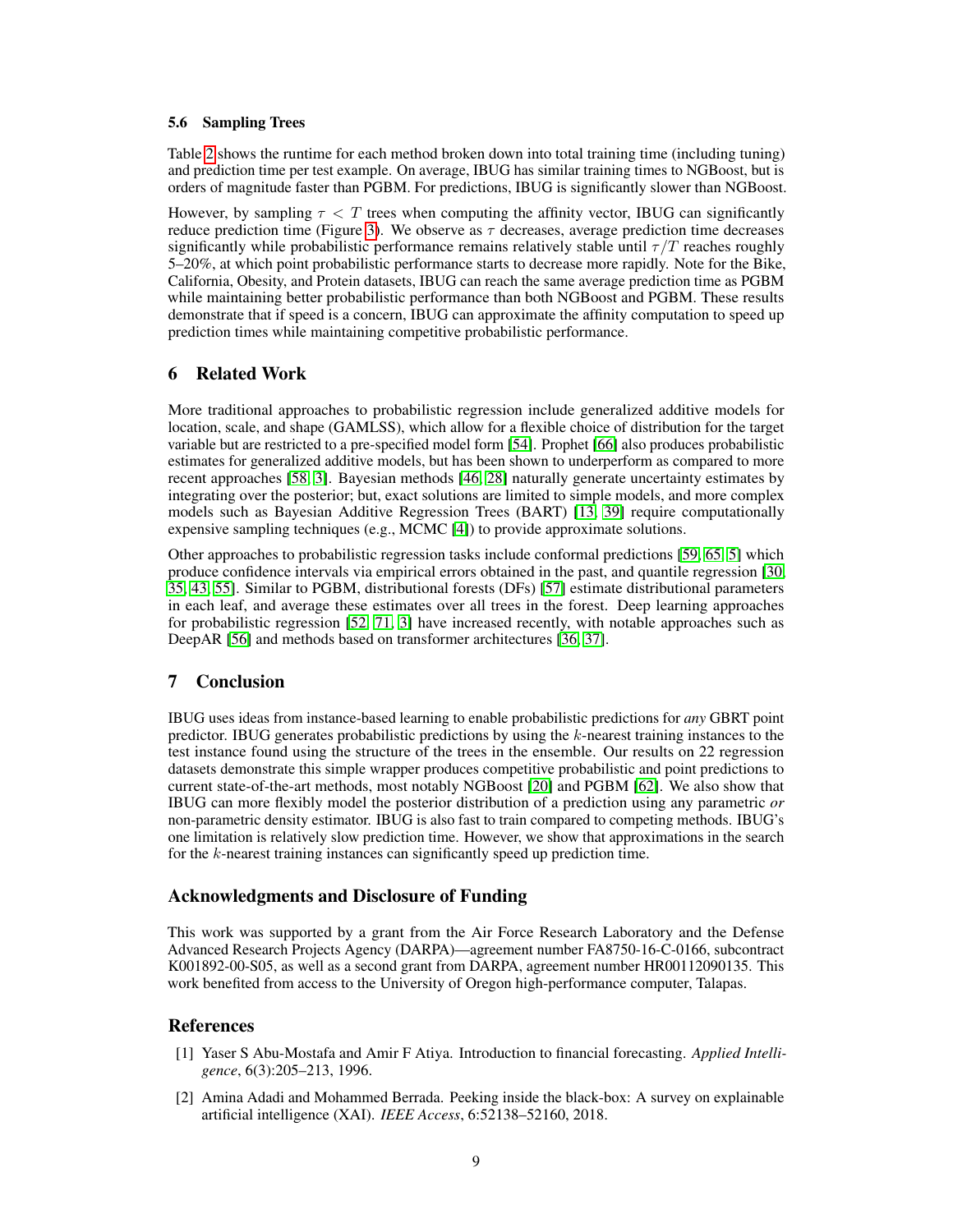- <span id="page-9-7"></span>[3] Alexander Alexandrov, Konstantinos Benidis, Michael Bohlke-Schneider, Valentin Flunkert, Jan Gasthaus, Tim Januschowski, Danielle C Maddix, Syama Sundar Rangapuram, David Salinas, Jasper Schulz, et al. GluonTS: Probabilistic and neural time series modeling in python. *Journal of Machine Learning Research*, 21(116):1–6, 2020.
- <span id="page-9-9"></span>[4] Christophe Andrieu, Nando De Freitas, Arnaud Doucet, and Michael I Jordan. An introduction to MCMC for machine learning. *Machine Learning*, 50(1):5–43, 2003.
- <span id="page-9-10"></span>[5] Anastasios N Angelopoulos and Stephen Bates. A gentle introduction to conformal prediction and distribution-free uncertainty quantification. *arXiv preprint arXiv:2107.07511*, 2021.
- <span id="page-9-0"></span>[6] Anand Avati, Kenneth Jung, Stephanie Harman, Lance Downing, Andrew Ng, and Nigam H Shah. Improving palliative care with deep learning. *BMC Medical Informatics and Decision Making*, 18(4):55–64, 2018.
- <span id="page-9-14"></span>[7] Thierry Bertin-Mahieux, Daniel P.W. Ellis, Brian Whitman, and Paul Lamere. The million song dataset. In *Proceedings of the 12th International Conference on Music Information Retrieval (ISMIR 2011)*, 2011.
- <span id="page-9-4"></span>[8] Adam Bloniarz, Ameet Talwalkar, Bin Yu, and Christopher Wu. Supervised neighborhoods for distributed nonparametric regression. In *Proceedings of the 18th International Conference on Artificial Intelligence and Statistics*, pages 1450–1459, 2016.
- <span id="page-9-1"></span>[9] Joos-Hendrik Böse, Valentin Flunkert, Jan Gasthaus, Tim Januschowski, Dustin Lange, David Salinas, Sebastian Schelter, Matthias Seeger, and Yuyang Wang. Probabilistic demand forecasting at scale. In *Proceedings of the VLDB Endowment*, volume 10, pages 1694–1705. VLDB Endowment, 2017.
- <span id="page-9-16"></span>[10] Leo Breiman. Bagging predictors. *Machine Learning*, 24(2):123–140, 1996.
- <span id="page-9-5"></span>[11] Jonathan Brophy and Daniel Lowd. Trex: Tree-ensemble representer-point explanations. In *ICML Workshop on Extending Explainable AI*, 2020.
- <span id="page-9-6"></span>[12] Tianqi Chen and Carlos Guestrin. XGBoost: A scalable tree boosting system. In *Proceedings of the 22nd ACM SIGKDD International Conference on Knowledge Discovery and Data Mining*, 2016.
- <span id="page-9-8"></span>[13] Hugh A Chipman, Edward I George, and Robert E McCulloch. BART: Bayesian additive regression trees. *The Annals of Applied Statistics*, 4(1):266–298, 2010.
- <span id="page-9-13"></span>[14] Joel W Cohen, Steven B Cohen, and Jessica S Banthin. The medical expenditure panel survey: A national information resource to support healthcare cost research and inform policy and practice. *Medical Care*, pages S44–S50, 2009.
- <span id="page-9-15"></span>[15] Andrea Coraddu, Luca Oneto, Aessandro Ghio, Stefano Savio, Davide Anguita, and Massimo Figari. Machine learning approaches for improving condition-based maintenance of naval propulsion plants. *Journal of Engineering for the Maritime Environment, Part M*, 230(1): 136–153, 2016.
- <span id="page-9-17"></span>[16] Paulo Cortez, António Cerdeira, Fernando Almeida, Telmo Matos, and José Reis. Modeling wine preferences by data mining from physicochemical properties. *Decision Support Systems*, 47(4):547–553, 2009.
- <span id="page-9-11"></span>[17] Dean De Cock. Ames, Iowa: Alternative to the Boston housing data as an end of semester regression project. *Journal of Statistics Education*, 19(3), 2011.
- <span id="page-9-3"></span>[18] Daniel D'souza, Zach Nussbaum, Chirag Agarwal, and Sara Hooker. A tale of two long tails. *arXiv preprint arXiv:2107.13098*, 2021.
- <span id="page-9-12"></span>[19] Dheeru Dua and Casey Graff. UCI machine learning repository. [http://archive.ics.uci.](http://archive.ics.uci.edu/ml) [edu/ml](http://archive.ics.uci.edu/ml), 2019. [Online; accessed 12-September-2021].
- <span id="page-9-2"></span>[20] Tony Duan, Avati Anand, Daisy Yi Ding, Khanh K Thai, Sanjay Basu, Andrew Ng, and Alejandro Schuler. Ngboost: Natural gradient boosting for probabilistic prediction. In *Proceedings of the 37th International Conference on Machine Learning*, pages 2690–2700. PMLR, 2020.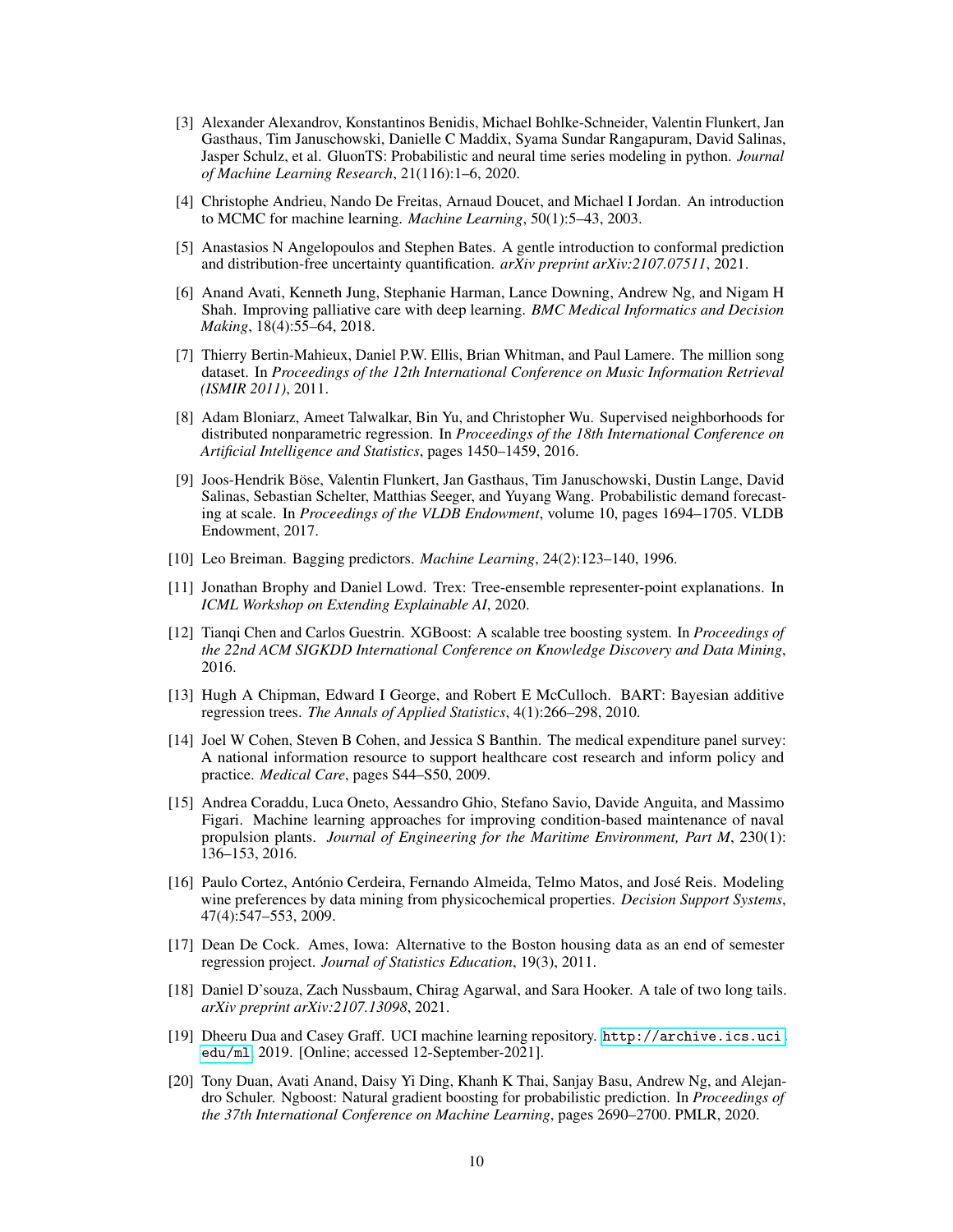- <span id="page-10-14"></span>[21] Hadi Fanaee-T and Joao Gama. Event labeling combining ensemble detectors and background knowledge. *Progress in Artificial Intelligence*, pages 1–15, 2013.
- <span id="page-10-15"></span>[22] Kelwin Fernandes, Pedro Vinagre, and Paulo Cortez. A proactive intelligent decision support system for predicting the popularity of online news. In *Proceedings of the 17th Portuguese Conference on Artificial Intelligence*, pages 535–546. Springer, 2015.
- <span id="page-10-4"></span>[23] Juliana J Ferreira and Mateus S Monteiro. What are people doing about XAI user experience? A survey on AI explainability research and practice. In *Proceedings of the 22nd International Conference on Human-Computer Interaction*, pages 56–73. Springer, 2020.
- <span id="page-10-0"></span>[24] Jerome Friedman, Trevor Hastie, and Robert Tibshirani. Additive logistic regression: A statistical view of boosting. *The Annals of Statistics*, 28(2):337–407, 2000.
- <span id="page-10-18"></span>[25] Jerome H Friedman. Multivariate adaptive regression splines. *The Annals of Statistics*, pages 1–67, 1991.
- <span id="page-10-3"></span>[26] Tilmann Gneiting and Matthias Katzfuss. Probabilistic forecasting. *Annual Review of Statistics and Its Application*, 1:125–151, 2014.
- <span id="page-10-2"></span>[27] Tilmann Gneiting and Adrian E Raftery. Strictly proper scoring rules, prediction, and estimation. *Journal of the American Statistical Association*, 102(477):359–378, 2007.
- <span id="page-10-8"></span>[28] Alex Graves. Practical variational inference for neural networks. In *Proceedings of the 25th International Conference on Neural Information Processing Systems*, volume 24, 2011.
- <span id="page-10-17"></span>[29] Kam Hamidieh. A data-driven statistical model for predicting the critical temperature of a superconductor. *Computational Materials Science*, 154:346–354, 2018.
- <span id="page-10-10"></span>[30] Hilaf Hasson, Bernie Wang, Tim Januschowski, and Jan Gasthaus. Probabilistic forecasting: A level-set approach. In *Proceedings of the 35th International Conference on Neural Information Processing Systems*, volume 34, 2021.
- <span id="page-10-6"></span>[31] Eyke Hüllermeier and Willem Waegeman. Aleatoric and epistemic uncertainty in machine learning: An introduction to concepts and methods. *Machine Learning*, 110(3):457–506, 2021.
- <span id="page-10-1"></span>[32] Tim Januschowski, Yuyang Wang, Kari Torkkola, Timo Erkkilä, Hilaf Hasson, and Jan Gasthaus. Forecasting with trees. *International Journal of Forecasting*, 2021.
- <span id="page-10-16"></span>[33] Heysem Kaya, Pmar Tüfekci, and Fikret S Gürgen. Local and global learning methods for predicting power of a combined gas & steam turbine. In *Proceedings of the 2nd International Conference on Emerging Trends in Computer and Electronics Engineering (ICETCEE)*, pages 13–18, 2012.
- <span id="page-10-5"></span>[34] Guolin Ke, Qi Meng, et al. LightGBM: A highly efficient gradient boosting decision tree. In *Proceedings of the 31st International Conference on Neural Information Processing Systems*, 2017.
- <span id="page-10-11"></span>[35] Roger Koenker and Kevin F Hallock. Quantile regression. *Journal of Economic Perspectives*, 15(4):143–156, 2001.
- <span id="page-10-12"></span>[36] Shiyang Li, Xiaoyong Jin, Yao Xuan, Xiyou Zhou, Wenhu Chen, Yu-Xiang Wang, and Xifeng Yan. Enhancing the locality and breaking the memory bottleneck of transformer on time series forecasting. In *Proceedings of the 33rd International Conference on Neural Information Processing Systems*, volume 32, pages 5243–5253, 2019.
- <span id="page-10-13"></span>[37] Bryan Lim, Sercan Ö Arık, Nicolas Loeff, and Tomas Pfister. Temporal fusion transformers for interpretable multi-horizon time series forecasting. *International Journal of Forecasting*, 2021.
- <span id="page-10-7"></span>[38] Yi Lin and Yongho Jeon. Random forests and adaptive nearest neighbors. *Journal of the American Statistical Association*, 101(474):578–590, 2006.
- <span id="page-10-9"></span>[39] Zhao Tang Luo, Huiyan Sang, and Bani Mallick. BAST: Bayesian additive regression spanning trees for complex constrained domain. In *Proceedings of the 35th International Conference on Neural Information Processing Systems*, volume 34, 2021.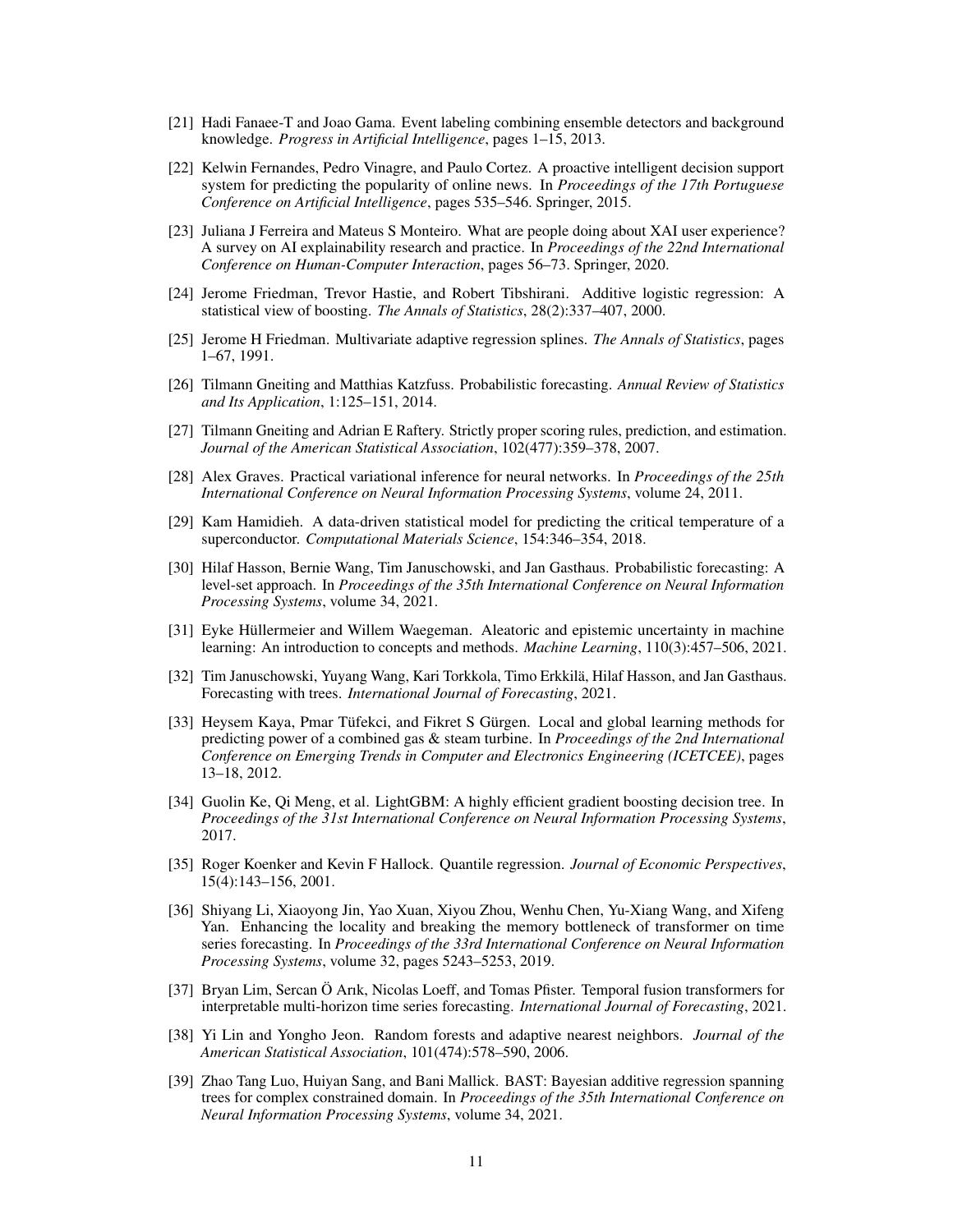- <span id="page-11-2"></span>[40] Spyros Makridakis, Evangelos Spiliotis, Vassilios Assimakopoulos, Zhi Chen, Anil Gaba, Ilia Tsetlin, and Robert L Winkler. The M5 uncertainty competition: Results, findings and conclusions. *International Journal of Forecasting*, 2021.
- <span id="page-11-1"></span>[41] Spyros Makridakis, Evangelos Spiliotis, and Vassilios Assimakopoulos. M5 accuracy competition: Results, findings, and conclusions. *International Journal of Forecasting*, 2022.
- <span id="page-11-3"></span>[42] Andrey Malinin, Liudmila Prokhorenkova, and Aleksei Ustimenko. Uncertainty in gradient boosting via ensembles. In *Proceedings of the 9th International Conference on Learning Representations*, 2021.
- <span id="page-11-10"></span>[43] Nicolai Meinshausen and Greg Ridgeway. Quantile regression forests. *Journal of Machine Learning Research*, 7(6), 2006.
- <span id="page-11-5"></span>[44] Frank Moosmann, Bill Triggs, and Frederic Jurie. Fast discriminative visual codebooks using randomized clustering forests. In *Proceedings of the 20th International Conference on Neural Information Processing Systems*, pages 985–992, 2006.
- <span id="page-11-7"></span>[45] In Jae Myung. Tutorial on maximum likelihood estimation. *Journal of Mathematical Psychology*, 47(1):90–100, 2003.
- <span id="page-11-9"></span>[46] Radford M Neal. *Bayesian Learning for Neural Networks*. Springer-Verlag, 1996.
- <span id="page-11-15"></span>[47] R Kelley Pace and Ronald Barry. Sparse spatial autoregressions. *Statistics & Probability Letters*, 33(3):291–297, 1997.
- <span id="page-11-4"></span>[48] Leif E Peterson. K-nearest neighbor. *Scholarpedia*, 4(2):1883, 2009.
- <span id="page-11-6"></span>[49] Gregory Plumb, Denali Molitor, and Ameet S Talwalkar. Model agnostic supervised local explanations. In *Proceedings of the 32nd International Conference on Neural Information Processing Systems*, pages 2515–2524, 2018.
- <span id="page-11-0"></span>[50] Liudmila Prokhorenkova, Gleb Gusev, et al. CatBoost: Unbiased boosting with categorical features. In *Proceedings of the 32nd International Conference on Neural Information Processing Systems*, 2018.
- <span id="page-11-17"></span>[51] Kumar Rajarshi. Life expectancy (WHO). [https://www.kaggle.com/kumarajarshi/](https://www.kaggle.com/kumarajarshi/life-expectancy-who?ref=hackernoon.com&select=Life+Expectancy+Data.csv) [life-expectancy-who?ref=hackernoon.com&select=Life+Expectancy+Data.csv](https://www.kaggle.com/kumarajarshi/life-expectancy-who?ref=hackernoon.com&select=Life+Expectancy+Data.csv), 2017. [Online; accessed 12-September-2021].
- <span id="page-11-13"></span>[52] Syama Sundar Rangapuram, Matthias W Seeger, Jan Gasthaus, Lorenzo Stella, Yuyang Wang, and Tim Januschowski. Deep state space models for time series forecasting. In *Proceedings of the 32nd International Conference on Neural Information Processing Systems*, volume 31, pages 7785–7794, 2018.
- <span id="page-11-16"></span>[53] Michael Redmond and Alok Baveja. A data-driven software tool for enabling cooperative information sharing among police departments. *European Journal of Operational Research*, 141(3):660–678, 2002.
- <span id="page-11-8"></span>[54] Robert A Rigby and D Mikis Stasinopoulos. Generalized additive models for location, scale and shape. *Journal of the Royal Statistical Society: Series C (Applied Statistics)*, 54(3):507–554, 2005.
- <span id="page-11-11"></span>[55] Yaniv Romano, Evan Patterson, and Emmanuel Candes. Conformalized quantile regression. In *Proceedings of the 33rd International Conference on Neural Information Processing Systems*, volume 32, pages 3543–3553, 2019.
- <span id="page-11-14"></span>[56] David Salinas, Valentin Flunkert, Jan Gasthaus, and Tim Januschowski. Deepar: Probabilistic forecasting with autoregressive recurrent networks. *International Journal of Forecasting*, 36(3): 1181–1191, 2020.
- <span id="page-11-12"></span>[57] Lisa Schlosser, Torsten Hothorn, Reto Stauffer, and Achim Zeileis. Distributional regression forests for probabilistic precipitation forecasting in complex terrain. *The Annals of Applied Statistics*, 13(3):1564–1589, 2019.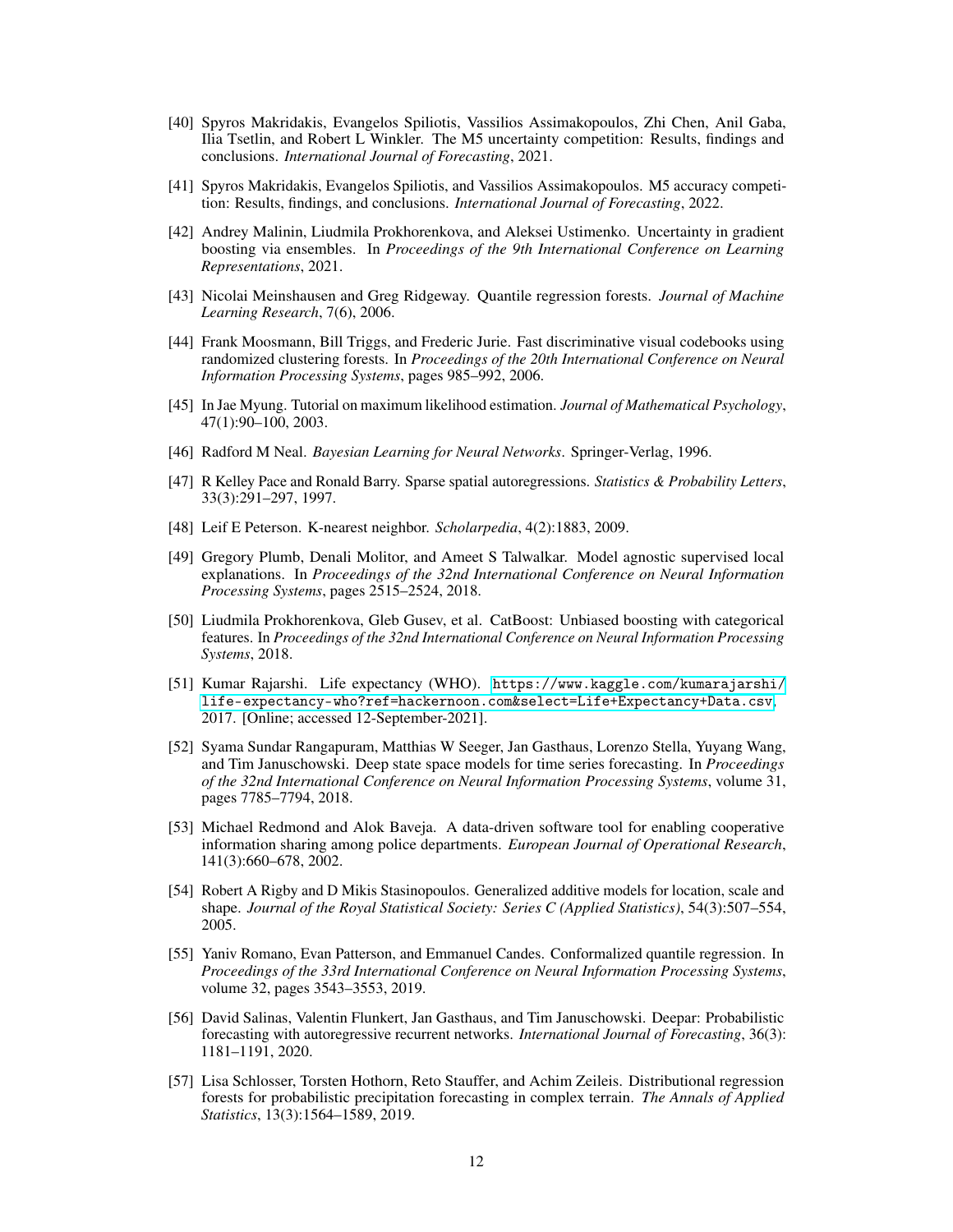- <span id="page-12-5"></span>[58] Rajat Sen, Hsiang-Fu Yu, and Inderjit Dhillon. Think globally, act locally: A deep neural network approach to high-dimensional time series forecasting. In *Proceedings of the 33rd International Conference on Neural Information Processing Systems*, pages 4837–4846, 2019.
- <span id="page-12-6"></span>[59] Glenn Shafer and Vladimir Vovk. A tutorial on conformal prediction. *Journal of Machine Learning Research*, 9(3), 2008.
- <span id="page-12-3"></span>[60] Simon J Sheather and Michael C Jones. A reliable data-based bandwidth selection method for kernel density estimation. *Journal of the Royal Statistical Society: Series B (Methodological)*, 53(3):683–690, 1991.
- <span id="page-12-11"></span>[61] Kamaljot Singh, Ranjeet Kaur Sandhu, and Dinesh Kumar. Comment volume prediction using neural networks and decision trees. In *IEEE UKSim-AMSS 17th International Conference on Computational Modeling and Simulation, UKSim2015*, March 2015.
- <span id="page-12-2"></span>[62] Olivier Sprangers, Sebastian Schelter, and Maarten de Rijke. Probabilistic gradient boosting machines for large-scale probabilistic regression. In *Proceedings of the 27th ACM SIGKDD Conference on Knowledge Discovery & Data Mining*, 2021.
- <span id="page-12-15"></span>[63] James H Stock, Mark W Watson, et al. *Introduction to Econometrics*, volume 3. Pearson New York, 2012.
- <span id="page-12-13"></span>[64] Suzanne. CDC data: Nutrition, physical activity, & obesity. [https://www.kaggle.com/](https://www.kaggle.com/spittman1248/cdc-data-nutrition-physical-activity-obesity) [spittman1248/cdc-data-nutrition-physical-activity-obesity](https://www.kaggle.com/spittman1248/cdc-data-nutrition-physical-activity-obesity), 2018. [Online; accessed 12-September-2021].
- <span id="page-12-7"></span>[65] Souhaib Ben Taieb, Raphael Huser, Rob Hyndman, Marc Genton, et al. Probabilistic time series forecasting with boosted additive models: An application to smart meter data. *Department of Economics and Business Statistics, Monash University*, 2015.
- <span id="page-12-0"></span>[66] Sean J Taylor and Benjamin Letham. Forecasting at scale. *The American Statistician*, 72(1): 37–45, 2018.
- <span id="page-12-1"></span>[67] Erico Tjoa and Cuntai Guan. A survey on explainable artificial intelligence (XAI): Toward medical XAI. *IEEE Transactions on Neural Networks and Learning Systems*, 2020.
- <span id="page-12-10"></span>[68] Athanasios Tsanas and Angeliki Xifara. Accurate quantitative estimation of energy performance of residential buildings using statistical machine learning tools. *Energy and Buildings*, 49: 560–567, 2012.
- <span id="page-12-14"></span>[69] Pınar Tüfekci. Prediction of full load electrical power output of a base load operated combined cycle power plant using machine learning methods. *International Journal of Electrical Power & Energy Systems*, 60:126–140, 2014.
- <span id="page-12-12"></span>[70] Jan van Rijn. Kin8nm. <https://www.openml.org/d/189>, 2014. [Online; accessed 20- January-2022].
- <span id="page-12-8"></span>[71] Yuyang Wang, Alex Smola, Danielle Maddix, Jan Gasthaus, Dean Foster, and Tim Januschowski. Deep factors for forecasting. In *Proceedings of the 36th International Conference on Machine Learning*, pages 6607–6617. PMLR, 2019.
- <span id="page-12-9"></span>[72] I-C Yeh. Modeling of strength of high-performance concrete using artificial neural networks. *Cement and Concrete Research*, 28(12):1797–1808, 1998.
- <span id="page-12-4"></span>[73] Michaël Zamo and Philippe Naveau. Estimation of the continuous ranked probability score with limited information and applications to ensemble weather forecasts. *Mathematical Geosciences*, 50(2):209–234, 2018.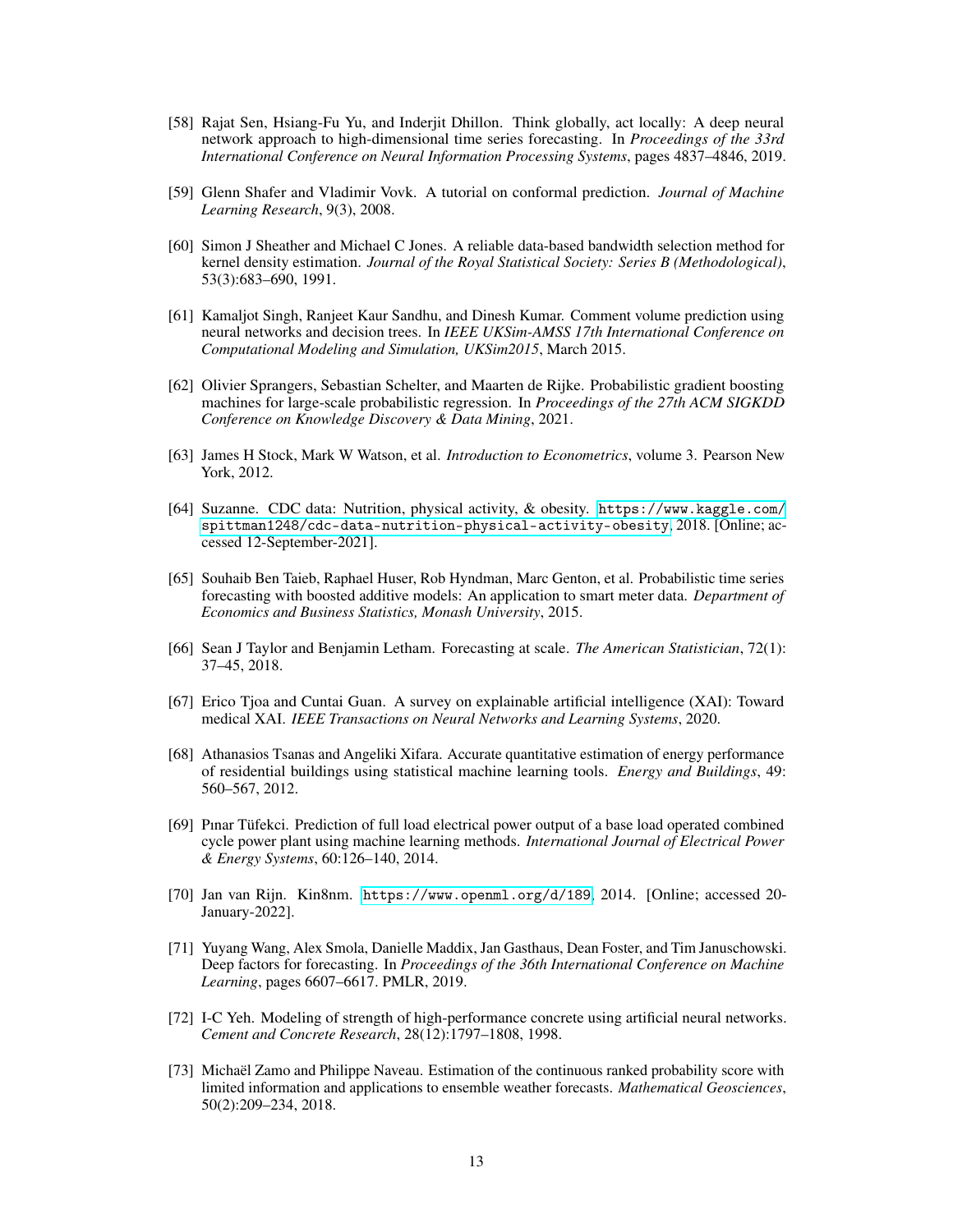# **Checklist**

- 1. For all authors...
	- (a) Do the main claims made in the abstract and introduction accurately reflect the paper's contributions and scope? [Yes]
	- (b) Did you describe the limitations of your work? [Yes] See [§7.](#page-8-3)
	- (c) Did you discuss any potential negative societal impacts of your work? [Yes] See [§A.1.](#page-14-0)
	- (d) Have you read the ethics review guidelines and ensured that your paper conforms to them? [Yes]
- 2. If you are including theoretical results...
	- (a) Did you state the full set of assumptions of all theoretical results? [N/A]
	- (b) Did you include complete proofs of all theoretical results? [N/A]
- 3. If you ran experiments...
	- (a) Did you include the code, data, and instructions needed to reproduce the main experimental results (either in the supplemental material or as a URL)? [Yes] See [§5.](#page-4-2)
	- (b) Did you specify all the training details (e.g., data splits, hyperparameters, how they were chosen)? [Yes] See [§5.1.](#page-4-0)
	- (c) Did you report error bars (e.g., with respect to the random seed after running experiments multiple times)? [Yes]
	- (d) Did you include the total amount of compute and the type of resources used (e.g., type of GPUs, internal cluster, or cloud provider)? [Yes] See [§5.](#page-4-2)
- 4. If you are using existing assets (e.g., code, data, models) or curating/releasing new assets...
	- (a) If your work uses existing assets, did you cite the creators? [Yes] See [§B.1.](#page-16-0)
	- (b) Did you mention the license of the assets?  $[N<sub>o</sub>]$  The license of each asset can be found by following its corresponding citation.
	- (c) Did you include any new assets either in the supplemental material or as a URL? [Yes] See [§5.](#page-4-2)
	- (d) Did you discuss whether and how consent was obtained from people whose data you're using/curating? [N/A]
	- (e) Did you discuss whether the data you are using/curating contains personally identifiable information or offensive content? [N/A]
- 5. If you used crowdsourcing or conducted research with human subjects...
	- (a) Did you include the full text of instructions given to participants and screenshots, if applicable? [N/A]
	- (b) Did you describe any potential participant risks, with links to Institutional Review Board (IRB) approvals, if applicable? [N/A]
	- (c) Did you include the estimated hourly wage paid to participants and the total amount spent on participant compensation? [N/A]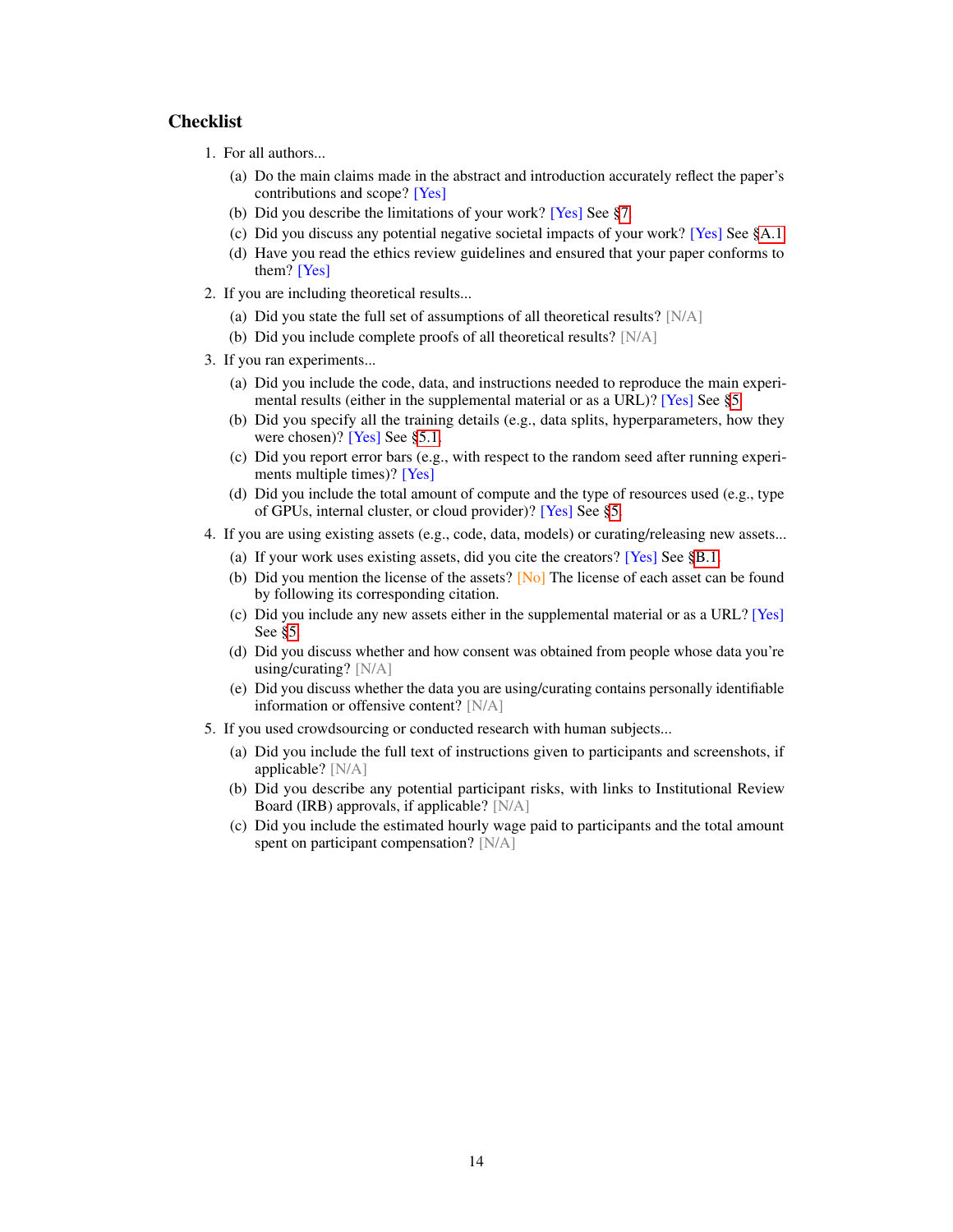# A Algorithmic Details

<span id="page-14-1"></span>Figure [4](#page-14-1) summarizes how IBUG generates a probabilistic prediction for a given input instance.



Figure 4: IBUG workflow. Given a GBRT model and an input instance  $x$ , IBUG collects the training examples at each leaf x traverses to, keeps the  $k$  most frequent examples, and then uses those examples to model the output distribution.

## <span id="page-14-0"></span>A.1 Ethical Statement

In general, this work has no foreseeable negative societal impacts; however, users should carefully validate their models as imprecise uncertainty estimates may adversely affect certain domains (e.g., health).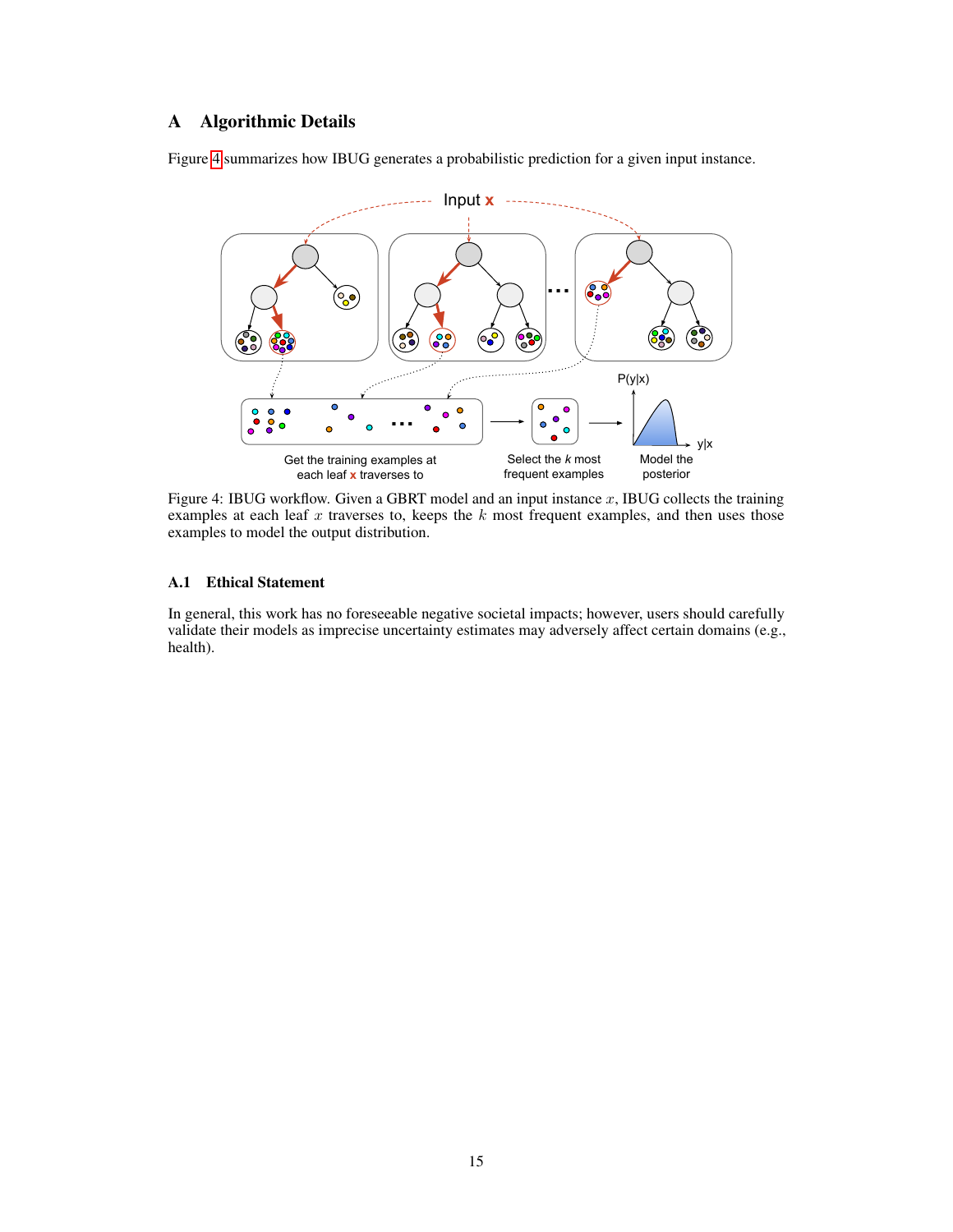#### A.2 Accelerated  $k$  Tuning

Choosing an appropriate value of  $k$  is critical for generating accurate probabilistic predictions in IBUG. Thus, we aim to tune k using a held-out validation dataset  $\mathcal{D}_{val} \subset \mathcal{D}$  and an appropriate probabilistic scoring metric such as negative log likelihood (NLL). Unfortunately, typical tuning procedures would result in the same affinity vectors being computed—an expensive operation—for each candidate value of k. To mitigate this issue, we perform a custom tuning procedure that reuses computed affinity vectors for all values of  $k$ . More specifically, IBUG computes an affinity vector  $A$ for a given validation example  $x_{val}$ , and then sorts  $\overline{A}$  in descending order (i.e., largest affinity first). Then, IBUG takes the top  $k$  training instances, and generates and scores the resulting probabilistic prediction. For each subsequent value of  $k$ , the same sorted affinity list can be used, avoiding duplicate computation. We summarize this procedure in Alg. [3.](#page-15-0)

Once k is chosen, we may encounter a new unseen test instance in which the variance of  $A^{(k)}$  for that test example is zero or extremely small. In this case, we set the predicted test variance to  $\rho$ , which is set during tuning to the minimum (nonzero) variance computed over all predictions in the validation set for the chosen  $k$ . In practice, we find instances of abnormally low variance to be rare with appropriately chosen values of  $k$ .

## <span id="page-15-0"></span>Algorithm 3 IBUG accelerated tuning of  $k$ .

**Input:** Validation dataset  $\mathcal{D}_{val} \subset \mathcal{D}$ , GBRT model f, list of candidates K, target distribution  $D^*$ , probabilistic score metric V, min. variance  $\rho = 1e-15$ . 1: **procedure** FASTTUNE $K(\mathcal{D}_{val}, f, K, D^*, V, \rho)$ 2: **for**  $(x_j, y_j) \in \mathcal{D}_{val}$  **do**<br>3:  $A \leftarrow \text{COMPUTEAF}$ 3:  $A \leftarrow \text{COMPUTEAFFINITIES}(x, f)$ <br>4:  $A \leftarrow \text{Argsort } A$  in descending order 4:  $A \leftarrow$  Argsort A in descending order<br>5: **for**  $k \in K$  **do**  $\triangleright$  Use same ordering for each k 6:  $A^{(k)} \leftarrow$  Take first k training instances(A, k) 7:  $\hat{D}_{y_j}^k \leftarrow \text{PROBPREDICT}(x_j, f, A^{(k)}, \rho, 1, 0, D^*)$ 8:  $S_j^k \leftarrow V(y_j, \hat{D}_{y_j}^k)$  $\triangleright$  Save validation score 9:  $k \leftarrow$  Select best k from S 10:  $\rho \leftarrow$  Select min.  $\sigma^2$  from  $\hat{D}^k$ 11: **return**  $k, \rho$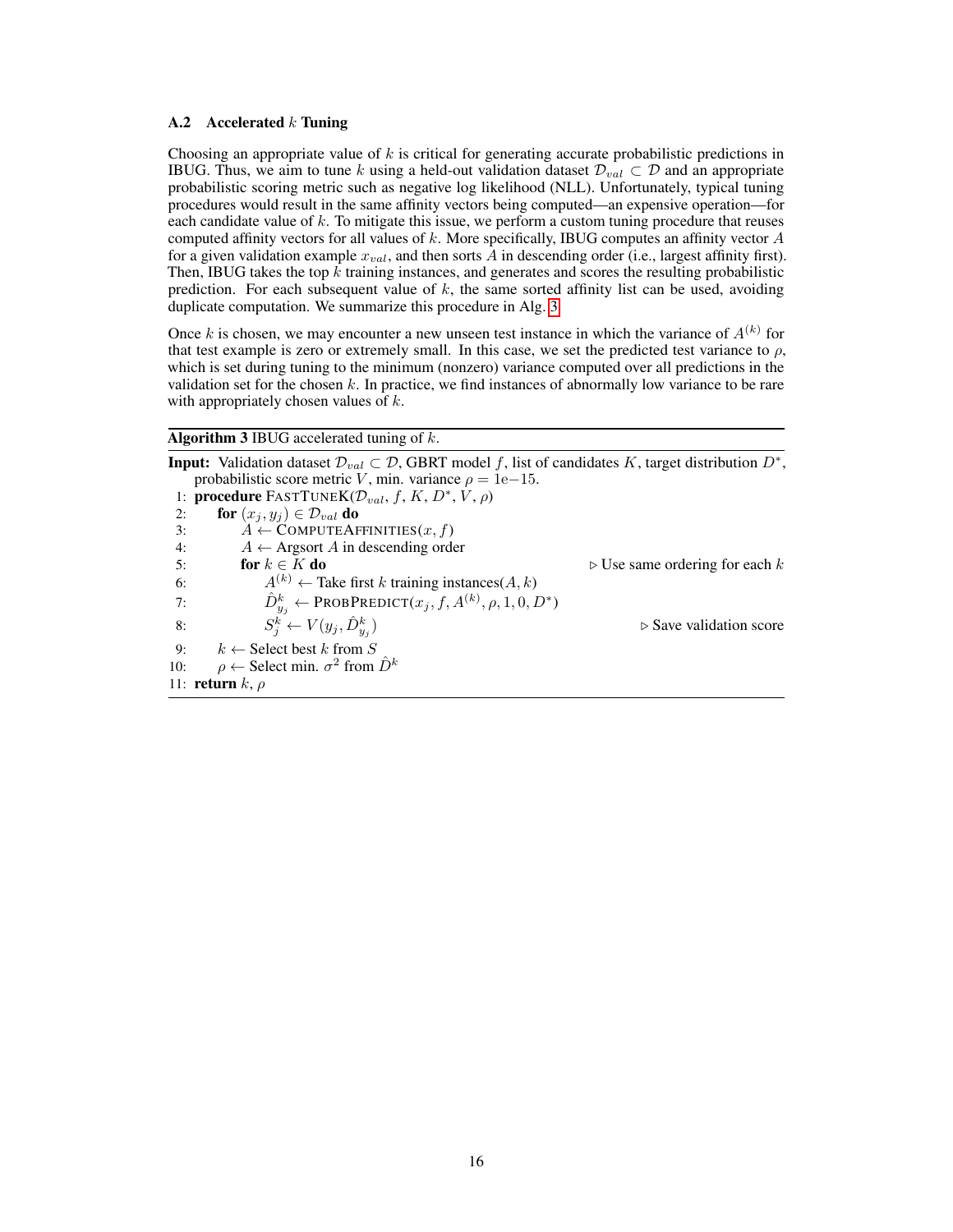# <span id="page-16-1"></span>B Implementation and Experiment Details

We implement IBUG in Python, using Cython—a Python package allowing the development of C extensions—to store a unified representation of the model structure. IBUG currently supports all major modern gradient boosting frameworks including XGBoost [\[12\]](#page-9-6), LightGBM [\[34\]](#page-10-5), and CatBoost [\[50\]](#page-11-0). Experiments are run on an Intel(R) Xeon(R) CPU E5-2690 v4  $@$  2.6GHz with 60GB of RAM @ 2.4GHz. We run our experiments on publicly available datasets. Links to all data sources as well as the code for IBUG and all experiments is currently available online anonymously.[5](#page-16-2)

Metrics. We use NLL and CRPS to measure probabilistic performance. CRPS is a quadratic measure of discrepancy between the cumulative distribution function (CDF) F of forecast  $\hat{y}$  and the empirical CDF of the scalar observation y:  $\int (F(\hat{y}) - \mathbb{1}[\hat{y} \ge y])^2 d\hat{y}$  [\[27,](#page-10-2) [73\]](#page-12-4). To evaluate point performance, we use root mean squared error (RMSE):  $\sqrt{\frac{1}{n} \sum_{i=1}^{n} (y_i - \hat{y}_i)^2}$ .

### <span id="page-16-0"></span>B.1 Datasets

This section gives a detailed description for each dataset we use in our experiments.

- Ames [\[17\]](#page-9-11) consists of 2,930 instances of housing prices in the Ames, Iowa area characterized by 80 attributes. The aim is to predict the sale price of a given house.
- Bike [\[21,](#page-10-14) [19\]](#page-9-12) contains 17,379 measurements of the number of bikes rented per hour characterized by 16 attributes. The aim is to predict the number of bikes rented for a given hour.
- California [\[47\]](#page-11-15) consists of 20,640 instances of median housing prices in various California districts characterized by 8 attributes. The aim is to predict the median housing price for the given district.
- Communities [\[53,](#page-11-16) [19\]](#page-9-12) consists of 1,994 measurements of violent crime statistics based on crime, survey, and census data. The dataset is characterized by 100 attributes, and the aim is to predict the violent crime rate for a given population.
- Concrete [\[72,](#page-12-9) [19\]](#page-9-12) consists of 1,030 instances of concrete characterized by 8 attributes. The aim is to predict the compressive strength of the concrete.
- Energy [\[68,](#page-12-10) [19\]](#page-9-12) consists of 768 buildings in which each building is one of 12 different shapes and is characterized by 8 features. The aim is to predict the cooling load associated with the building.
- Facebook [\[61,](#page-12-11) [19\]](#page-9-12) consists of 40,949 Facebook posts characterized by 53 attributes. The aim is to predict the number of comments for a given post.
- Kin8nm [\[70\]](#page-12-12) consists of 8,192 instances of the forward kinematics of an 8 link robotic arm. The aim is to predict the forward kinematics of the robotic arm.
- Life [\[51\]](#page-11-17) consists of 2,928 instances of life expectancy estimates for various countries during one year. Each instance is characterized by 20 attributes, and the aim is to predict the life expectancy of the country during a specific year.
- MEPS [\[14\]](#page-9-13) consists of 16,656 instances of medical expenditure survey data. Each instance is characterized by 139 attributes, and the aim is to predict the insurance utilization for the given medical expenditure.
- MSD [\[7\]](#page-9-14) consists of 515,345 songs characterized by 90 audio features constructed from each song. The aim is to predict what year the song was released based on the audio features.
- Naval [\[15,](#page-9-15) [19\]](#page-9-12) consists of 11,934 instances extracted from a high-performing gas turbine simulation. Each instance is characterized by 16 features. The aim is to predict the gas turbine decay coefficient.
- News [\[19,](#page-9-12) [22\]](#page-10-15) consists of 39,644 Mashable articles characterized by 60 features. The aim is to predict the number of shares for a given article.

<span id="page-16-2"></span> $^5$ <https://anonymous.4open.science/r/ibug-6DDF>.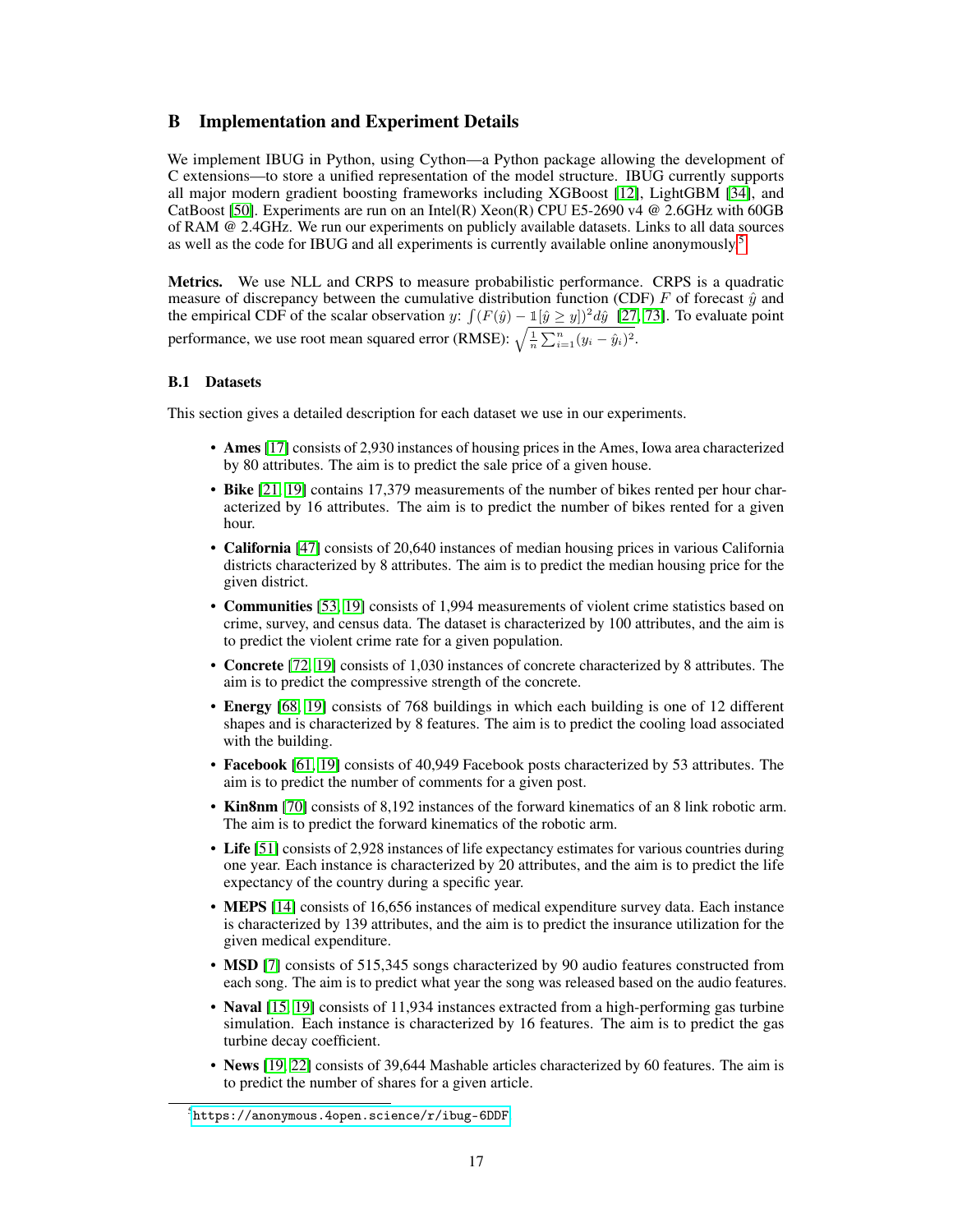- Obesity [\[64\]](#page-12-13) contains 48,346 instances of obesity rates for different states and regions with differing socioeconomic backgrounds. Each instance is characterized by 32 attributes. The aim is to predict the obesity rate of the region.
- Power [\[19,](#page-9-12) [33,](#page-10-16) [69\]](#page-12-14) contains 9,568 readings of a Combined Cycle Power Plant (CCPP) at full work load. Each reading is characterized by 4 features. The aim is to predict the net hourly electrical energy output.
- Protein [\[19\]](#page-9-12) contains 45,730 tertiary-protein-structure instances characterized by 9 attributes. The aim is to predict the armstrong coefficient of the protein structure.
- STAR [\[19,](#page-9-12) [63\]](#page-12-15) contains 2,161 student-teacher achievement scores characterized by 39 attributes. The aim is to predict the student-teacher achievement based on the given intervention.
- Superconductor [\[19,](#page-9-12) [29\]](#page-10-17) contains 21,263 potential superconductors characterized by 81 attributes. The aim is to predict the critical temperature of the given superconductor.
- **Synthetic** [\[10,](#page-9-16) [25\]](#page-10-18) is a non-linear synthetic regression dataset in which the inputs are independent and uniformly distributed on the interval  $[0, 1]$ ; the dataset contains 10,000 instances characterized by 100 attributes.
- Wave [\[19\]](#page-9-12) consists of 287,999 positions and absorbed power outputs of wave energy converters (WECs) in four real wave scenarios off the southern coast of Australia (Sydney, Adelaide, Perth and Tasmania). The aim is to predict the total power output of a given WEC.
- Wine [\[16,](#page-9-17) [19\]](#page-9-12) consists of 6,497 instances of Portuguese "Vinho Verde" red and white wine characterized by 11 features. The aim is to predict the quality of the wine from 0-10.
- Yacht [\[19\]](#page-9-12) consists of 308 instances of yacht-sailing performance characterized by 6 attributes. The aim is to predict the residual resistance per unit weight of displacement.

<span id="page-17-0"></span>For each dataset, we generate one-hot encodings for any categorical variable and leave all numeric and binary variables as is. Table [4](#page-17-0) shows a summary of the datasets after preprocessing.

| Dataset        | Source       | $\boldsymbol{n}$ | $\boldsymbol{p}$ |
|----------------|--------------|------------------|------------------|
| Ames           | $[17]$       | 2,930            | 358              |
| Bike           | [21, 19]     | 17,379           | 37               |
| California     | $[47]$       | 20,640           | 100              |
| Communities    | [19, 53]     | 1,994            | 100              |
| Concrete       | [72, 19]     | 1,030            | 8                |
| Energy         | [68, 19]     | 768              | 16               |
| Facebook       | [61, 19]     | 40,949           | 133              |
| Kin8nm         | [70]         | 8,192            | 8                |
| Life           | [51]         | 2,928            | 204              |
| <b>MEPS</b>    | [14]         | 15,656           | 139              |
| <b>MSD</b>     | [7]          | 515,345          | 90               |
| Naval          | [19, 15]     | 11,934           | 17               |
| <b>News</b>    | [19, 22]     | 39,644           | 58               |
| Obesity        | [64]         | 48,346           | 100              |
| Power          | [19, 33, 69] | 9,568            | 4                |
| Protein        | [19]         | 45,730           | 9                |
| <b>STAR</b>    | [19, 63]     | 2,161            | 95               |
| Superconductor | [19, 29]     | 21,263           | 82               |
| Synthetic      | [10, 25]     | 10,000           | 100              |
| Wave           | [19]         | 287,999          | 48               |
| Wine           | [16, 19]     | 6,497            | 11               |
| Yacht          | [19]         | 308              | 6                |

|  |  | Table 4: Dataset summary after preprocessing. |  |
|--|--|-----------------------------------------------|--|
|  |  |                                               |  |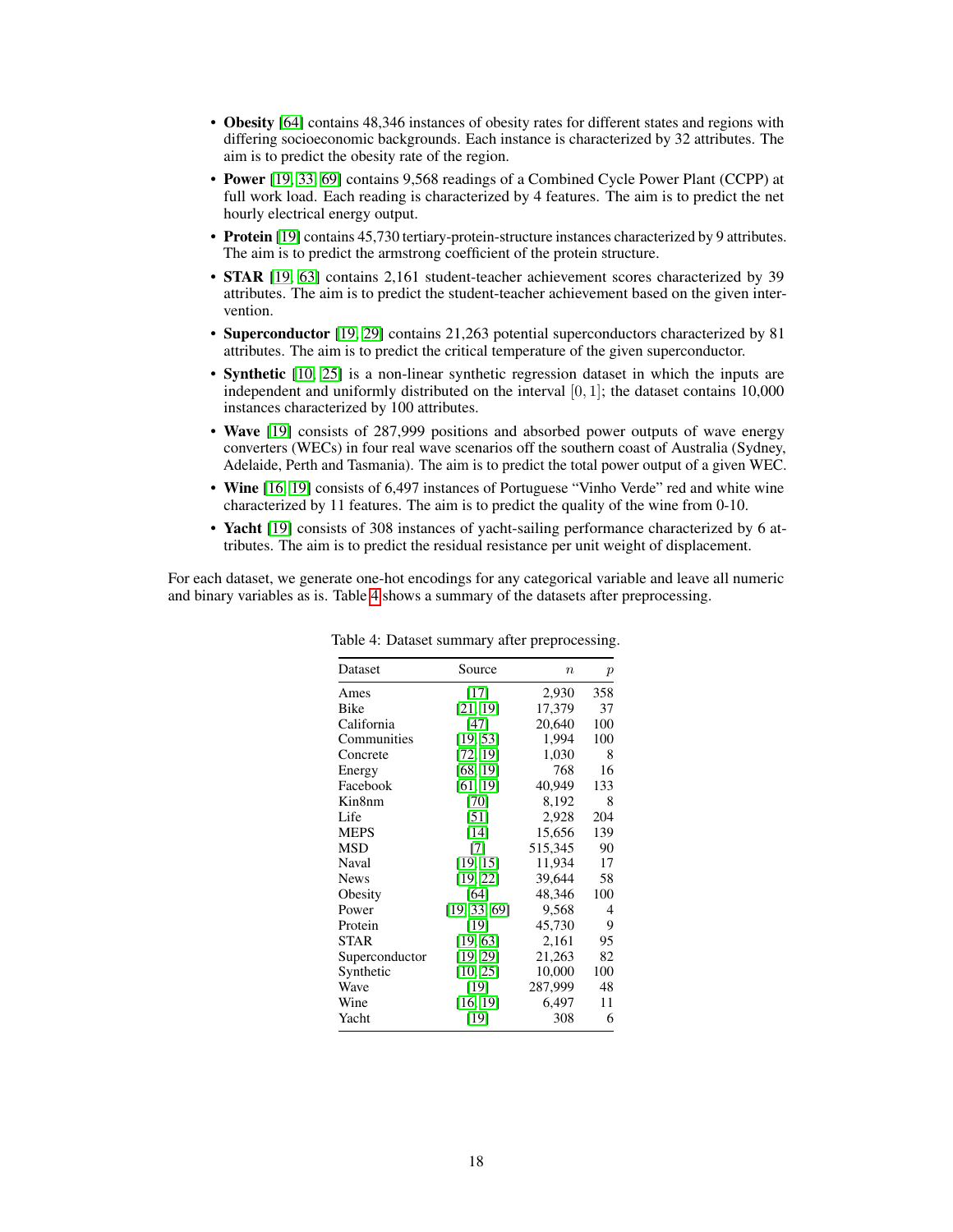## <span id="page-18-0"></span>B.2 Hyperparameters

Tables [5](#page-18-1) and [6](#page-18-2) show hyperparameter values selected most often for each dataset when optimizing NLL and CRPS, respectively. We tune nearest neighbor hyperparameter k using values  $[3, 5, 7, 9, 6]$ 11, 15, 31, 61, 91, 121, 151, 201, 301, 401, 501, 601, 701],  $\gamma$  and  $\delta$  using values [1e-8, 1e-7, 1e-6, 1e-5, 1e-4, 1e-3, 1e-2, 1e-1, 0, 1e0, 1e1, 1e2, 1e3] with multipliers [1.0, 2.5, 5.0], number of trees T using values [10, 25, 50, 100, 250, 500, 1000, 2000] (since NGBoost has no hyperparameters to tune besides T, we tune T on the validation set using early stopping [\[20\]](#page-9-2)), learning rate  $\eta$  using values [0.01, 0.1], maximum number of leaves h using values  $[15, 31, 61, 91]$ , minimum number of leaves  $n_0$  using values [1, 20], and  $\rho$  which selects the minimum variance computed from the validation set predictions. For the MSD and Wave datasets, we use a bagging fraction of 0.1 [\[20,](#page-9-2) [62\]](#page-12-2).

|             |      | NGBoost         |      |        | <b>PGBM</b>      |                |                 |      | LightGBM |                  |                |                  | <b>IBUG</b> |                 |
|-------------|------|-----------------|------|--------|------------------|----------------|-----------------|------|----------|------------------|----------------|------------------|-------------|-----------------|
| Dataset     | T    | $\gamma/\delta$ | T    | $\eta$ | $\boldsymbol{h}$ | n <sub>0</sub> | $\gamma/\delta$ | T    | $\eta$   | $\boldsymbol{h}$ | n <sub>0</sub> | $\boldsymbol{k}$ | $\rho$      | $\gamma/\delta$ |
| Ames        | 320  | $\delta$ :2e+03 | 2000 | 0.1    | 15               | 20             | $\gamma$ :2e+00 | 2000 | 0.01     | 15               | 1              | 15               | $5.4e + 03$ | $\delta$ :3e-04 |
| Bike        | 883  | $\delta$ :0e+00 | 1000 | 0.01   | 31               | 1              | $\gamma$ :5e+00 | 2000 | 0.1      | 15               | 1              | 121              | 3.1e-01     | $\gamma$ :1e-01 |
| Cal.        | 2000 | $\delta$ :5e-02 | 1000 | 0.1    | 31               |                | $\delta$ :1e-01 | 2000 | 0.1      | 91               | 1              | 91               | $6.0e-02$   | $\delta$ :0e+00 |
| Comm.       | 233  | $\delta$ :1e-02 | 1000 | 0.01   | 15               | 20             | $\gamma$ :1e+01 | 50   | 0.01     | 15               | 1              | 201              | $4.2e-02$   | $\delta$ :1e-02 |
| Concrete    | 589  | $\delta$ :1e+00 | 2000 | 0.1    | 15               | 20             | $\delta$ :1e+00 | 2000 | 0.1      | 15               | 20             | 5                | 7.8e-01     | $\gamma$ :5e-01 |
| Energy      | 943  | $\delta$ :5e-02 | 2000 | 0.1    | 15               | 1              | $\delta$ :0e+00 | 2000 | 0.1      | 15               | $\mathbf{1}$   | 5                | $6.0e-02$   | $\gamma$ :5e-01 |
| Facebk.     | 659  | $\delta$ :0e+00 | 2000 | 0.1    | 15               | 1              | $\delta$ :1e-08 | 500  | 0.1      | 15               | 20             | 301              | 1.6e-01     | $\delta$ :2e-01 |
| Kin8nm      | 863  | $\delta$ :1e-02 | 2000 | 0.1    | 61               | 20             | $\delta$ :5e-02 | 2000 | 0.1      | 31               | 20             | 9                | 3.2e-02     | $\delta$ :0e+00 |
| Life        | 298  | $\delta$ :2e-01 | 2000 | 0.1    | 31               | 1              | $\delta$ :1e+00 | 2000 | 0.1      | 31               | 1              | 7                | 2.1e-01     | $\delta$ :1e-01 |
| <b>MEPS</b> | 226  | $\delta$ :1e+00 | 250  | 0.01   | 15               | 20             | $\gamma$ :1e+01 | 250  | 0.01     | 15               | 1              | 201              | $1.4e+00$   | $\delta$ :2e+00 |
| <b>MSD</b>  | 2000 | $\delta$ :5e-02 | 2000 | 0.01   | 91               | 20             | $\gamma$ :1e+01 | 2000 | 0.01     | 91               | 20             | 201              | $2.0e + 00$ | $\delta$ :5e-01 |
| Naval       | 2000 | $\delta$ :5e-05 | 2000 | 0.1    | 31               | 20             | $\gamma$ :1e-01 | 2000 | 0.1      | 31               | 20             | $\overline{7}$   | $3.5e-04$   | $\gamma$ :5e-01 |
| <b>News</b> | 86   | $\delta$ :2e+03 | 250  | 0.01   | 15               | 20             | $\gamma$ :1e+01 | 100  | 0.01     | 15               | 20             | 701              | $1.2e+03$   | $\gamma$ :2e+00 |
| Obesity     | 2000 | $\delta$ :1e-03 | 2000 | 0.1    | 15               | 1              | $\delta$ :0e+00 | 2000 | 0.1      | 91               | 1              | 9                | $3.5e-02$   | $\gamma$ :5e-01 |
| Power       | 257  | $\delta$ :2e-01 | 2000 | 0.1    | 91               |                | $\delta$ :1e+00 | 2000 | 0.1      | 31               | 1              | 15               | $9.4e-01$   | $\delta$ :1e-07 |
| Protein     | 2000 | $\delta$ :2e-01 | 2000 | 0.1    | 91               | 20             | $\delta$ :2e+00 | 2000 | 0.1      | 91               | 20             | 91               | 1.7e-01     | $\delta$ :1e-01 |
| <b>STAR</b> | 197  | $\delta$ :1e+01 | 500  | 0.01   | 15               | 20             | $\gamma$ :1e+01 | 500  | 0.01     | 15               | 20             | 301              | $1.9e + 02$ | $\delta$ :1e-08 |
| Super.      | 658  | $\gamma$ :1e+00 | 1000 | 0.01   | 15               | 20             | $\gamma$ :2e+00 | 1000 | 0.01     | 15               | 1              | 91               | 1.9e-02     | $\gamma$ :5e-01 |
| Synth.      | 378  | $\delta$ :5e-01 | 500  | 0.01   | 15               | 20             | $\delta$ :1e+01 | 500  | 0.01     | 15               | 20             | 701              | $9.3e+00$   | $\delta$ :1e-08 |
| Wave        | 2000 | $\gamma$ :1e+00 | 2000 | 0.1    | 15               | 20             | $\delta$ :5e+02 | 2000 | 0.01     | 91               | 20             | 31               | $3.5e + 02$ | $\gamma$ :5e-01 |
| Wine        | 429  | $\delta$ :5e-02 | 2000 | 0.1    | 91               | 1              | $\delta$ :2e-01 | 2000 | 0.01     | 91               | 1              | 91               | $3.2e-01$   | $\delta$ :1e-08 |
| Yacht       | 432  | $\delta$ :0e+00 | 2000 | 0.1    | 15               | 1              | $\delta$ :0e+00 | 2000 | 0.1      | 15               | 1              | 3                | $6.0e-02$   | $\gamma$ :2e-01 |

<span id="page-18-1"></span>Table 5: Hyperparameters selected most often over 20 folds for each dataset when optimizing NLL.

<span id="page-18-2"></span>Table 6: Hyperparameters selected most often over 20 folds for each dataset when optimizing CRPS.

|             |      | <b>NGBoost</b>  |                  |        | <b>PGBM</b>      |                |                 |      | LightGBM |                  |              |                  | <b>IBUG</b> |                 |
|-------------|------|-----------------|------------------|--------|------------------|----------------|-----------------|------|----------|------------------|--------------|------------------|-------------|-----------------|
| Dataset     | T    | $\gamma/\delta$ | $\boldsymbol{T}$ | $\eta$ | $\boldsymbol{h}$ | n <sub>0</sub> | $\gamma/\delta$ | T    | $\eta$   | $\boldsymbol{h}$ | $n_0$        | $\boldsymbol{k}$ | $\rho$      | $\gamma/\delta$ |
| Ames        | 2000 | $\gamma$ :1e+00 | 2000             | 0.1    | 15               | 20             | $\gamma$ :2e+00 | 2000 | 0.01     | 15               | 1            | $\overline{7}$   | $2.7e+03$   | $\delta$ :3e-04 |
| Bike        | 2000 | $\gamma$ :5e-01 | 1000             | 0.01   | 31               | 1              | $\gamma$ :5e+00 | 2000 | 0.1      | 15               | 1            | 3                | $4.7e-01$   | $\gamma$ :5e-01 |
| Cal.        | 2000 | $\delta$ :3e-02 | 1000             | 0.1    | 31               | 1              | $\delta$ :3e-02 | 2000 | 0.1      | 91               | 1            | 15               | 2.8e-15     | $\delta$ :1e-08 |
| Comm.       | 234  | $\delta$ :1e-02 | 1000             | 0.01   | 15               | 20             | $\gamma$ :1e+01 | 50   | 0.01     | 15               | 1            | 61               | 2.2e-02     | $\delta$ :0e+00 |
| Concrete    | 2000 | $\gamma$ :1e+00 | 2000             | 0.1    | 15               | 20             | $\delta$ :1e-08 | 2000 | 0.1      | 15               | 20           | 3                | 7.4e-02     | $\gamma$ :5e-01 |
| Energy      | 2000 | $\gamma$ :5e-01 | 2000             | 0.1    | 15               | -1             | $\delta$ :0e+00 | 2000 | 0.1      | 15               | 1            | 3                | $2.0e-02$   | $\gamma$ :1e-01 |
| Facebk.     | 2000 | $\gamma$ :1e+00 | 2000             | 0.1    | 15               | 1              | $\gamma$ :2e-01 | 500  | 0.1      | 15               | 20           | 15               | 1.8e-01     | $\gamma$ :1e+00 |
| Kin8nm      | 614  | $\delta$ :3e-02 | 2000             | 0.1    | 61               | 20             | $\delta$ :5e-02 | 2000 | 0.1      | 31               | 20           | 5                | 1.6e-02     | $\delta$ :0e+00 |
| Life        | 2000 | $\gamma$ :1e+00 | 2000             | 0.1    | 31               | 1              | $\delta$ :2e-01 | 2000 | 0.1      | 31               | 1            | 3                | 4.7e-02     | $\delta$ :1e-01 |
| <b>MEPS</b> | 2000 | $\delta$ :2e-01 | 250              | 0.01   | 15               | 20             | $\gamma$ :5e+00 | 250  | 0.01     | 15               | 1            | 701              | $1.1e+00$   | $\delta$ :1e-07 |
| <b>MSD</b>  | 2000 | $\delta$ :1e-01 | 2000             | 0.01   | 91               | 20             | $\gamma$ :1e+01 | 2000 | 0.01     | 91               | 20           | 91               | $1.7e + 00$ | $\delta$ :2e-01 |
| Naval       | 2000 | $\delta$ :0e+00 | 2000             | 0.1    | 31               | 20             | $\gamma$ :5e-02 | 2000 | 0.1      | 31               | 20           | 3                | 1.1e-15     | $\gamma$ :5e-01 |
| <b>News</b> | 2000 | $\gamma$ :5e-01 | 250              | 0.01   | 15               | 20             | $\gamma$ :2e+00 | 100  | 0.01     | 15               | 20           | 401              | $8.6e + 02$ | $\gamma$ :5e-01 |
| Obesity     | 2000 | $\delta$ :5e-03 | 2000             | 0.1    | 15               | 1              | $\delta$ :0e+00 | 2000 | 0.1      | 91               | 1            | 3                | 2.8e-15     | $\gamma$ :5e-01 |
| Power       | 2000 | $\delta$ :2e-01 | 2000             | 0.1    | 91               | 1              | $\delta$ :5e-01 | 2000 | 0.1      | 31               | 1            | 7                | $3.4e-01$   | $\delta$ :1e-07 |
| Protein     | 2000 | $\delta$ :1e-01 | 2000             | 0.1    | 91               | 20             | $\gamma$ :2e+00 | 2000 | 0.1      | 91               | 20           | 15               | $1.9e-02$   | $\delta$ :2e-01 |
| <b>STAR</b> | 229  | $\delta$ :2e+01 | 500              | 0.01   | 15               | 20             | $\gamma$ :1e+01 | 500  | 0.01     | 15               | 20           | 301              | $1.9e + 02$ | $\delta$ :1e-08 |
| Super.      | 161  | $\gamma$ :5e-01 | 1000             | 0.01   | 15               | 20             | $\delta$ :5e-02 | 1000 | 0.01     | 15               | 1            | 3                | 1.9e-15     | $\delta$ :5e-03 |
| Synth.      | 241  | $\delta$ :2e-01 | 500              | 0.01   | 15               | 20             | $\delta$ :1e+01 | 500  | 0.01     | 15               | 20           | 701              | $9.0e + 00$ | $\delta$ :1e-08 |
| Wave        | 2000 | $\delta$ :5e+03 | 2000             | 0.1    | 15               | 20             | $\delta$ :1e-08 | 2000 | 0.01     | 91               | 20           | 3                | $2.3e-10$   | $\gamma$ :2e-01 |
| Wine        | 445  | $\delta$ :5e-02 | 2000             | 0.1    | 91               | 1              | $\delta$ :2e-01 | 2000 | 0.01     | 91               | $\mathbf{1}$ | 15               | $2.5e-01$   | $\delta$ :2e-08 |
| Yacht       | 2000 | $\gamma$ :5e-01 | 2000             | 0.1    | 15               | 1              | $\delta$ :0e+00 | 2000 | 0.1      | 15               | 1            | 3                | 6.0e-02     | $\gamma$ :1e-01 |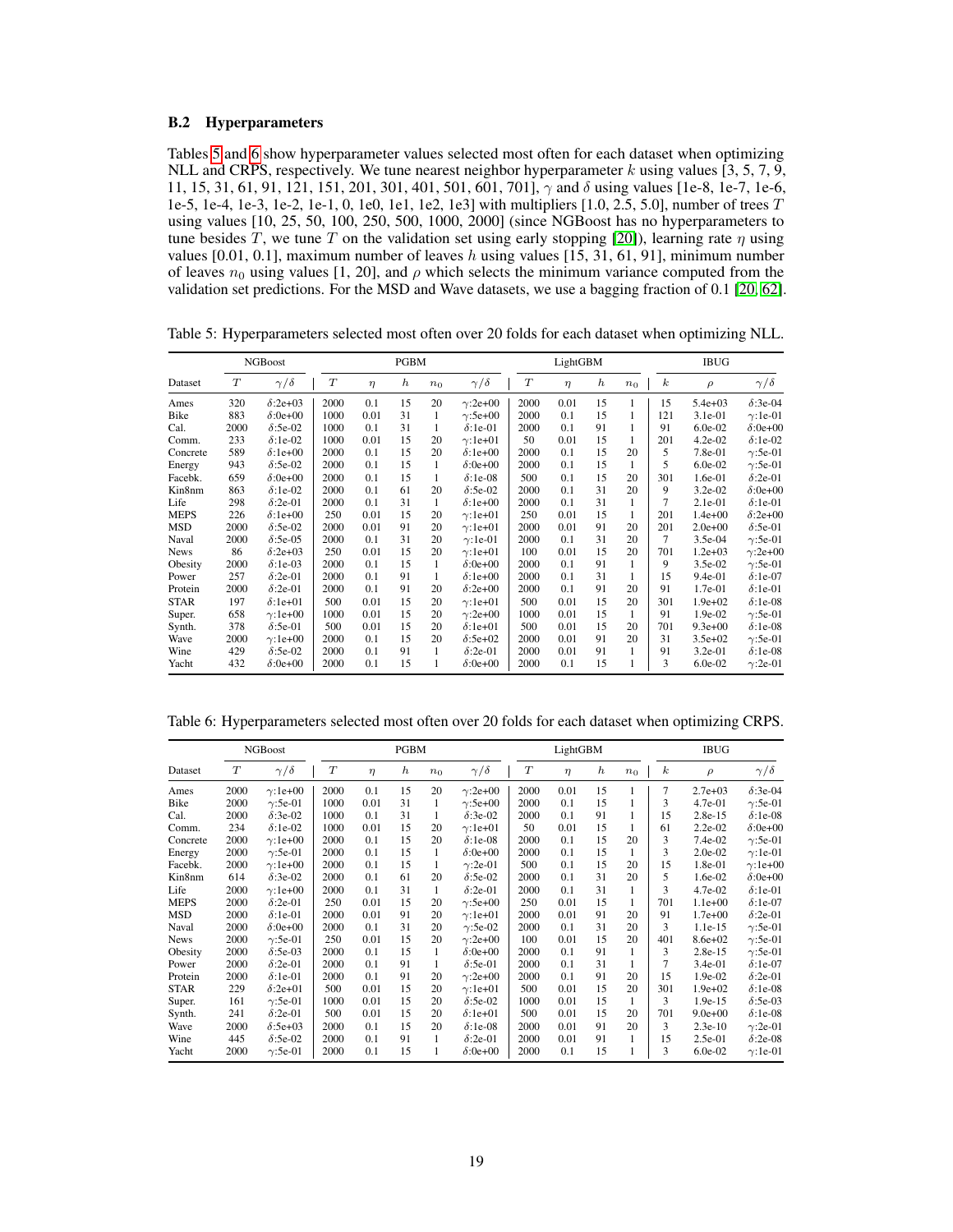#### <span id="page-19-0"></span>B.3 Full Predictive Performance Results

Tables [7,](#page-19-1) [8,](#page-19-2) and [9](#page-20-0) show predictive performance results with standard errors, and includes comparisons to KNN and a method called constant which estimates the mean of a test instance  $x_{te}$  as  $\mu_{\hat{y}_{te}} = f_{(x_{te})}$ and the variance as  $\sigma_{\hat{y}_{te}}^2 = \text{Var}(y)$  in which  $y = \{y_i\}_{i=1}^n$  is the set of training targets.

Dataset KNN Constant NGBoost PGBM IBUG Ames  $11.83_{(0.01)}$   $11.45_{(0.03)}$   $11.29_{(0.01)}$   $11.29_{(0.02)}$   $11.23_{(0.02)}$ <br>Bike  $1.666_{(0.015)}$   $2.439_{(0.063)}$   $1.921_{(0.012)}$   $1.819_{(0.040)}$   $1.310_{(0.036)}$ Bike 1.666(0.015)  $2.439_{(0.063)}$   $1.921_{(0.012)}$   $1.819_{(0.040)}$ <br>California  $1.455_{(0.003)}$   $0.655_{(0.003)}$   $0.529_{(0.005)}$   $0.572_{(0.009)}$ California 1.455<sub>(0.003)</sub> 0.655<sub>(0.003)</sub> 0.529<sub>(0.005)</sub> 0.572<sub>(0.009)</sub> 0.437<sub>(0.011)</sub><br>Communities -0.512<sub>(0.103)</sub> -0.577<sub>(0.031)</sub> -0.715<sub>(0.044)</sub> -0.686<sub>(0.029)</sub> -0.659<sub>(0.083)</sub> Communities  $-0.512_{(0.103)}$   $-0.577_{(0.031)}$   $-0.715_{(0.044)}$   $-0.686_{(0.029)}$   $-0.659_{(0.083)}$ <br>Concrete  $3.483_{(0.025)}$   $2.769_{(0.042)}$   $3.033_{(0.022)}$   $2.730_{(0.048)}$   $2.866_{(0.034)}$ Concrete  $3.483_{(0.025)}$   $2.769_{(0.042)}$   $3.033_{(0.022)}$   $2.730_{(0.048)}$   $2.866_{(0.034)}$ <br>Energy  $1.757_{(0.039)}$   $0.387_{(0.081)}$   $0.650_{(0.104)}$   $0.481_{(0.110)}$   $0.861_{(0.080)}$ **0.481**(0.110) 0.861(0.080)<br>3.159<sub>(0.059)</sub> **2.066**(0.028) Facebook 5.072<sub>(0.667)</sub> 4.513<sub>(0.068)</sub> 2.099<sub>(0.019)</sub> 3.159<sub>(0.059)</sub> 2.066<sub>(0.028)</sub><br>Kin8nm -0.671<sub>(0.004)</sub> -0.803<sub>(0.003)</sub> -0.411<sub>(0.006)</sub> -0.729<sub>(0.071)</sub> -0.753<sub>(0.005)</sub> **-0.803**(0.003) -0.411(0.006) -0.729(0.071) -0.753(0.005)<br>2.037(0.009) 2.147(0.019) 1.961(0.021) **1.842**(0.041) Life  $3.432_{(0.013)}^{(0.021)}$   $2.037_{(0.009)}^{(0.010)}$   $2.147_{(0.019)}^{(0.019)}$   $1.961_{(0.021)}$   $1.842_{(0.041)}$ <br>MEPS  $4.790_{(0.040)}$   $4.619_{(0.025)}^{(0.045)}$   $3.775_{(0.043)}^{(0.019)}$   $3.870_{(0.035)}^{(0.035)}$   $3.962_{(0.088)}^{(0.0$  $3.775_{(0.043)}$ MSD  $3.651_{(0.001)}$   $3.633_{(0.001)}$   $3.453_{(0.001)}$   $3.571_{(0.001)}$   $3.407_{(0.001)}$ <br>Naval  $-5.557_{(0.022)}$   $-6.075_{(0.020)}$   $-5.405_{(0.005)}$   $-4.706_{(0.676)}$   $-6.281_{(0.009)}$ Naval  $-5.557_{(0.022)}$   $-6.075_{(0.020)}$   $-5.405_{(0.005)}$   $-4.706_{(0.676)}$   $-6.281_{(0.009)}$ <br>News  $10.82_{(0.10)}$   $11.00_{(0.12)}$   $10.82_{(0.09)}$   $10.63_{(0.11)}$   $10.63_{(0.09)}$  $\frac{10.82_{(0.10)}}{1.608_{(0.005)}}$   $\frac{11.00_{(0.12)}}{0.223_{(0.044)}}$   $\frac{10.82_{(0.09)}}{0.706_{(0.005)}}$   $\frac{10.63_{(0.11)}}{0.137}$   $\frac{10.63_{(0.09)}}{0.981_{(0.012)}}$ Obesity 1.608<sub>(0.005)</sub> -0.223<sub>(0.044)</sub> -0.706<sub>(0.005)</sub> -0.532<sub>(0.137)</sub> -0.981<sub>(0.012)</sub><br>Power 2.768<sub>(0.012)</sub> 2.610<sub>(0.008)</sub> 2.773<sub>(0.019</sub>) **2.520**<sub>(0.017)</sub> 2.556<sub>(0.028)</sub> Power 2.768<sub>(0.012)</sub> 2.610<sub>(0.008)</sub> 2.773<sub>(0.019)</sub> 2.520<sub>(0.017)</sub> 2.556<sub>(0.028)</sub><br>Protein 3.164<sub>(0.002)</sub> 2.662<sub>(0.004)</sub> 2.840<sub>(0.007)</sub> 2.682<sub>(0.010)</sub> 2.598<sub>(0.017)</sub> Protein  $3.164_{(0.002)}$   $2.662_{(0.004)}$   $2.840_{(0.007)}$   $2.682_{(0.010)}$ <br>  $5TAR$   $6.935_{(0.008)}$   $6.874_{(0.007)}$   $6.873_{(0.009)}$   $6.871_{(0.008)}$  $\frac{6.874_{(0.007)}}{2.566_{(1.413)}}$   $\frac{6.873_{(0.009)}}{1.495_{(1.908)}}$   $\frac{6.871_{(0.008)}}{0.080_{(0.189)}}$  **6.854**<sub>(0.008)</sub> Superconductor  $3.481_{(0.191)}$   $2.566_{(1.413)}$   $1.495_{(1.908)}$   $0.080_{(0.189)}$   $-0.624_{(0.117)}$ <br>Synthetic  $3.808_{(0.004)}$   $3.750_{(0.004)}$   $3.748_{(0.004)}$   $3.747_{(0.004)}$   $3.747_{(0.004)}$  $3.747_{(0.004)}$   $10.26_{(0.02)}$ Wave  $\begin{array}{cccc} 11.01_{(0.00)} & 10.42_{(0.00)} & 10.71_{(0.00)} & 10.26_{(0.02)} & 10.68_{(0.01)} \\ \text{Wine} & 1.203_{(0.011)} & 1.020_{(0.005)} & 1.032_{(0.005)} & 0.933_{(0.012)} & 0.904_{(0.009)} \end{array}$ Wine  $\begin{array}{cccc} 1.203_{(0.011)} & 1.020_{(0.005)} & 1.032_{(0.005)} & 0.933_{(0.012)} & \textbf{0.904}_{(0.009)} \\ \text{Yacht} & 2.571_{(0.104)} & 1.370_{(0.101)} & 0.540_{(0.069)} & \textbf{0.248}_{(0.150)} & \textbf{0.175}_{(0.122)} \end{array}$  $\mathbf{0.248}_{(0.150)}$ IBUG W-T-L 22-0-0 17-1-4 17-3-2 13-6-3 -

<span id="page-19-1"></span>Table 7: Test NLL (lower is better); standard errors are shown in subscripted parentheses.

<span id="page-19-2"></span>Table 8: Test CRPS (lower is better); standard errors are shown in subscripted parentheses.

| Dataset           | <b>KNN</b>        | Constant          | <b>NGBoost</b>     | <b>PGBM</b>        | <b>IBUG</b>            |
|-------------------|-------------------|-------------------|--------------------|--------------------|------------------------|
| Ames              | $19774_{(229)}$   | $10866_{(150)}$   | $37638_{(383)}$    | $10642_{(198)}$    | 10449 <sub>(138)</sub> |
| Bike              | $0.836_{(0.012)}$ | $0.894_{(0.013)}$ | $12.481_{(0.495)}$ | $1.155_{(0.019)}$  | $0.829_{(0.013)}$      |
| California        | $0.574_{(0.002)}$ | $0.218_{(0.001)}$ | $0.256_{(0.001)}$  | $0.219_{(0.001)}$  | $0.210_{(0.001)}$      |
| Communities       | $0.069_{(0.001)}$ | $0.069_{(0.001)}$ | $0.066_{(0.001)}$  | $0.068_{(0.001)}$  | $0.064_{(0.001)}$      |
| Concrete          | $4.510_{(0.094)}$ | $1.975_{(0.062)}$ | $3.266_{(0.102)}$  | $1.895_{(0.057)}$  | $1.948_{(0.063)}$      |
| Energy            | $0.789_{(0.019)}$ | $0.145_{(0.005)}$ | $0.528_{(0.026)}$  | $0.163_{(0.006)}$  | $0.155_{(0.005)}$      |
| Facebook          | $5.324_{(0.091)}$ | $3.835_{(0.088)}$ | $4.132_{(0.101)}$  | $3.626_{(0.089)}$  | $3.059_{(0.072)}$      |
| Kin8nm            | $0.067_{(0.000)}$ | $0.059_{(0.000)}$ | $0.095_{(0.001)}$  | $0.071_{(0.010)}$  | $0.060_{(0.000)}$      |
| Life              | $4.546_{(0.041)}$ | $0.800_{(0.014)}$ | $1.408_{(0.023)}$  | $0.819_{(0.012)}$  | $0.782_{(0.013)}$      |
| <b>MEPS</b>       | $7.610_{(0.197)}$ | $6.894_{(0.114)}$ | $5.550_{(0.147)}$  | $6.243_{(0.130)}$  | $6.342_{(0.152)}$      |
| <b>MSD</b>        | $5.317_{(0.004)}$ | $4.639_{(0.005)}$ | $4.523_{(0.005)}$  | $4.575_{(0.005)}$  | $4.369_{(0.004)}$      |
| Naval             | $0.001_{(0.000)}$ | $0.000_{(0.000)}$ | $0.003_{(0.000)}$  | $0.000_{(0.000)}$  | $0.000_{(0.000)}$      |
| <b>News</b>       | $2565_{(27)}$     | $2408_{(25)}$     | $2150_{(26)}$      | $2328_{(24)}$      | $2432_{(28)}$          |
| Obesity           | $0.772_{(0.005)}$ | $0.059_{(0.000)}$ | $3e17_{(3e17)}$    | $0.113_{(0.028)}$  | $0.058_{(0.000)}$      |
| Power             | $2.074_{(0.013)}$ | $1.542_{(0.014)}$ | $2.112_{(0.014)}$  | $1.534_{(0.014)}$  | $1.528_{(0.013)}$      |
| Protein           | $3.249_{(0.005)}$ | $1.799_{(0.004)}$ | $2.672_{(0.009)}$  | $1.853_{(0.018)}$  | $1.692_{(0.004)}$      |
| <b>STAR</b>       | $140.27_{(1.23)}$ | 131.06 $(1.15)$   | $131.50_{(1.24)}$  | $131.00_{(1.25)}$  | $130.30_{(1.22)}$      |
| Superconductor    | $3.396_{(0.032)}$ | $0.095_{(0.002)}$ | $2.429_{(0.025)}$  | $0.119_{(0.002)}$  | $0.087_{(0.002)}$      |
| Synthetic         | $6.146_{(0.027)}$ | $5.780_{(0.026)}$ | $5.838_{(0.039)}$  | 5.774 $_{(0.026)}$ | $5.771_{(0.027)}$      |
| Wave              | $11311_{(19)}$    | $3994_{(10)}$     | $570789_{(349)}$   | $3912_{(58)}$      | $4265_{(10)}$          |
| Wine              | $0.444_{(0.003)}$ | $0.320_{(0.004)}$ | $0.385_{(0.002)}$  | $0.324_{(0.003)}$  | $0.320_{(0.003)}$      |
| Yacht             | $3.145_{(0.271)}$ | $0.357_{(0.029)}$ | $0.967_{(0.097)}$  | $0.240_{(0.018)}$  | $0.300_{(0.023)}$      |
| <b>IBUG W-T-L</b> | $21 - 1 - 0$      | $16 - 2 - 4$      | $18 - 2 - 2$       | $9 - 10 - 3$       |                        |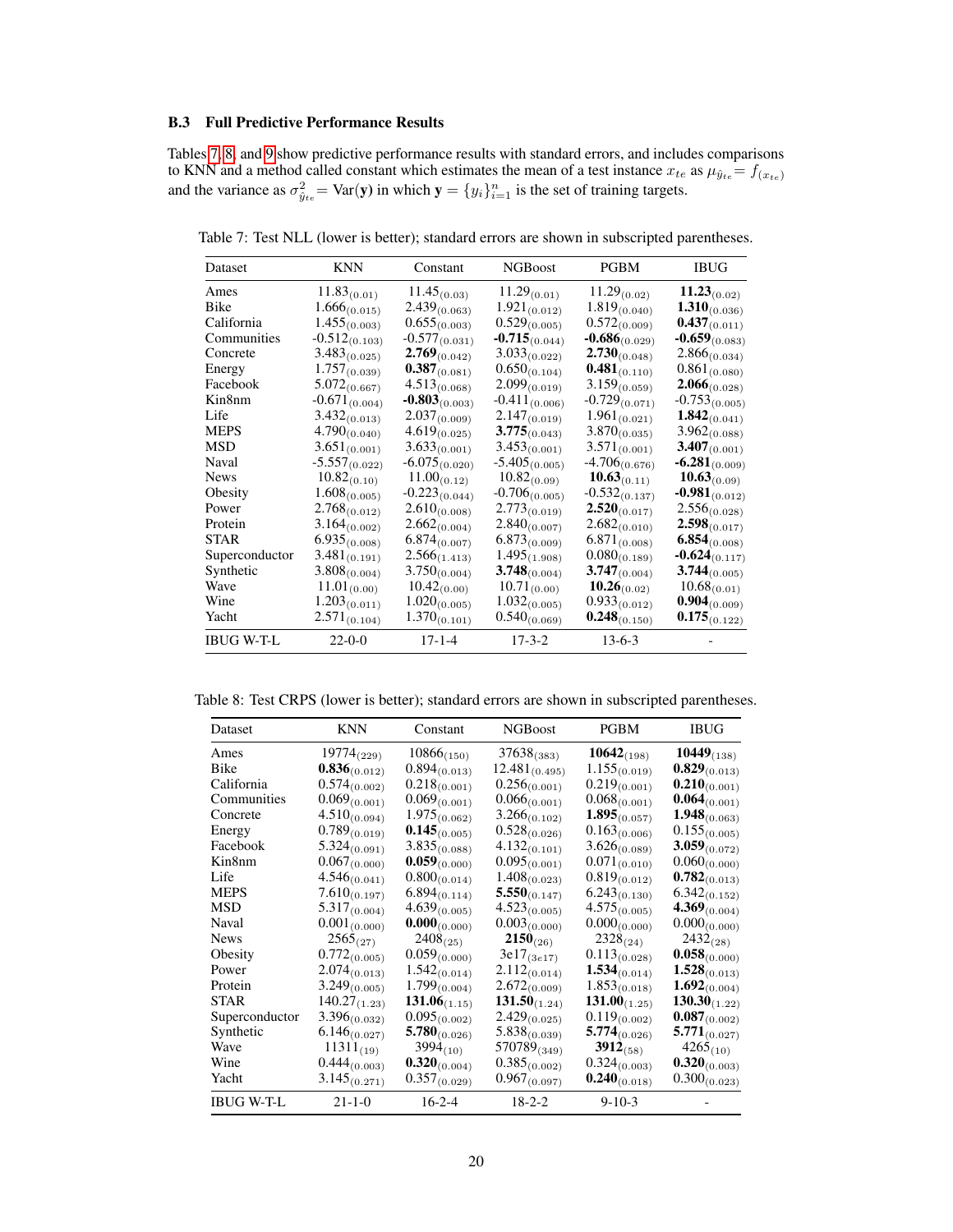| Dataset           | <b>KNN</b>         | Constant           | <b>NGB</b> oost   | <b>PGBM</b>       | <b>IBUG</b>       |
|-------------------|--------------------|--------------------|-------------------|-------------------|-------------------|
| Ames              | $40368_{(812)}$    | $22349_{(566)}$    | $24342_{(642)}$   | $22763_{(657)}$   | $22349_{(566)}$   |
| Bike              | $2.092_{(0.091)}$  | $2.379_{(0.085)}$  | $4.139_{(0.047)}$ | $3.741_{(0.080)}$ | $2.379_{(0.085)}$ |
| California        | $1.038_{(0.004)}$  | $0.436_{(0.002)}$  | $0.498_{(0.002)}$ | $0.440_{(0.002)}$ | $0.436_{(0.002)}$ |
| Communities       | $0.141_{(0.003)}$  | $0.132_{(0.003)}$  | $0.135_{(0.003)}$ | $0.134_{(0.003)}$ | $0.132_{(0.003)}$ |
| Concrete          | $8.559_{(0.214)}$  | $3.751_{(0.172)}$  | $5.456_{(0.131)}$ | $3.725_{(0.155)}$ | $3.751_{(0.172)}$ |
| Energy            | $1.482_{(0.045)}$  | $0.306_{(0.018)}$  | $0.468_{(0.015)}$ | $0.329_{(0.021)}$ | $0.306_{(0.018)}$ |
| Facebook          | $31.79_{(0.83)}$   | $20.39_{(0.93)}$   | $20.75_{(0.98)}$  | $20.33_{(0.95)}$  | $20.39_{(0.93)}$  |
| Kin8nm            | $0.117_{(0.001)}$  | $0.103_{(0.001)}$  | $0.177_{(0.001)}$ | $0.108_{(0.001)}$ | $0.103_{(0.001)}$ |
| Life              | $8.495_{(0.074)}$  | $1.678_{(0.030)}$  | $2.261_{(0.030)}$ | $1.703_{(0.031)}$ | $1.678_{(0.030)}$ |
| <b>MEPS</b>       | $26.85_{(0.92)}$   | $23.85_{(0.78)}$   | $23.73_{(0.77)}$  | $23.88_{(0.79)}$  | $23.85_{(0.78)}$  |
| <b>MSD</b>        | $10.174_{(0.009)}$ | 8.778 $_{(0.010)}$ | $9.120_{(0.010)}$ | $8.806_{(0.010)}$ | $8.778_{(0.010)}$ |
| Naval             | $0.002_{(0.000)}$  | $0.000_{(0.000)}$  | $0.002_{(0.000)}$ | $0.000_{(0.000)}$ | $0.000_{(0.000)}$ |
| <b>News</b>       | $11076_{(753)}$    | $11051_{(751)}$    | $11159_{(745)}$   | $11047_{(748)}$   | $11051_{(751)}$   |
| Obesity           | $2.129_{(0.022)}$  | $0.160_{(0.004)}$  | $0.174_{(0.001)}$ | $0.181_{(0.005)}$ | $0.160_{(0.004)}$ |
| Power             | $3.919_{(0.037)}$  | $2.950_{(0.051)}$  | $3.891_{(0.040)}$ | $2.979_{(0.051)}$ | $2.950_{(0.051)}$ |
| Protein           | $5.753_{(0.009)}$  | $3.420_{(0.010)}$  | $4.526_{(0.017)}$ | $3.480_{(0.010)}$ | $3.420_{(0.010)}$ |
| <b>STAR</b>       | $247.6_{(2.3)}$    | $230.3_{(2.1)}$    | $233.6_{(2.2)}$   | $230.7_{(2.1)}$   | $230.3_{(2.1)}$   |
| Superconductor    | $9.238_{(0.119)}$  | $0.357_{(0.074)}$  | $0.143_{(0.060)}$ | $0.412_{(0.058)}$ | $0.357_{(0.074)}$ |
| Synthetic         | $10.89_{(0.05)}$   | $10.21_{(0.05)}$   | $10.23_{(0.04)}$  | $10.21_{(0.04)}$  | $10.21_{(0.05)}$  |
| Wave              | $26225_{(62)}$     | $7493_{(30)}$      | $13505_{(24)}$    | $7901_{(65)}$     | $7493_{(30)}$     |
| Wine              | $0.794_{(0.005)}$  | $0.601_{(0.006)}$  | $0.695_{(0.004)}$ | $0.607_{(0.005)}$ | $0.601_{(0.006)}$ |
| Yacht             | $8.211_{(0.583)}$  | $0.899_{(0.076)}$  | $0.699_{(0.056)}$ | $0.695_{(0.048)}$ | $0.899_{(0.076)}$ |
| <b>IBUG W-T-L</b> | $20 - 1 - 1$       | $0-22-0$           | $16-4-2$          | $10 - 11 - 1$     |                   |

<span id="page-20-0"></span>Table 9: Test RMSE (lower is better); standard errors are shown in subscripted parentheses. Constant and IBUG have the same point-performance scores because they use the same base model.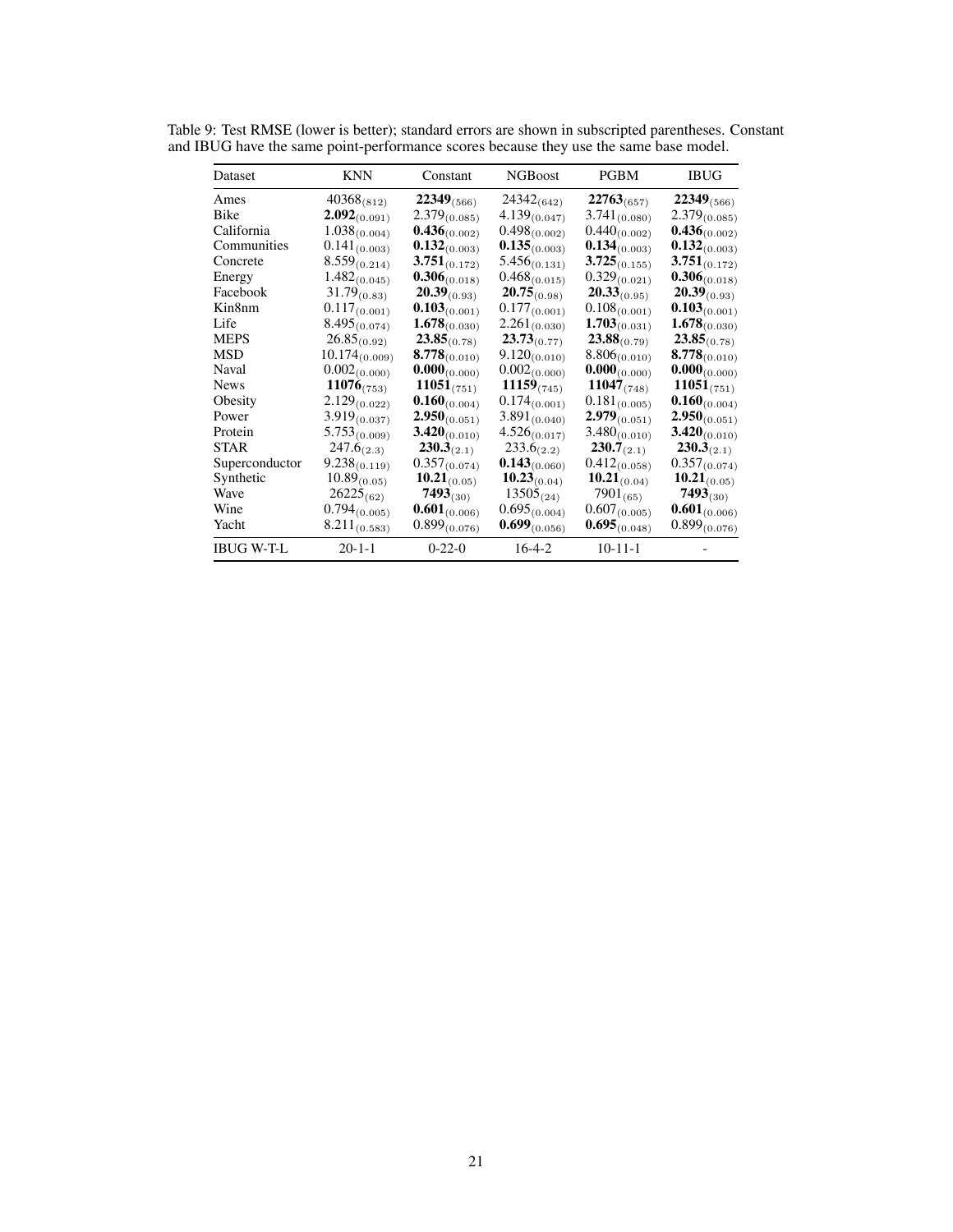# <span id="page-21-0"></span>B.4 Runtime

Table [10](#page-21-1) provides detailed runtime results for each method.

<span id="page-21-1"></span>Table 10: *Left*: Total train (including tuning) time (in seconds). *Right*: Average prediction time (in milliseconds) per test example. Results are averaged over 20 folds, and standard deviations are shown in subscripted parentheses. Lower is better. *Last row*: Geomtric mean over all datasets.

|                |                 | Tune+Train Time (s) $(\downarrow)$ |                  |                | Predict Time (ms) $(\downarrow)$ |                      |
|----------------|-----------------|------------------------------------|------------------|----------------|----------------------------------|----------------------|
| Dataset        | NGBoost         | <b>PGBM</b>                        | <b>IBUG</b>      | <b>NGBoost</b> | <b>PGBM</b>                      | <b>IBUG</b>          |
| Ames           | $49_{(6)}$      | $125893_{(18804)}$                 | $168_{(36)}$     | $1.0_{(0.1)}$  | $18.2_{(44.0)}$                  | $7.2_{(3.0)}$        |
| Bike           | $160_{(29)}$    | $67881_{(4690)}$                   | $340_{(78)}$     | $0.4_{(0.1)}$  | 3.5(4.0)                         | $77.2_{(17.8)}$      |
| California     | $338_{(23)}$    | $20086_{(2059)}$                   | $341_{(97)}$     | 0.3(0.0)       | $2.4_{(4.2)}$                    | $65.6_{(31.9)}$      |
| Communities    | $22_{(3)}$      | $29646_{(2942)}$                   | $145_{(35)}$     | $0.4_{(0.1)}$  | $3.3_{(10.5)}$                   | $1.5_{(1.5)}$        |
| Concrete       | $12_{(2)}$      | $3307_{(444)}$                     | $39_{(13)}$      | $1.3_{(0.3)}$  | $33.2_{(86.9)}$                  | $2.1_{(1.2)}$        |
| Energy         | $13_{(4)}$      | $2585_{(284)}$                     | $34_{(23)}$      | $2.2_{(0.8)}$  | $13.2_{(20.5)}$                  | $3.4_{(0.9)}$        |
| Facebook       | $656_{(140)}$   | 298356(26629)                      | $859_{(571)}$    | $1.1_{(0.6)}$  | $1.7_{(3.2)}$                    | $92.4_{(88.5)}$      |
| Kin8nm         | $93_{(11)}$     | $10256_{(1357)}$                   | $126_{(27)}$     | 0.3(0.1)       | $151.4_{(111.4)}$                | $25.5_{(2.3)}$       |
| Life           | $48_{(19)}$     | $78884_{(11665)}$                  | $132_{(32)}$     | $1.0_{(0.4)}$  | $51.7_{(98.9)}$                  | $9.6_{(2.0)}$        |
| <b>MEPS</b>    | $128_{(54)}$    | $160012_{(10406)}$                 | $168_{(79)}$     | 0.3(0.2)       | $0.5_{(0.7)}$                    | $9.6_{(16.0)}$       |
| <b>MSD</b>     | $15168_{(997)}$ | $237985_{(47012)}$                 | $43593_{(2135)}$ | $1.7_{(0.2)}$  | $25.7_{(2.5)}$                   | $861.6_{(33.1)}$     |
| Naval          | $289_{(11)}$    | $30455_{(3750)}$                   | $208_{(35)}$     | $0.5_{(0.1)}$  | $160.9_{(256.8)}$                | $51.5_{(7.0)}$       |
| <b>News</b>    | $147_{(91)}$    | $155879_{(7558)}$                  | $351_{(43)}$     | $0.0_{(0.0)}$  | $0.2_{(0.2)}$                    | $5.6_{(6.4)}$        |
| Obesity        | $1251_{(82)}$   | $261590_{(42843)}$                 | $1611_{(747)}$   | $2.4_{(0.8)}$  | $19.1_{(46.8)}$                  | $205.1_{(108.2)}$    |
| Power          | $49_{(24)}$     | $11951_{(1889)}$                   | $111_{(28)}$     | $0.2_{(0.1)}$  | $5.1_{(5.8)}$                    | $24.2_{(12.2)}$      |
| Protein        | $803_{(190)}$   | $47212_{(5559)}$                   | $1537_{(263)}$   | $0.2_{(0.0)}$  | $169.2_{(93.8)}$                 | $218.0_{(9.1)}$      |
| <b>STAR</b>    | $12_{(3)}$      | $21963_{(3169)}$                   | $68_{(28)}$      | $0.5_{(0.1)}$  | $1.3_{(1.8)}$                    | $1.0_{(0.5)}$        |
| Superconductor | $622_{(138)}$   | $146786_{(12718)}$                 | $483_{(89)}$     | $0.2_{(0.1)}$  | $4.3_{(7.9)}$                    | $22.4_{(26.2)}$      |
| Synthetic      | $328_{(35)}$    | $80789_{(13592)}$                  | $462_{(93)}$     | $0.2_{(0.0)}$  | $0.2_{(0.3)}$                    | $3.9_{(3.0)}$        |
| Wave           | $4029_{(262)}$  | $92232_{(11546)}$                  | $7105_{(933)}$   | $0.7_{(0.3)}$  | $10.9_{(17.0)}$                  | $172.8_{(10.1)}$     |
| Wine           | $37_{(5)}$      | $13064_{(1871)}$                   | $105_{(30)}$     | $0.2_{(0.0)}$  | $174.4_{(259.4)}$                | $12.6_{(5.4)}$       |
| Yacht          | $8_{(1)}$       | $1633_{(197)}$                     | $28_{(15)}$      | $3.5_{(1.1)}$  | $8.9_{(15.0)}$                   | 1.6 <sub>(0.6)</sub> |
| Geometric mean | 140             | 39335                              | 283              | 0.5            | 3.6                              | 15.2                 |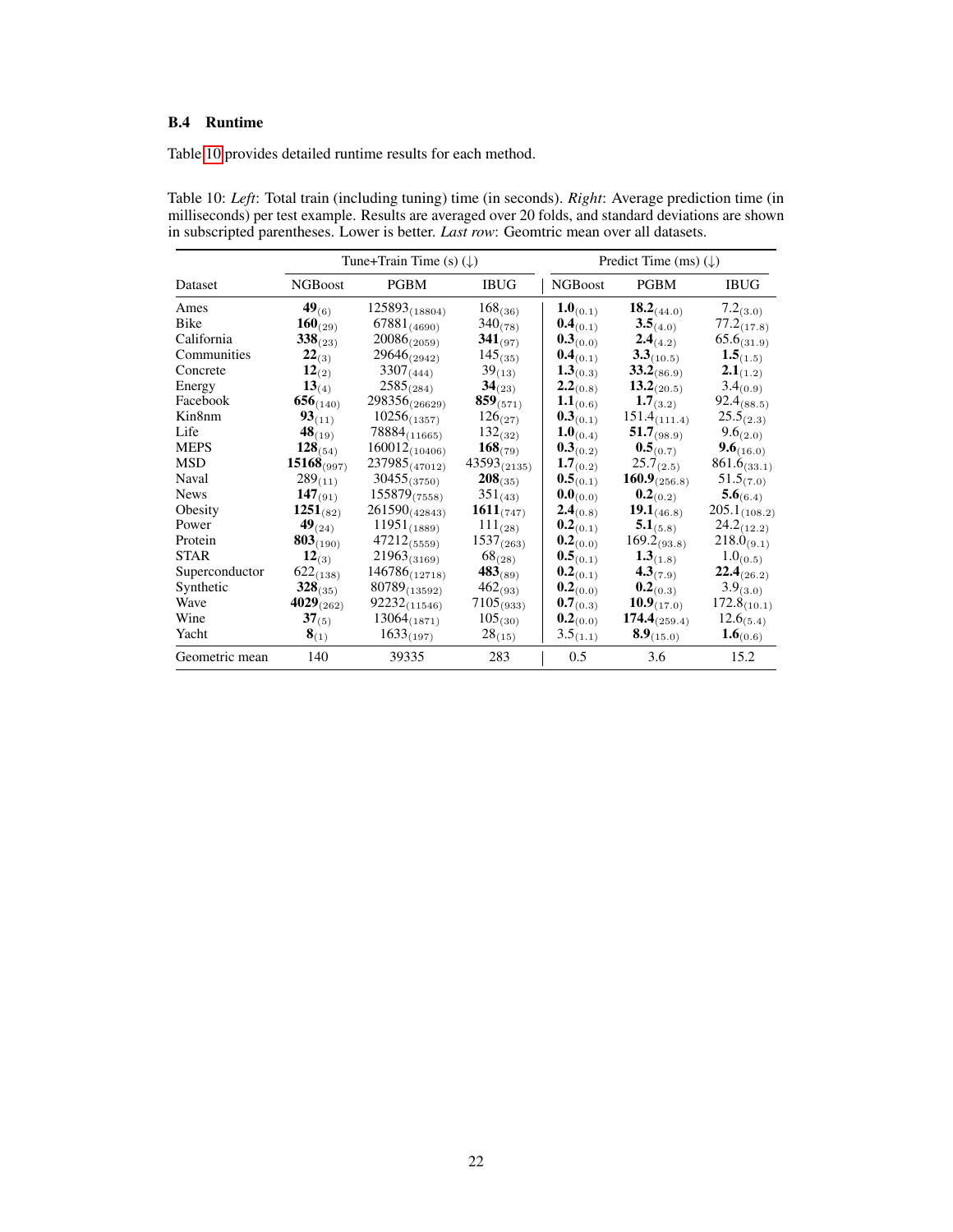### B.5 Leaf Density

Figure [5](#page-22-0) shows the average percentage of train instances visited per tree as a function of the total number of training instances for each dataset. We note that for some datasets, LightGBM, XGBoost, and CatBoost induce regression trees with very dense leaves where over half the training instances belong to those leaves. Figure [6](#page-22-1) shows average leaf density at each tree in the GBRT.

<span id="page-22-0"></span>

Figure 5: Average percentage of training instances visited per tree while computing affinity vectors for each dataset. Results are averaged over all test instances, and error bars represent standard deviation; lower is better. In general, the number of training instances visited per tree is highly dependent on the dataset; and for some datasets, is also highly dependent on the test example (points with large standard deviations).

<span id="page-22-1"></span>

Figure 6: Average percentage of training instances visited at each iteration while computing affinity vectors for the Concrete, Kin8nm, Synthetic, and Wine datasets. Results are averaged over all test instances, and error bars represent standard deviation; lower is better. Overall, leaf densities are dataset dependent. However, for LightGBM and XGBoost, weak learners later in training tend to pool a larger proporation of training instances into fewer leaves; in contrast, CatBoost has less dense leaves and training instances are more equally distributed among the leaves in each tree.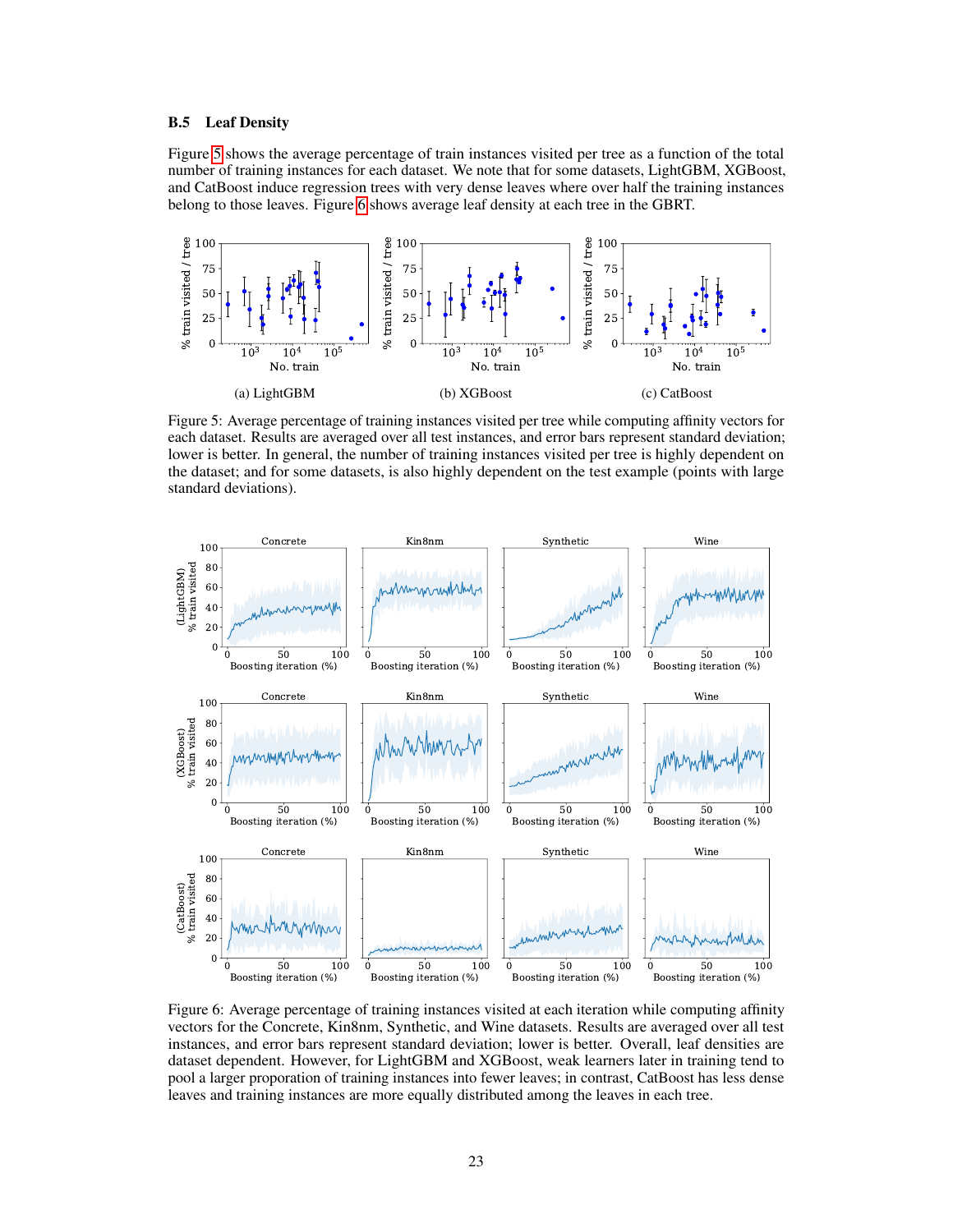# C Additional Experiments

In this section, we present additional experimental results.

### <span id="page-23-0"></span>C.1 Using NGBoost and PGBM as Base Models

Table [11](#page-23-1) shows the predictive performance of IBUG when using NGBoost and PGBM as base models. We denote these methods IBUG-NGBoost and IBUG-PGBM, which use the estimated mean from NGBoost or PGBM, but then estimate the variance using high-affinity neighbors ([§3.1\)](#page-2-1). Overall, IBUG-PGBM is able to improve on PGBM (11-8-3 and 8-8-6 for NLL and CRPS, respectively); however, IBUG-NGBoost performs worse than NGBoost (4-7-11 and 2-5-15 for NLL and CRPS, respectively). This may be due to poor mean estimates from NGBoost or the fact that each tree in an NGBoost model has a fixed maximum depth of 3, forcing all training examples to occupy a small number of leaves; the result may be similar affinity values for most training examples with respect to a given test example.

<span id="page-23-1"></span>Table 11: Probabilistic performance comparison using NGBoost and PGBM as base models for IBUG. Results are averaged over 20 folds and standard errors are omitted for brevity. We abbreviate IBUG-NGBoost and IBUG-PGBM as IBUG-N and IBUG-P, respectively; the underlined W-T-L ratios highlight the comparisons of IBUG with NGBoost or PGBM vs. NGBoost or PGBM on their own, respectively. Overall, IBUG-P generally improves performance over PGBM, but IBUG-N does not improve and generally degrades the performance of NGBoost.

|                     |              |              | Test NLL $(\downarrow)$ |              | Test CRPS $(\downarrow)$ |              |              |              |  |  |
|---------------------|--------------|--------------|-------------------------|--------------|--------------------------|--------------|--------------|--------------|--|--|
|                     |              |              |                         | <b>IBUG</b>  |                          |              | <b>IBUG</b>  |              |  |  |
| Dataset             | <b>NGBst</b> | <b>PGBM</b>  | <b>NGBst</b>            | <b>PGBM</b>  | <b>NGBst</b>             | <b>PGBM</b>  | <b>NGBst</b> | <b>PGBM</b>  |  |  |
| Ames                | 11.29        | 11.29        | 11.30                   | 11.24        | 37638                    | 10642        | 37505        | 10619        |  |  |
| <b>Bike</b>         | 1.921        | 1.819        | 2.452                   | 1.627        | 12.481                   | 1.155        | 13.328       | 1.166        |  |  |
| California          | 0.529        | 0.572        | 0.580                   | 0.443        | 0.256                    | 0.219        | 0.259        | 0.213        |  |  |
| Communities         | $-0.715$     | $-0.686$     | $-0.646$                | $-0.592$     | 0.066                    | 0.068        | 0.066        | 0.065        |  |  |
| Concrete            | 3.033        | 2.730        | 3.085                   | 2.817        | 3.266                    | 1.895        | 3.414        | 1.935        |  |  |
| Energy              | 0.650        | 0.481        | 1.083                   | 1.038        | 0.528                    | 0.163        | 0.619        | 0.171        |  |  |
| Facebook            | 2.099        | 3.159        | 2.323                   | 2.060        | 4.132                    | 3.626        | 4.013        | 3.069        |  |  |
| Kin8nm              | $-0.411$     | $-0.729$     | $-0.364$                | $-0.714$     | 0.095                    | 0.071        | 0.097        | 0.062        |  |  |
| Life                | 2.147        | 1.961        | 2.163                   | 1.840        | 1.408                    | 0.819        | 1.431        | 0.810        |  |  |
| <b>MEPS</b>         | 3.775        | 3.870        | 3.932                   | 3.821        | 5.550                    | 6.243        | 5.784        | 6.203        |  |  |
| <b>MSD</b>          | 3.453        | 3.571        | 3.442                   | 3.393        | 4.523                    | 4.575        | 4.548        | 4.388        |  |  |
| Naval               | $-5.405$     | $-4.706$     | $-5.023$                | $-6.281$     | 0.003                    | 0.000        | 0.003        | 0.000        |  |  |
| <b>News</b>         | 10.82        | 10.63        | 10.53                   | 10.54        | 2150                     | 2328         | 2405         | 2396         |  |  |
| Obesity             | $-0.706$     | $-0.532$     | $-0.461$                | $-0.934$     | 3e17                     | 0.113        | 0.186        | 0.063        |  |  |
| Power               | 2.773        | 2.520        | 2.758                   | 2.553        | 2.112                    | 1.534        | 2.118        | 1.551        |  |  |
| Protein             | 2.840        | 2.682        | 2.832                   | 2.605        | 2.672                    | 1.853        | 2.684        | 1.742        |  |  |
| <b>STAR</b>         | 6.873        | 6.871        | 6.868                   | 6.858        | 131.50                   | 131.00       | 131.43       | 130.59       |  |  |
| Superconductor      | 1.495        | 0.080        | $-1.268$                | 0.632        | 2.429                    | 0.119        | 3.025        | 0.112        |  |  |
| Synthetic           | 3.748        | 3.747        | 3.746                   | 3.744        | 5.838                    | 5.774        | 5.797        | 5.771        |  |  |
| Wave                | 10.71        | 10.26        | 11.28                   | 10.72        | 570789                   | 3912         | 523876       | 4262         |  |  |
| Wine                | 1.032        | 0.933        | 1.043                   | 0.915        | 0.385                    | 0.324        | 0.387        | 0.325        |  |  |
| Yacht               | 0.540        | 0.248        | 0.665                   | 0.971        | 0.967                    | 0.240        | 1.134        | 0.244        |  |  |
| <b>IBUG-N W-T-L</b> | $4 - 7 - 11$ | $3-9-10$     |                         | $0 - 6 - 16$ | $2 - 5 - 15$             | $3 - 2 - 17$ |              | $1 - 2 - 19$ |  |  |
| <b>IBUG-P W-T-L</b> | $15-6-1$     | $11 - 8 - 3$ | $16-6-0$                |              | $17 - 3 - 2$             | $8 - 8 - 6$  | $19 - 2 - 1$ |              |  |  |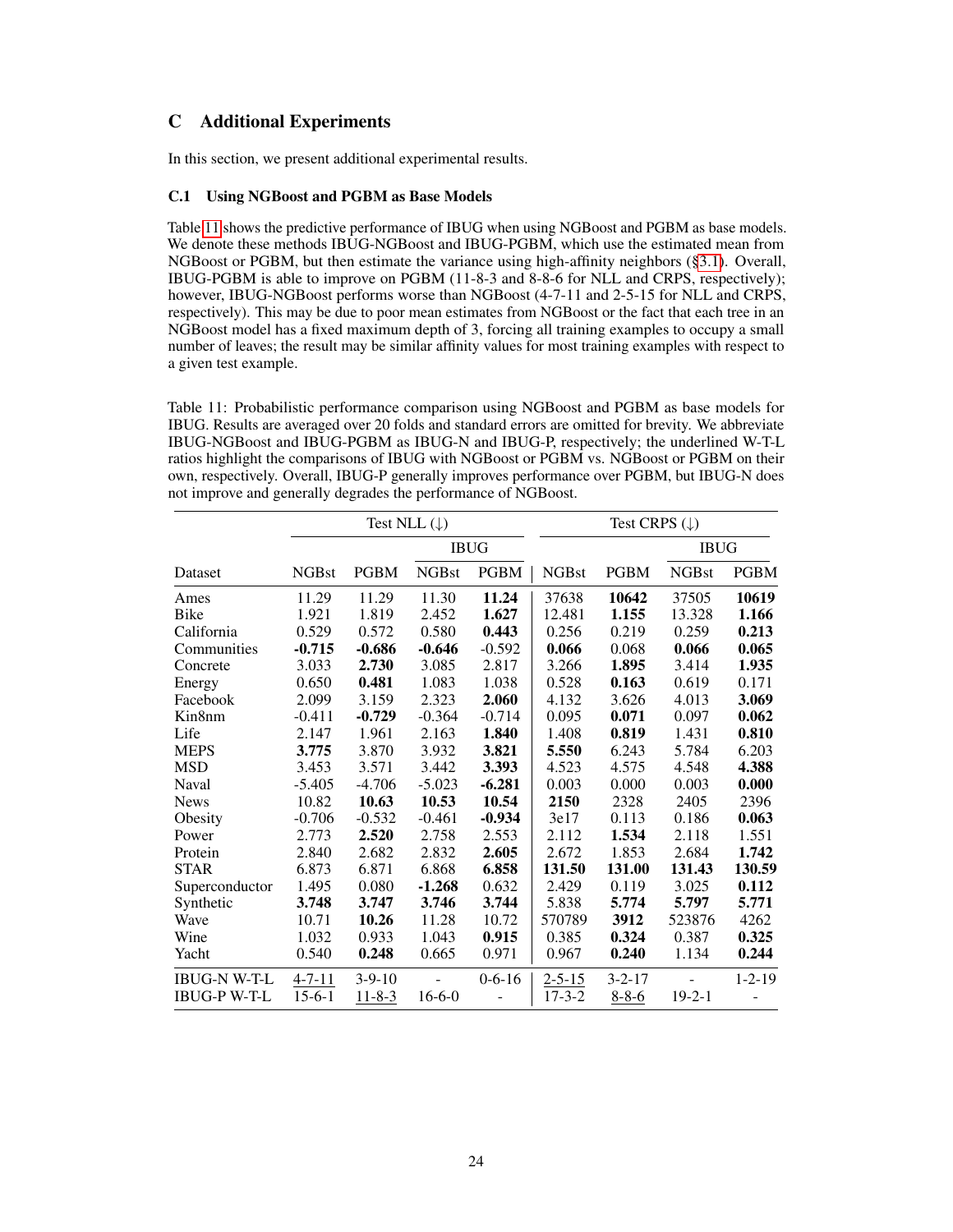# <span id="page-24-0"></span>C.2 Probabilistic Performance Without Variance Calibration

Tables [12](#page-24-1) and [13](#page-24-2) show the probabilistic performance of each method *without* variance calibration. Even without variance calibration, IBUG generally outperforms the competing methods. Furthermore, if variance calibration is *only* applied to IBUG, then the W-T-L ratio of IBUG vs. NGBoost and PGBM is 17-5-0 and 16-5-1 (respectively) for NLL and 18-3-1 and 18-3-1 for CRPS.

| Dataset           | KNN                | Constant          | <b>NGBoost</b>     | PGBM                | <b>IBUG</b>        |
|-------------------|--------------------|-------------------|--------------------|---------------------|--------------------|
| Ames              | $11.83_{(0.01)}$   | $12.25_{(0.00)}$  | $11.29_{(0.02)}$   | $47.07_{(18.61)}$   | $11.23_{(0.02)}$   |
| Bike              | $1.865_{(0.006)}$  | $6.119_{(0.000)}$ | $1.921_{(0.012)}$  | $9.545_{(1.263)}$   | $2.920_{(0.047)}$  |
| California        | $1.455_{(0.003)}$  | $1.134_{(0.001)}$ | $0.533_{(0.006)}$  | $3.258_{(2.582)}$   | $0.437_{(0.011)}$  |
| Communities       | $-0.501_{(0.106)}$ | $-0.374(0.007)$   | $-0.700(0.053)$    | $36.739_{(13.552)}$ | $-0.583(0.125)$    |
| Concrete          | $3.490_{(0.026)}$  | $3.761_{(0.002)}$ | $3.050_{(0.025)}$  | $10.286_{(5.848)}$  | $2.906_{(0.030)}$  |
| Energy            | $1.710_{(0.016)}$  | $3.230_{(0.001)}$ | $0.694_{(0.126)}$  | $0.475_{(0.117)}$   | $1.106_{(0.089)}$  |
| Facebook          | $6.191_{(1.315)}$  | $4.659_{(0.015)}$ | $2.099_{(0.019)}$  | $5.445_{(0.868)}$   | $2.127_{(0.035)}$  |
| Kin8nm            | $-0.671_{(0.004)}$ | $-0.338(0.001)$   | $-0.403(0.007)$    | $0.382_{(0.093)}$   | $-0.753(0.005)$    |
| Life              | $3.438_{(0.016)}$  | $3.189_{(0.001)}$ | $2.176_{(0.025)}$  | $30.594_{(15.466)}$ | $1.908_{(0.060)}$  |
| MEPS              | $4.812_{(0.043)}$  | $4.617_{(0.025)}$ | $3.790_{(0.055)}$  | $21.159_{(5.049)}$  | $4.686_{(0.494)}$  |
| MSD               | $3.651_{(0.001)}$  | $3.633_{(0.001)}$ | $3.453_{(0.001)}$  | $65.666_{(0.156)}$  | $3.412_{(0.001)}$  |
| Naval             | $-5.553_{(0.012)}$ | $-3.972(0.000)$   | $-5.403_{(0.005)}$ | $-3.766_{(0.217)}$  | $-5.872_{(0.013)}$ |
| <b>News</b>       | $11.13_{(0.24)}$   | $10.79_{(0.07)}$  | $10.85_{(0.13)}$   | $59.20_{(14.66)}$   | $11.53_{(0.29)}$   |
| Obesity           | $1.608_{(0.005)}$  | $3.246_{(0.000)}$ | $-0.706_{(0.005)}$ | $8.527_{(2.667)}$   | $-0.655_{(0.034)}$ |
| Power             | $2.773_{(0.013)}$  | $3.771_{(0.001)}$ | $2.798_{(0.034)}$  | $13.912_{(5.864)}$  | $2.561_{(0.030)}$  |
| Protein           | $3.164_{(0.002)}$  | $2.886_{(0.001)}$ | $2.839_{(0.008)}$  | $4.954_{(0.264)}$   | $2.649_{(0.030)}$  |
| <b>STAR</b>       | $6.935_{(0.008)}$  | $6.874_{(0.007)}$ | $6.871_{(0.010)}$  | $28.068_{(4.562)}$  | $6.854_{(0.008)}$  |
| Superconductor    | $3.748_{(0.351)}$  | $4.453_{(0.000)}$ | $1.230_{(1.920)}$  | $8.180_{(1.807)}$   | $-0.317_{(0.114)}$ |
| Synthetic         | $3.808_{(0.004)}$  | $3.750_{(0.004)}$ | $3.749_{(0.005)}$  | $29.368_{(4.852)}$  | $3.744_{(0.005)}$  |
| Wave              | $11.01_{(0.00)}$   | $14.75_{(0.00)}$  | $10.71_{(0.00)}$   | $25.29_{(5.98)}$    | $10.94_{(0.00)}$   |
| Wine              | $1.204_{(0.011)}$  | $1.021_{(0.005)}$ | $1.036_{(0.006)}$  | $66.352_{(18.767)}$ | $0.904_{(0.009)}$  |
| Yacht             | $2.535_{(0.127)}$  | $3.645_{(0.004)}$ | $0.527_{(0.071)}$  | $4.261_{(1.988)}$   | $1.139_{(0.077)}$  |
| <b>IBUG W-T-L</b> | $18-3-1$           | $19 - 2 - 1$      | $12 - 5 - 5$       | $15-6-1$            |                    |

<span id="page-24-1"></span>Table 12: Test NLL *w/o* variance calibration; standard errors are shown in subscripted parentheses.

<span id="page-24-2"></span>Table 13: Test CRPS *w/o* variance calibration; standard errors are shown in subscripted parentheses.

| Dataset           | <b>KNN</b>        | Constant           | <b>NGBoost</b>     | PGBM              | <b>IBUG</b>       |
|-------------------|-------------------|--------------------|--------------------|-------------------|-------------------|
| Ames              | $19774_{(230)}$   | $21015_{(79)}$     | $37638_{(383)}$    | $11824_{(269)}$   | $10458_{(140)}$   |
| Bike              | $0.871_{(0.014)}$ | $42.366_{(0.017)}$ | $13.622_{(0.916)}$ | $1.301_{(0.027)}$ | $1.289_{(0.086)}$ |
| California        | $0.574_{(0.002)}$ | $0.329_{(0.001)}$  | $0.256_{(0.001)}$  | $0.221_{(0.003)}$ | $0.210_{(0.001)}$ |
| Communities       | $0.069_{(0.001)}$ | $0.081_{(0.001)}$  | $0.066_{(0.001)}$  | $0.078_{(0.002)}$ | $0.064_{(0.001)}$ |
| Concrete          | $4.522_{(0.097)}$ | $4.237_{(0.029)}$  | $3.267_{(0.100)}$  | $1.941_{(0.069)}$ | $2.123_{(0.056)}$ |
| Energy            | $0.791_{(0.015)}$ | $2.360_{(0.002)}$  | $0.556_{(0.025)}$  | $0.164_{(0.006)}$ | $0.353_{(0.025)}$ |
| Facebook          | $5.316_{(0.091)}$ | $9.993_{(0.059)}$  | $4.132_{(0.101)}$  | $3.990_{(0.135)}$ | $3.062_{(0.072)}$ |
| Kin8nm            | $0.067_{(0.000)}$ | $0.077_{(0.000)}$  | $0.096_{(0.001)}$  | $0.068_{(0.003)}$ | $0.060_{(0.000)}$ |
| Life              | $4.549_{(0.041)}$ | $2.342_{(0.004)}$  | $1.408_{(0.023)}$  | $0.852_{(0.019)}$ | $0.783_{(0.013)}$ |
| <b>MEPS</b>       | $7.917_{(0.181)}$ | $9.721_{(0.090)}$  | $5.551_{(0.147)}$  | $6.853_{(0.161)}$ | $6.342_{(0.152)}$ |
| <b>MSD</b>        | $5.317_{(0.004)}$ | $4.797_{(0.004)}$  | $4.523_{(0.005)}$  | $5.761_{(0.006)}$ | $4.369_{(0.004)}$ |
| Naval             | $0.001_{(0.000)}$ | $0.002_{(0.000)}$  | $0.003_{(0.000)}$  | $0.005_{(0.002)}$ | $0.000_{(0.000)}$ |
| <b>News</b>       | $2693_{(25)}$     | $3719_{(16)}$      | $2441_{(20)}$      | $2561_{(41)}$     | $2501_{(27)}$     |
| Obesity           | $0.774_{(0.004)}$ | $2.396_{(0.001)}$  | $3e17_{(3e17)}$    | $0.119_{(0.028)}$ | $0.062_{(0.001)}$ |
| Power             | $2.076_{(0.013)}$ | $4.182_{(0.005)}$  | $2.112_{(0.014)}$  | $1.631_{(0.046)}$ | $1.528_{(0.013)}$ |
| Protein           | $3.260_{(0.005)}$ | $2.103_{(0.003)}$  | $2.672_{(0.009)}$  | $1.929_{(0.011)}$ | $1.696_{(0.004)}$ |
| <b>STAR</b>       | $140.27_{(1.24)}$ | $131.06_{(1.15)}$  | $131.38_{(1.30)}$  | $157.47_{(4.16)}$ | $130.31_{(1.22)}$ |
| Superconductor    | $3.400_{(0.031)}$ | $8.005_{(0.002)}$  | $3.232_{(0.024)}$  | $0.126_{(0.002)}$ | $0.108_{(0.015)}$ |
| Synthetic         | $6.146_{(0.027)}$ | $5.780_{(0.026)}$  | $5.838_{(0.039)}$  | $7.027_{(0.158)}$ | $5.771_{(0.028)}$ |
| Wave              | $11311_{(19)}$    | $236487_{(15)}$    | $570823_{(350)}$   | $4239_{(187)}$    | 5649(7)           |
| Wine              | $0.444_{(0.003)}$ | $0.344_{(0.003)}$  | $0.385_{(0.002)}$  | $0.361_{(0.010)}$ | $0.320_{(0.003)}$ |
| Yacht             | $3.146_{(0.270)}$ | $3.585_{(0.012)}$  | $1.012_{(0.088)}$  | $0.255_{(0.023)}$ | $0.733_{(0.065)}$ |
| <b>IBUG W-T-L</b> | $21 - 0 - 1$      | $22 - 0 - 0$       | $18 - 2 - 2$       | $14 - 4 - 4$      |                   |